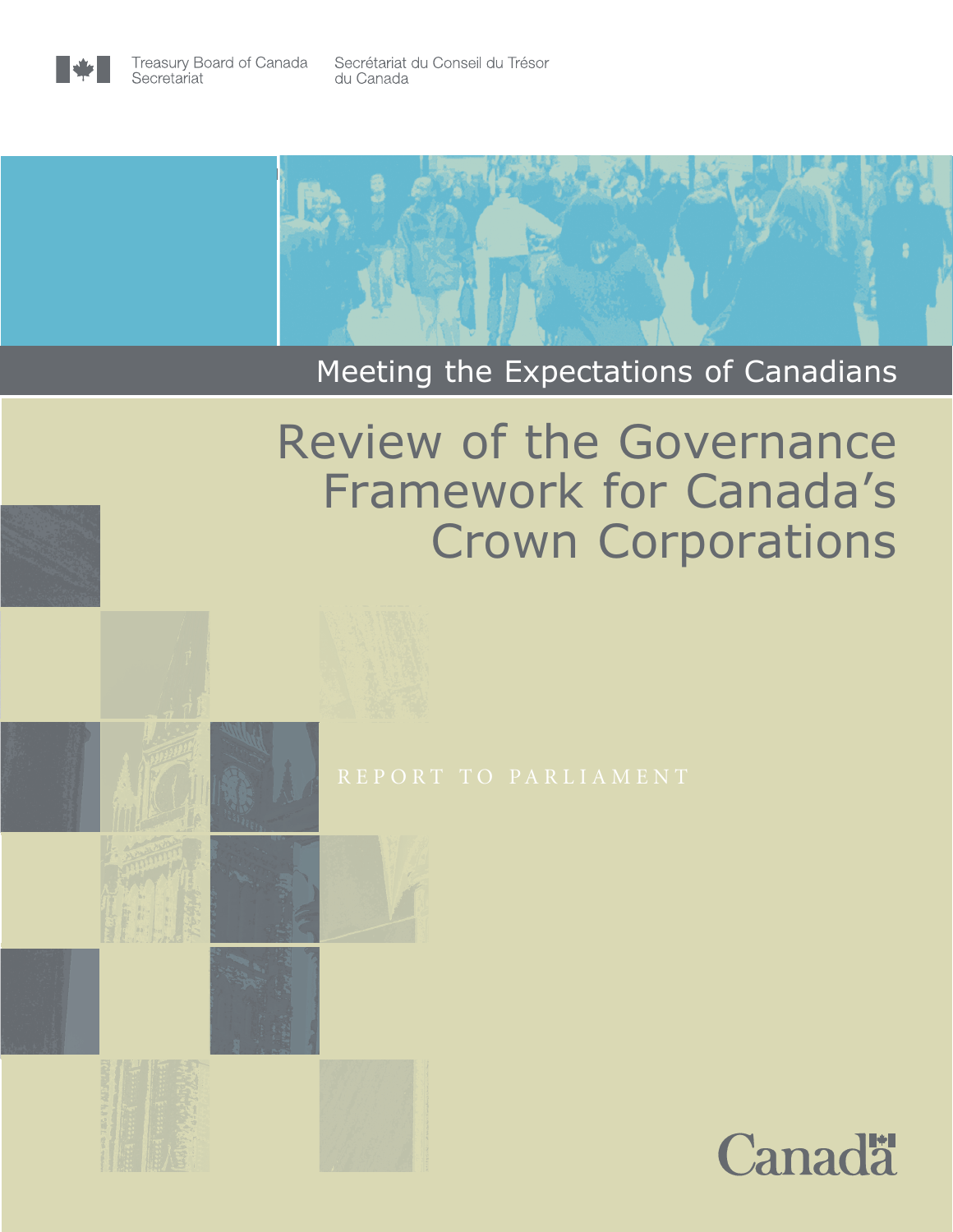If there is a discrepancy between any printed version and the electronic version of this document, the electronic version will prevail.

© Her Majesty the Queen in Right of Canada, represented by the President of the Treasury Board, 2005 Catalogue No. BT33-4/1-2005 ISBN 0-662-68755-8

This document is available in alternative formats upon request and on the Treasury Board of Canada Secretariat's Web site at the following address: [www.tbs-sct.gc.ca](http://www.tbs-sct.gc.ca/)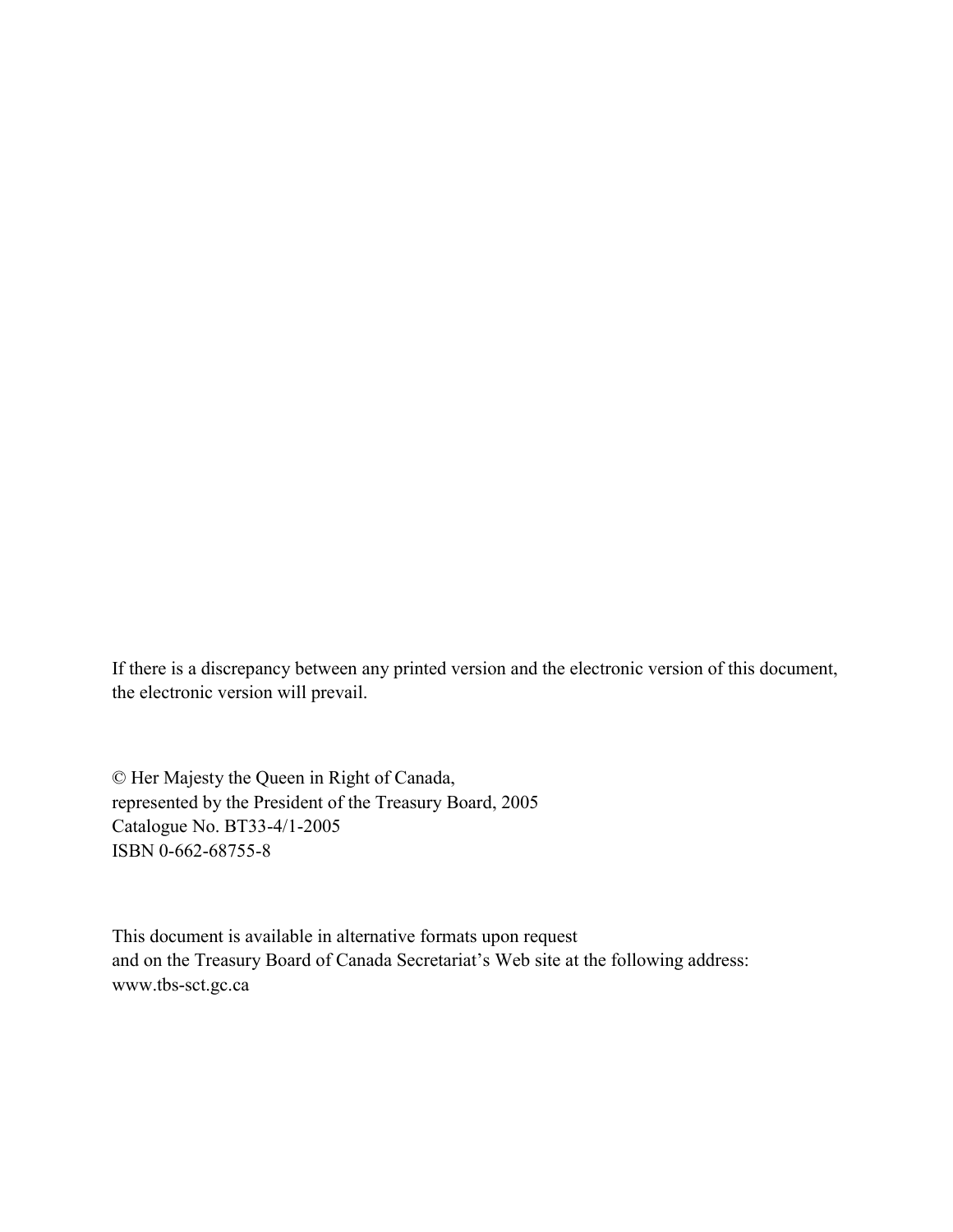

# Table of Contents

| 1. |                                                                            |
|----|----------------------------------------------------------------------------|
| 2. | Defining Good Governance in an Era of Increased Public Scrutiny6           |
|    |                                                                            |
| 3. | The Role of Crown Corporations - Flexible and Autonomous                   |
|    | 3.1 A Brief History of Crown Corporations as Policy Instruments  9         |
|    |                                                                            |
|    |                                                                            |
|    | 3.4 The FAA and the Governance of Crown Corporations  11                   |
| 4. | Strengthening Governance - Clarifying Accountabilities and                 |
|    |                                                                            |
|    |                                                                            |
|    | 4.3 The Role of the Board of Directors - Translating Public Policy         |
|    | 4.4 The Role of Parliament - Legislation, Oversight and Scrutiny21         |
| 5. |                                                                            |
|    | 5.1 Making Boards More Effective - Ensuring Independence  22               |
|    | 5.2 Setting Expectations - Directors' Responsibilities  24                 |
|    | 5.3 Clarifying Responsibilities - Board Mandate and Committee Charters  25 |
|    | 5.4 The Right Foundation - Reinforcing Director Orientation, Education,    |
|    | 5.5 What Every Board Needs: The Audit Committee  26                        |
| 6. |                                                                            |
|    | 6.1 Appointments by the Governor in Council to Crown Corporations 28       |
|    |                                                                            |
|    |                                                                            |
| 7. | Reporting - Making Transparency and Accountability Come to Life  34        |
|    |                                                                            |
|    |                                                                            |
|    |                                                                            |
|    |                                                                            |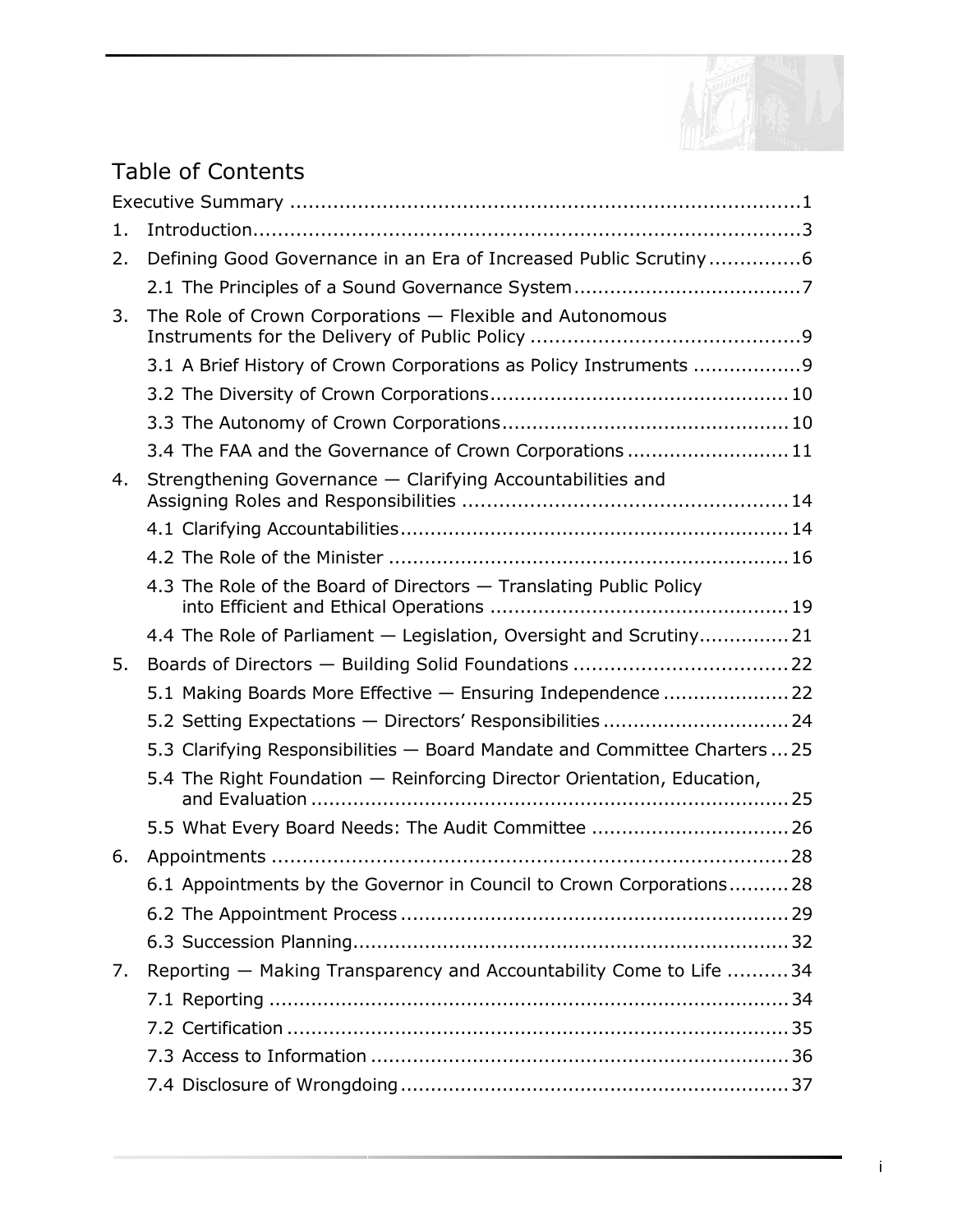|    | 8. An Outsider's View on the Inside - Annual Audit and Special  |  |  |
|----|-----------------------------------------------------------------|--|--|
|    |                                                                 |  |  |
|    |                                                                 |  |  |
| 9. |                                                                 |  |  |
|    |                                                                 |  |  |
|    |                                                                 |  |  |
|    |                                                                 |  |  |
|    |                                                                 |  |  |
|    |                                                                 |  |  |
|    | Appendix B: Parent Crown Corporations and Incorporation Data 57 |  |  |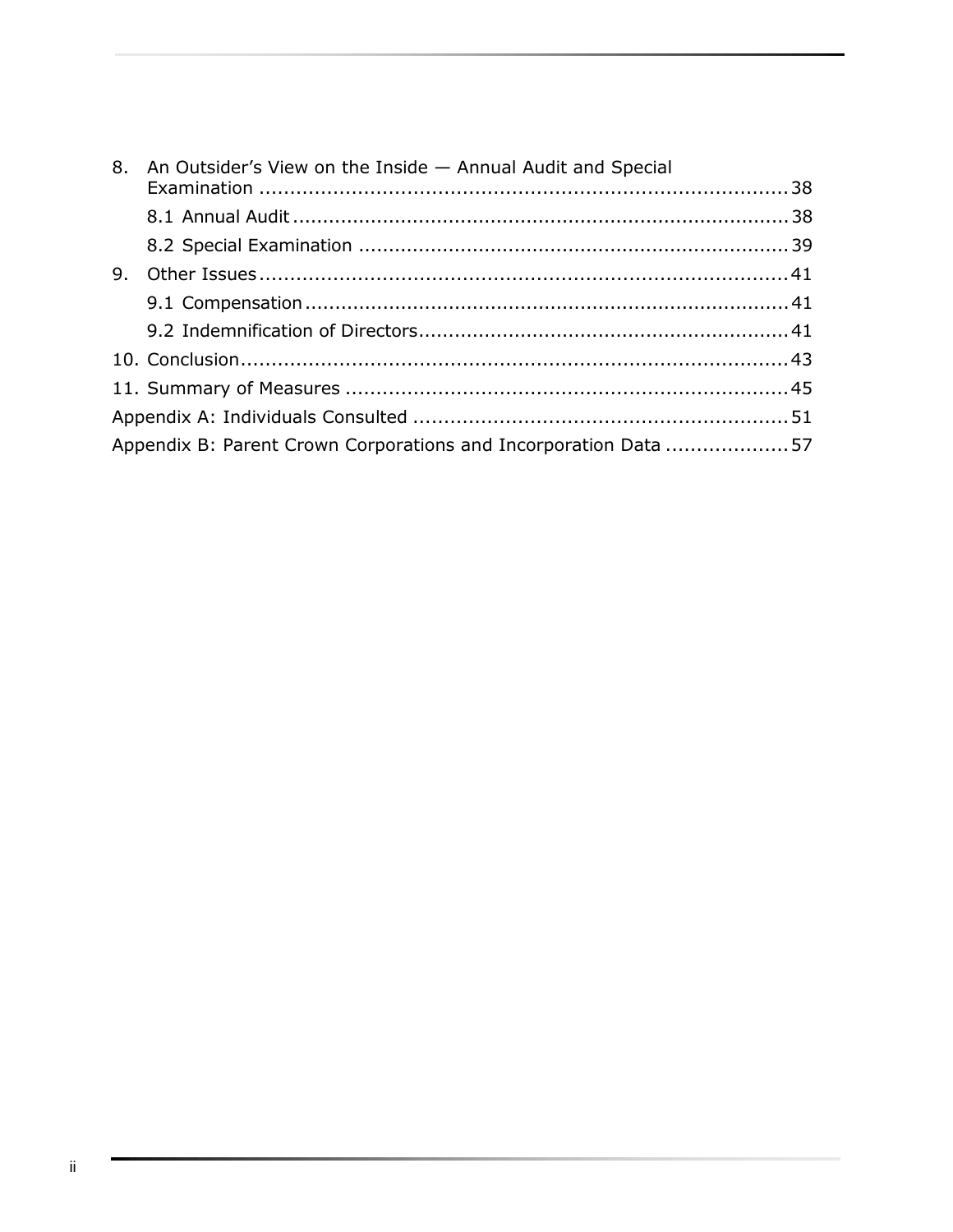

<span id="page-4-0"></span>

# Executive Summary

Crown corporations play a vital role advancing government policy priorities and objectives in critical sectors from transportation and agriculture to culture and communications. With a mixture of public policy and commercial objectives, they are extraordinarily diverse and range in size from less than five employees to more than 45,000. Strengthening Crown corporation governance is an important element in the Government of Canada's agenda to strengthen public sector management.

The government will take action in several key areas.

The government will clarify the accountability structure for Crown corporations. The responsible Minister will be identified as the government's representative and the Minister's accountability to Parliament for the discharge of responsibilities related to this role will be affirmed. Ministers are ultimately accountable to Parliament for the overall effectiveness of Crown corporations in their portfolio, in addition to being answerable for all activities of the Crown corporation, including its day-to-day operations. The Board of Directors is accountable to the responsible Minister for the stewardship of the corporation. The chief executive officer (CEO) of the corporation is accountable to the Board of Directors.

The government will reinforce the notion of active ownership. The responsible Minister, as the representative of the owner, will be required to provide Crown corporations' Board of Directors with a clear statement of the government's policy priorities and performance expectations for the corporation, which would form the basis of a periodic review of the corporation's performance.

Governance experts agree that a critical element of achieving sound governance is choosing qualified directors to sit on Boards. The government will further refine the appointment process for chairs, directors, and CEOs so that it is not only transparent, professional, and competencebased, but is also consistent with the ability of the government to exercise its responsibilities as owner.

In the arena of corporate governance, the government has drawn upon best practices including those from the private sector where their application to the public sector is desirable. Measures include ensuring that boards are independent from management, providing orientation and continuing education programs for directors, and mandating the use of evaluations. Audit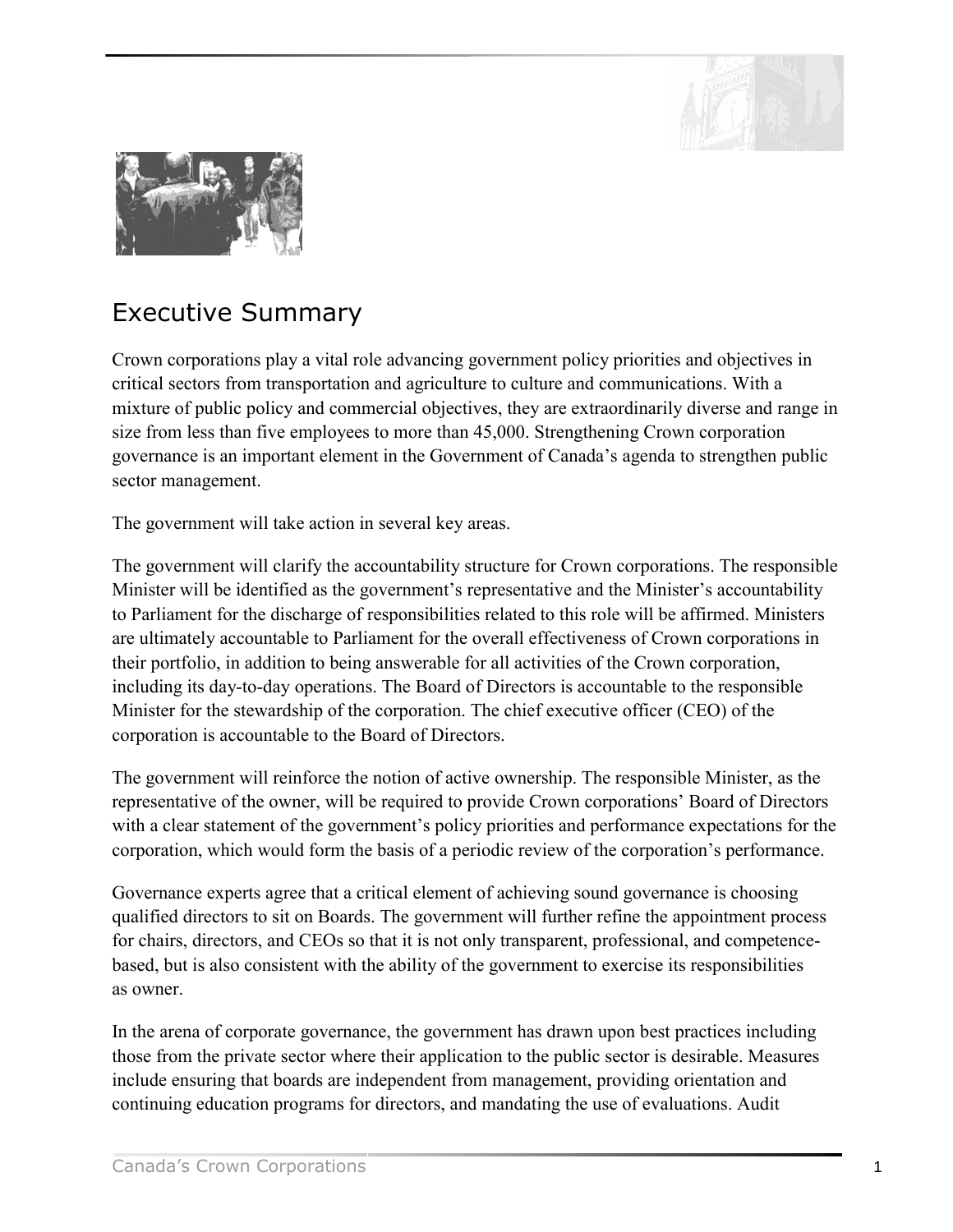committee composition requirements will also be revised to ensure that individuals chosen for audit committee work have the requisite qualifications. Audit committees will have direct oversight responsibilities for both external and internal audit functions.

To improve transparency, the government will extend the *Access to Information Act* to 10 of the currently 18 exempt Crown corporations and will examine means of including the remaining corporations under the Act in ways that protect their commercially sensitive information. Protection for journalistic sources will also be developed.

The government will also make significant changes to the audit regime of Crown corporations. The Auditor General of Canada will be made auditor or joint auditor of all Crown corporations and will be given the authority to conduct special examinations in all Crown corporations. With respect to the special examinations, the government will introduce a more flexible and transparent regime. The Auditor General will determine the frequency of special examinations for each corporation given their mandate, business lines, and risks. The special examination will be made available to the responsible Minister, Treasury Board, and Parliament.

Crown corporations will also be subject to the proposed *Public Servants Disclosure Protection Act*, Bill C-11, which will establish a mechanism for the disclosure of wrongdoing in the public sector and protect public servants who make disclosures. The proposed legislation provides substantial protection in law from reprisal for good faith disclosures and requires all federal institutions to establish their own codes of conduct and an internal disclosure mechanism.

These measures represent a significant step forward to strengthen the governance of Crown corporations. The government will act in a timely manner to implement the measures outlined in this report.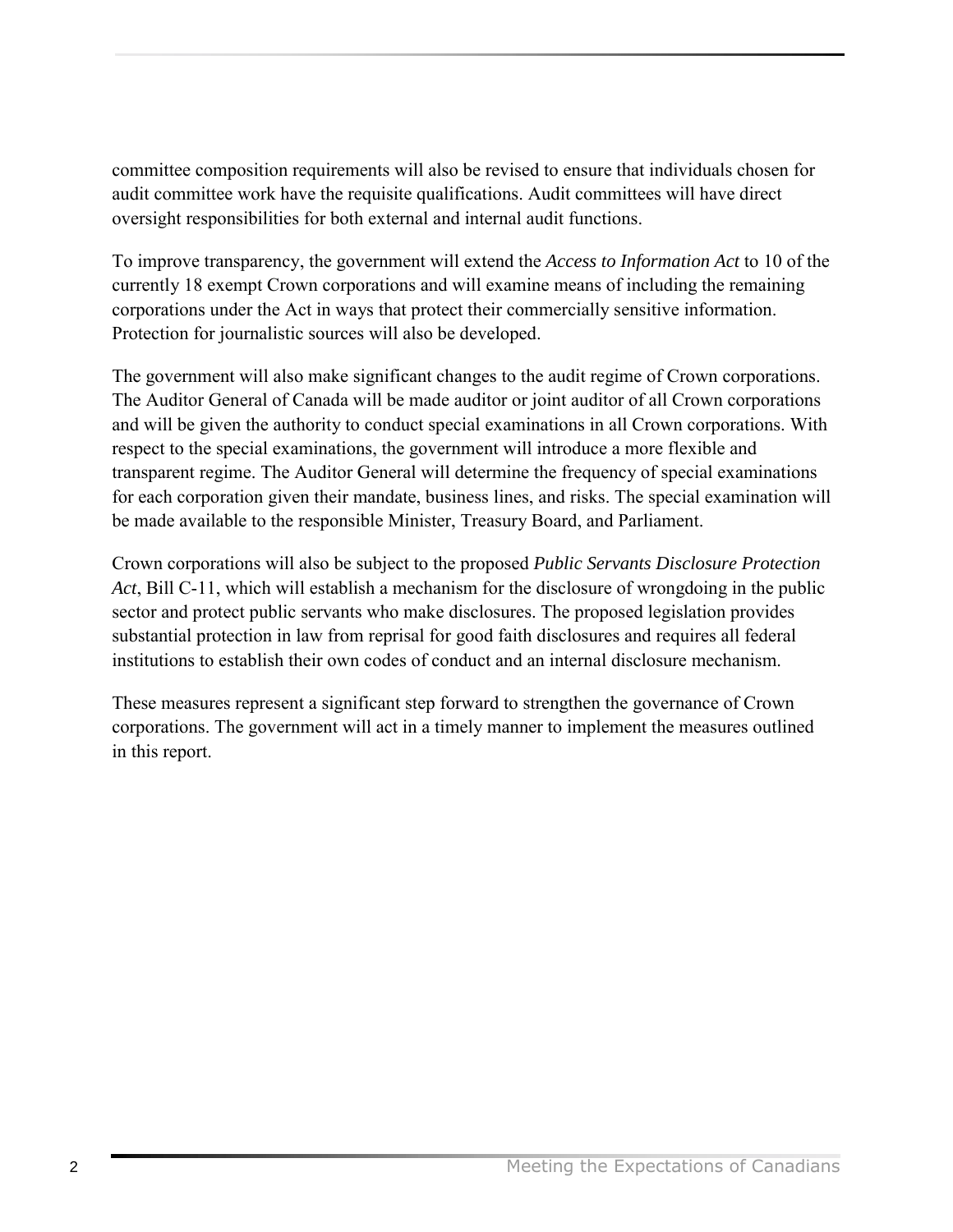

<span id="page-6-0"></span>

# 1. Introduction

Good governance requires transparency and accountability. Together, transparency and accountability build trust. No institution, no matter its size or mandate, can remain viable for very long if the bonds of trust are broken by the failure or perceived unwillingness to disclose information, explain decisions, and justify actions. Indeed, transparency is what makes accountability possible—not least because trust depends as much on being seen to be accountable by operating in a transparent manner as it does on meeting specific accountability requirements―whatever form they may take. In democratic societies, the people―whose interests institutions have been created to serve―possess not only the right but also the

responsibility to access institutions, to analyze their information responsibly, and to participate in purposeful processes with these institutions.

Recently, the attention of Parliament, the news media, and Canadians has been focussed on the findings of the Auditor General's Report of November 2003 on *Government-Wide Audit of Sponsorship, Advertising, and Public Opinion Research*. In this report, the governance and activities of six of Canada's Crown corporations came under scrutiny. These organizations are correcting the deficiencies highlighted by the Auditor General. Nevertheless, as announced on February 10, 2004, as part of a package of initiatives to strengthen transparency,

# What Canadians are Saying About Accountability

Canadians are seeking the same assurances from all levels of government: that governments will

- spend taxpayers' money as though it were their own;
- ! provide better and more accessible information on how public funds are being used and what outcomes result from public expenditures;
- keep the promises that they make; and
- provide independent, non-political oversight to monitor whether governments are fulfilling their responsibilities and provide citizens with trustworthy information especially with respect to health, safety, the environment and the sound management of resources.

— J. Abelson, Ph.D., and F. Gauvin, M.A., Canadian Policy Research Networks Inc., for Treasury Board of Canada Secretariat (May 2004)

oversight, accountability, and management across the entire federal public sector, the Government of Canada made a commitment to take a thorough look at the governance and accountability framework for all of its Crown corporations, and to report to Parliament on its findings.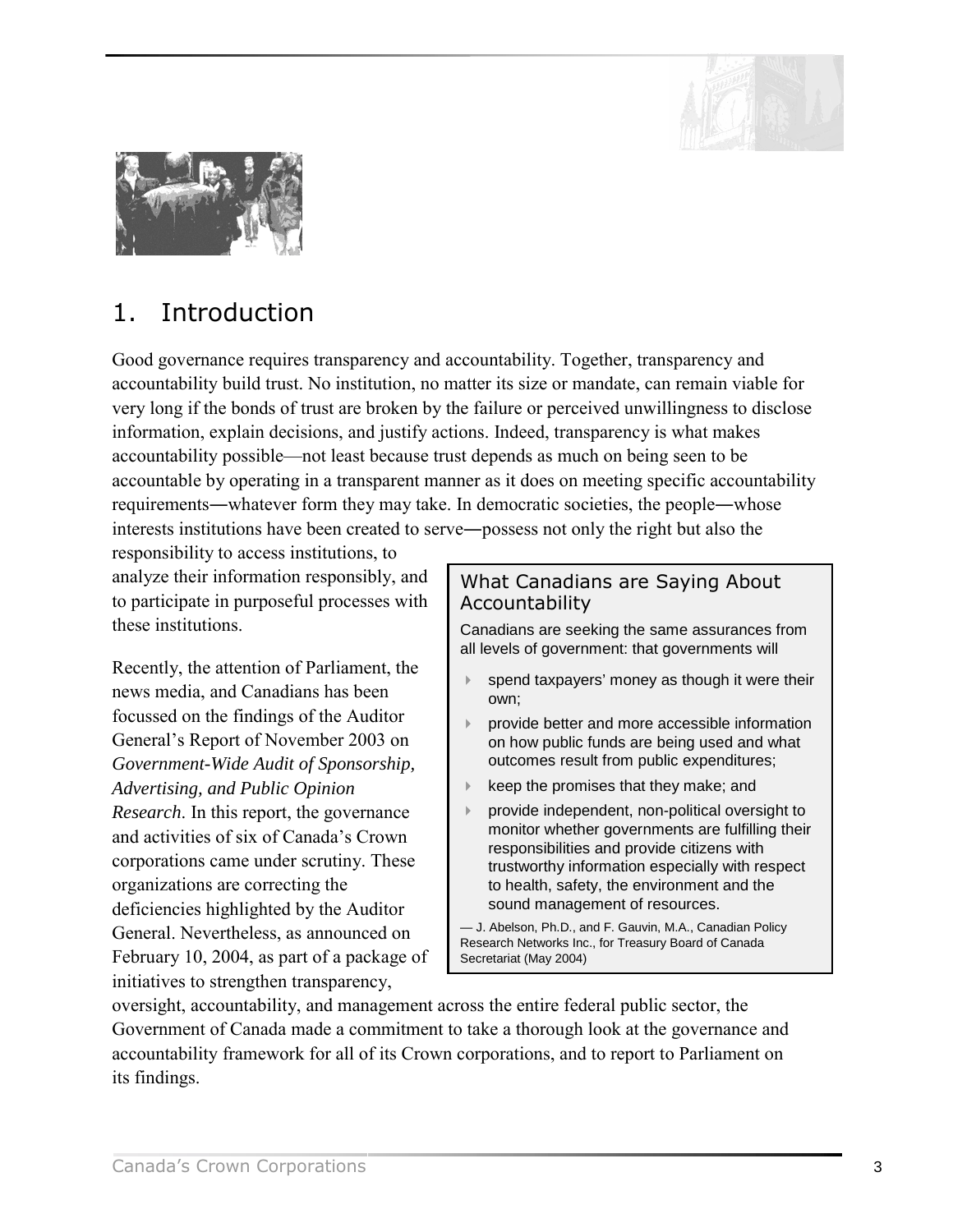No comprehensive public review<sup>1</sup> of the governance and accountability framework under which federal Crown corporations operate has been conducted in this country in 20 years. In 2004, the Government of Canada believed that the time had come for such a review, particularly in light of the fact that improvements to corporate governance including transparency and accountability are being implemented in the private sector, in other jurisdictions in Canada, and in other countries. Ideally, the Government of Canada's Crown corporations should be leaders as opposed to followers in adopting new and innovative best practices for effective governance, transparency, and accountability suited to the challenges of the 21st century. Furthermore, the government should be enabling its Crown corporations to excel as models of good governance by removing impediments to innovation and by reforming the ways in which the federal government performs its oversight role.

At the heart of this review exercise is the following question: How can the Government of Canada improve the effectiveness of the current governance framework so that the programs and services delivered by Crown corporations respond to Canadians' interests and needs as well as meet Canadians' standards and expectations for ethical conduct and operations for all public institutions?

The government firmly believes it can and this document is the start. Its primary purpose is to announce a series of measures addressing the pillars of good governance, including transparency and accountability, that the government intends to take. The document is also meant to educate and stimulate an informed dialogue with parliamentarians and Canadians about these measures and others that may be needed. It provides explanatory and, in some cases, historical information aligned with the main findings from a comprehensive literature review and consultations with experts outside government<sup>2</sup> about what is needed to improve Crown corporation governance.

The six main findings discussed in this document are as follows:

- 1. **There is a need to reassert the role of Crown corporations as instruments of public policy.** (Chapter 3)
- 2. **The accountability regimes for Crown corporations require clarification and strengthening as do the stewardship roles of Boards of Directors.** (Chapters 4 and 5)
- 3. **The appointment process for chairs, CEOs, and directors of Crown corporations needs to reflect appropriate governance standards**. (Chapter 6)

<sup>1.</sup> An internal review was conducted in 1991 that led to some technical amendments to Part X of the *Financial Administration Act* (FAA).

<sup>2.</sup> See Appendix A.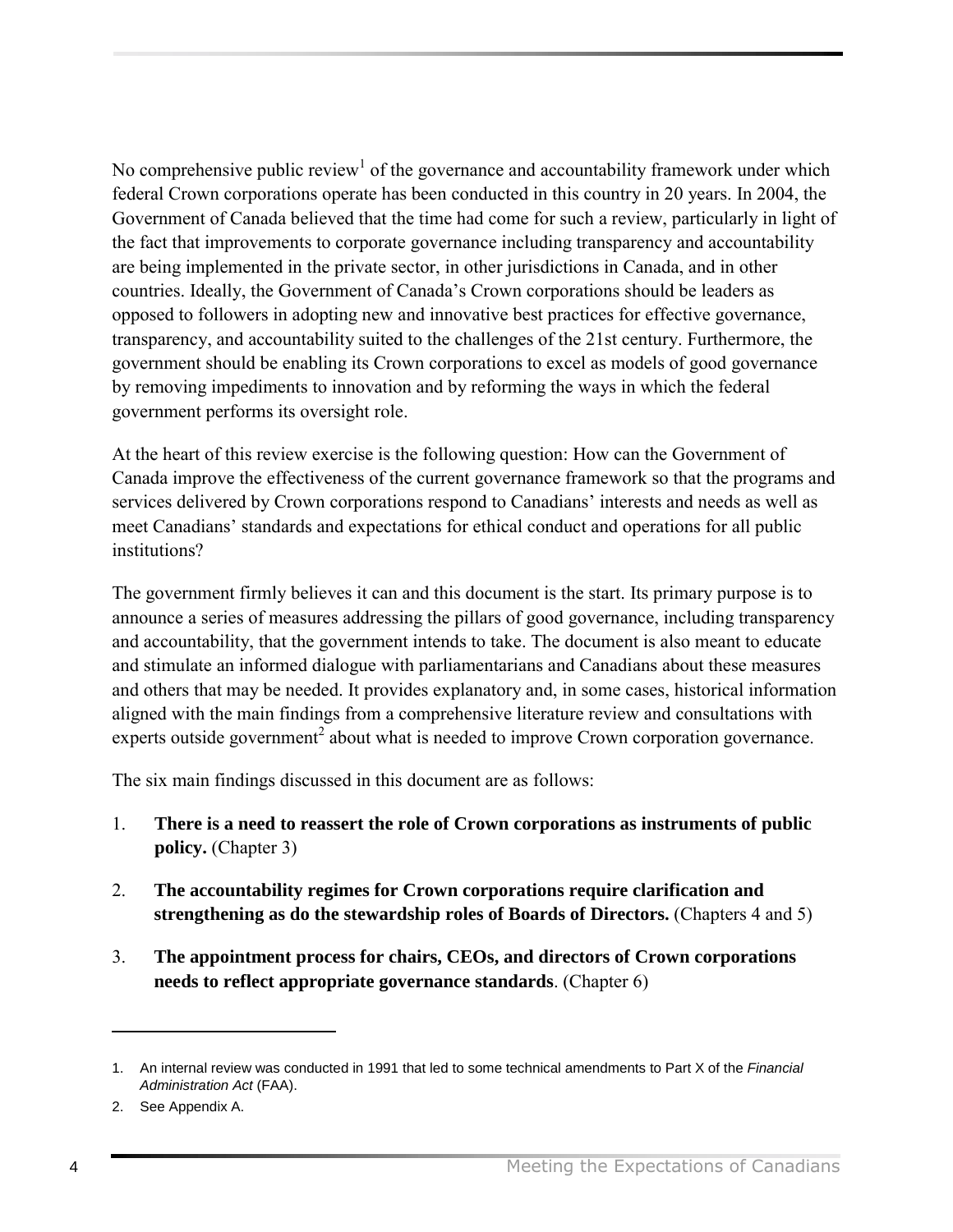

- 4. **Boards of Directors need to be better equipped to fulfill their responsibilities**. (Chapters 5 and 6)
- 5. **The governance regime for Crown corporations should keep pace with best practices, including private sector reforms where applicable, while accommodating the differences between public and private sector corporations.** (Chapter 5)
- 6. **A greater degree of transparency should be brought to the activities and operations of Crown corporations**. (Chapters 7 and 8)

The underpinnings of good governance―legitimacy, transparency, and accountability―are explained in Chapter 2.

It should be noted that, although a federal Crown corporation, the Canada Pension Plan Investment Board (CPPIB) is unique because it—like the Canada Pension Plan (CPP) itself—is jointly governed by federal and provincial governments. Any legislative and regulatory changes affecting the CPPIB must be approved by two-thirds of the provinces representing two-thirds of Canada's population before they can take effect. The CPP has in place a policy review process that requires federal and provincial governments to review the plan every three years. During the current triennial review, expected to be completed by the end of 2005, federal and provincial governments will review the measures of this report in a CPPIB context. The Bank of Canada also has a governance framework that reflects its unique mandate and role. The measures contained in this report will not be applied to the Bank of Canada.

The government has not yet addressed all the issues pertaining to the governance of Crown corporations. Chapter 9 provides an overview of those areas that require further examination, including compensation and indemnification of directors. Moreover, this report does not cover issues related to the operations of Crown corporations such as contracting practices or financial management and restricted transactions.

The entire list of measures is provided in the last chapter of the report. For more information on individuals consulted for this review, please see Appendix A.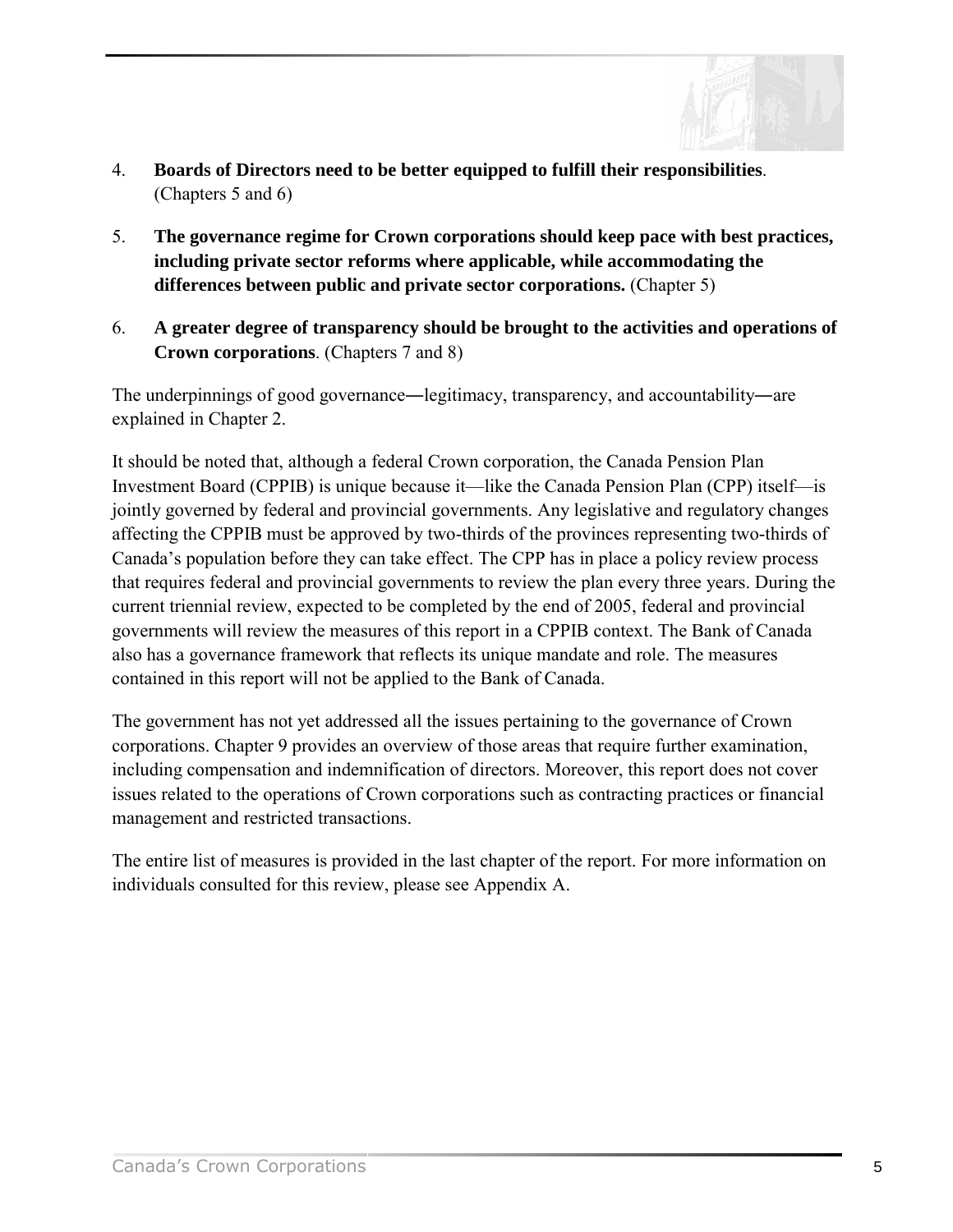<span id="page-9-0"></span>

# 2. Defining Good Governance in an Era of Increased Public Scrutiny

Over the past decade, a time of increasing fiscal discipline and increasing demand for participation in the public policy process, the public sector in Canada has gone through several waves of transformation.<sup>3</sup> This has led to the rise of more public-private partnerships and the creation of institutional arrangements that involve third parties. More programs and services are being delivered by non-governmental organizations. These arrangements have been viewed as cost-effective alternatives to direct delivery by government and as better able to respond more rapidly to changing needs. They have changed the way governments operate, creating new entities with public mandates, including new Crown corporations, and introducing management practices from the private and not-for-profit sectors into the public sector.

However, over this same period, a series of corporate scandals and failures in the private sector have led to significant decreases in the value of shares and increased the public's scrutiny of private sector governance practices. They have raised the thorny issues of who should have been protecting shareholders' interests and who should be held accountable for the performance of corporations. Institutional investors in particular have pressed for reforms aimed at strengthening the legitimacy of boards of directors and their role of guiding, governing, and overseeing corporations. Strong Boards of Directors can serve as a mechanism ― along with regulators and law enforcement agencies ― to protect the interests of shareholders and other stakeholders, and thereby ensure a sound market system. Governments, regulatory bodies, and stock exchanges are using their authorities to put in place measures requiring Boards of Directors to govern seriously and effectively.

Naturally, similar pressures to reform the governance of private sector corporations extend to those in the public sector. Specialized organizations, institutional investors, and the general public are all pressing for more transparency and accountability in the way private and public institutions manage their operations.

1

<sup>3.</sup> Key initiatives include Getting Government Right (1994-1996); La Relève (1996); Government On-Line (2000); Results for Canadians (2000); HR Modernization (2003); and Strengthening Public Sector Management (2004).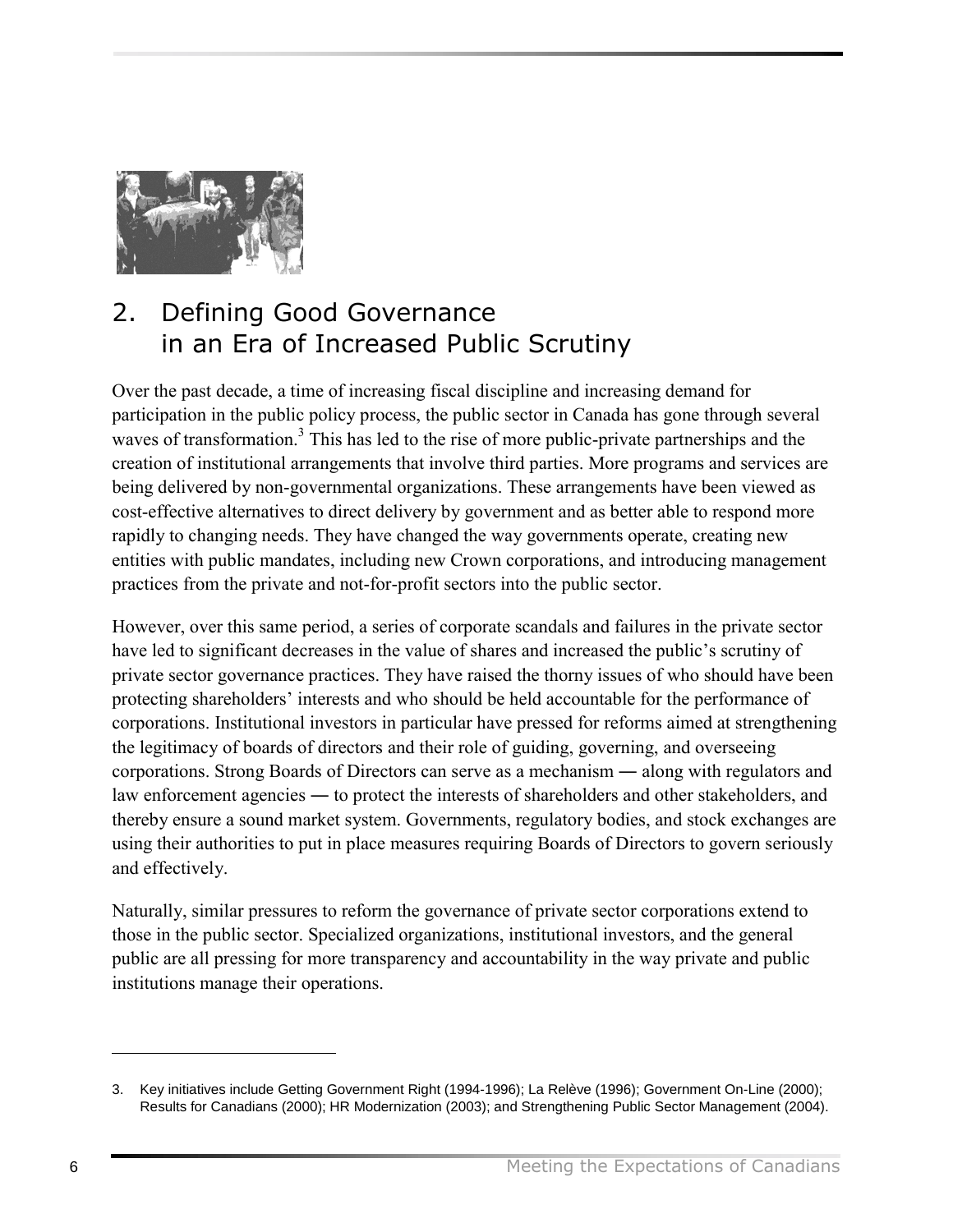

<span id="page-10-0"></span>In this more demanding environment, good public governance is understood to be about relationships, based on shared values and principles, between citizens, the government, and entities that exercise state delegated power for the management of public policies, resources, and services. The sound management of resources and the implementation of policies and programs that respond to the expectations of the citizenry largely depend on the government's ability to establish good governance arrangements with and within these entities. Crown corporations as public institutions — created, mandated and entrusted by Parliament to serve Canadians, are an integral part of this new dynamic.

# 2.1 The Principles of a Sound Governance System

There are several elements required in a sound governance system: clarity of objectives and expectations, clear lines of accountability, transparency in the application of and compliance with rules, and a culture based on a solid ethical foundation. In this context, clarity of roles, responsibilities and accountabilities is essential.

In our system of responsible government, Parliament, the body elected to represent Canadians, is sovereign under the Constitution. The elected government of the day can only govern if it maintains the confidence of the House of Commons. Parliament has three main responsibilities: (1) to adopt laws that govern and regulate the relations among citizens, groups, and institutions; (2) to vote on taxation and supply; and (3) to hold the government to account for use of its executive authority. Canadians elect the government to govern them and the government in turn may task different institutions including Crown corporations with achieving public policy objectives and delivering services to Canadians. At the core of our system is a democratic contract between citizens and institutions based on the principles of legitimacy, accountability, and transparency. In the Canadian context, the legitimacy of public institutions is embodied in law and/or in long-standing practices. The FAA and the specific statutes creating Crown corporations provide the legal framework of action for the government and the corporations themselves.

The principle of accountability is central to our system of democratic governance, characterized by the accountability of the executive to the democratically elected legislature. Accountability can be defined as "a relationship based on the obligation to demonstrate and take responsibility for performance in light of agreed expectations."<sup>4</sup> Because they exercise executive power, Crown corporations are accountable for their decisions and actions to Parliament through a responsible Minister. Ministers are ultimately accountable to Parliament for the overall effectiveness of Crown corporations in their portfolio, in addition to being answerable for all activities of the

<sup>4.</sup> *Modernizing Accountability Practices in the Public Sector*, 1998, Treasury Board of Canada Secretariat and the Office of the Auditor General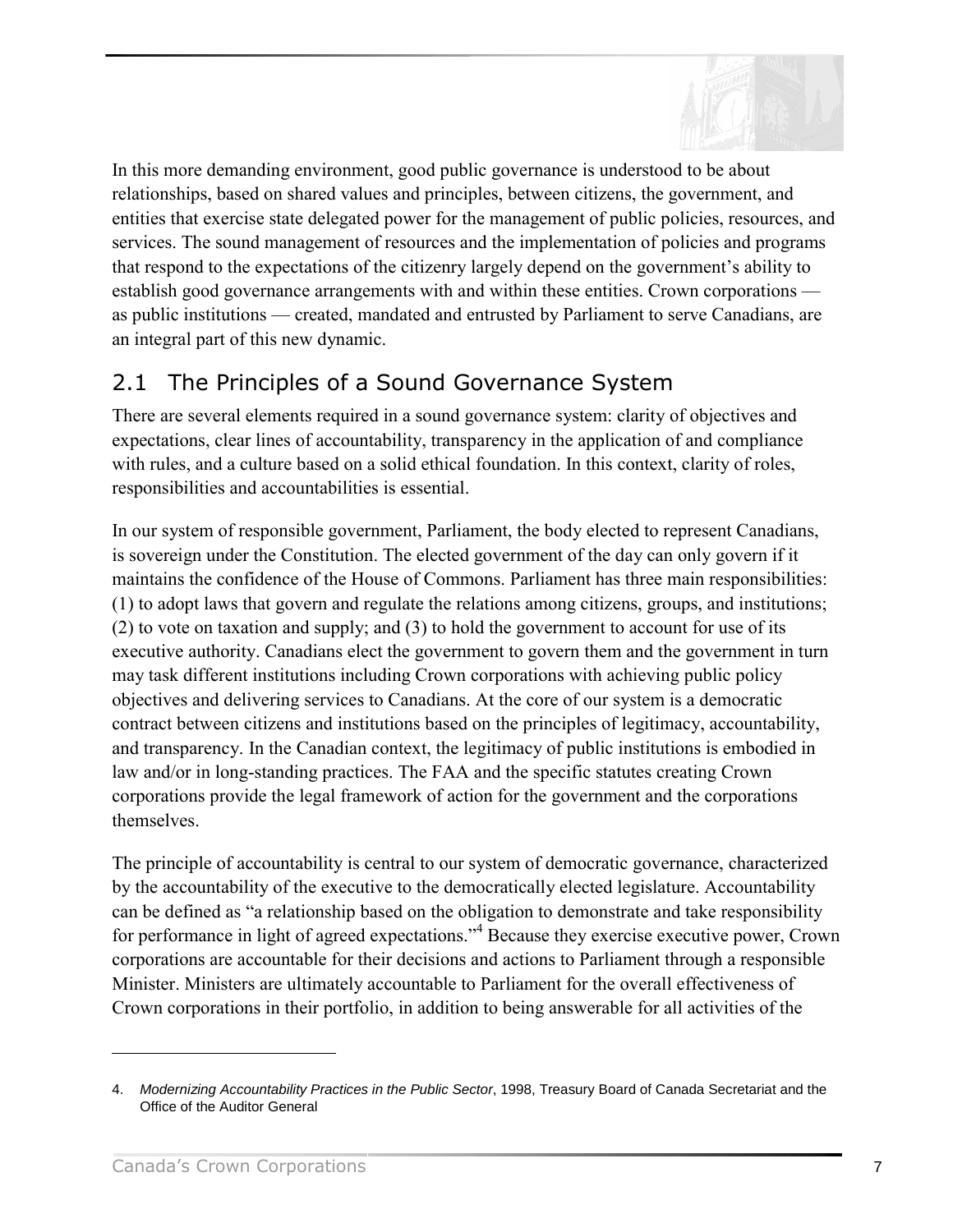Crown corporation, including its day-to-day operations. The Minister is, however, accountable at a systemic level, for example, for ensuring the right organizational structures and governance arrangements are in place and that qualified people are recommended for appointment as directors. When required, the responsible Minister also must take action to protect the public interest, for example, by issuing a directive. In short, while the corporation has day-to-day autonomy, Parliament will ultimately look to the Minister to ensure that the corporation is delivering efficiently and effectively on its mandate.

The principle of transparency implies that the public has the right and should have the means to assess whether or not the government is delivering on its policy commitments and whether or not public funds are being managed effectively. Laws such as the *Access to Information Act* and other tools such as annual reports have improved the transparency of public institutions, including Crown corporations. By disclosing publicly and by reporting accurately on their commercial and non-commercial activities, Crown corporations build public confidence in their capacity to deliver their mandate.

Good governance of Crown corporations relies on a consistent application of these principles in a way that respects the attributes and responsibilities of each actor: Parliament to hold government to account; the government to ensure that its policies and services meet the needs and expectations of Canadians; and Crown corporations to achieve value for money in delivering on the government's public policy. By exercising these responsibilities in a transparent manner, the actors demonstrate that they have integrity and are making a credible contribution to the governance and oversight of Crown corporations.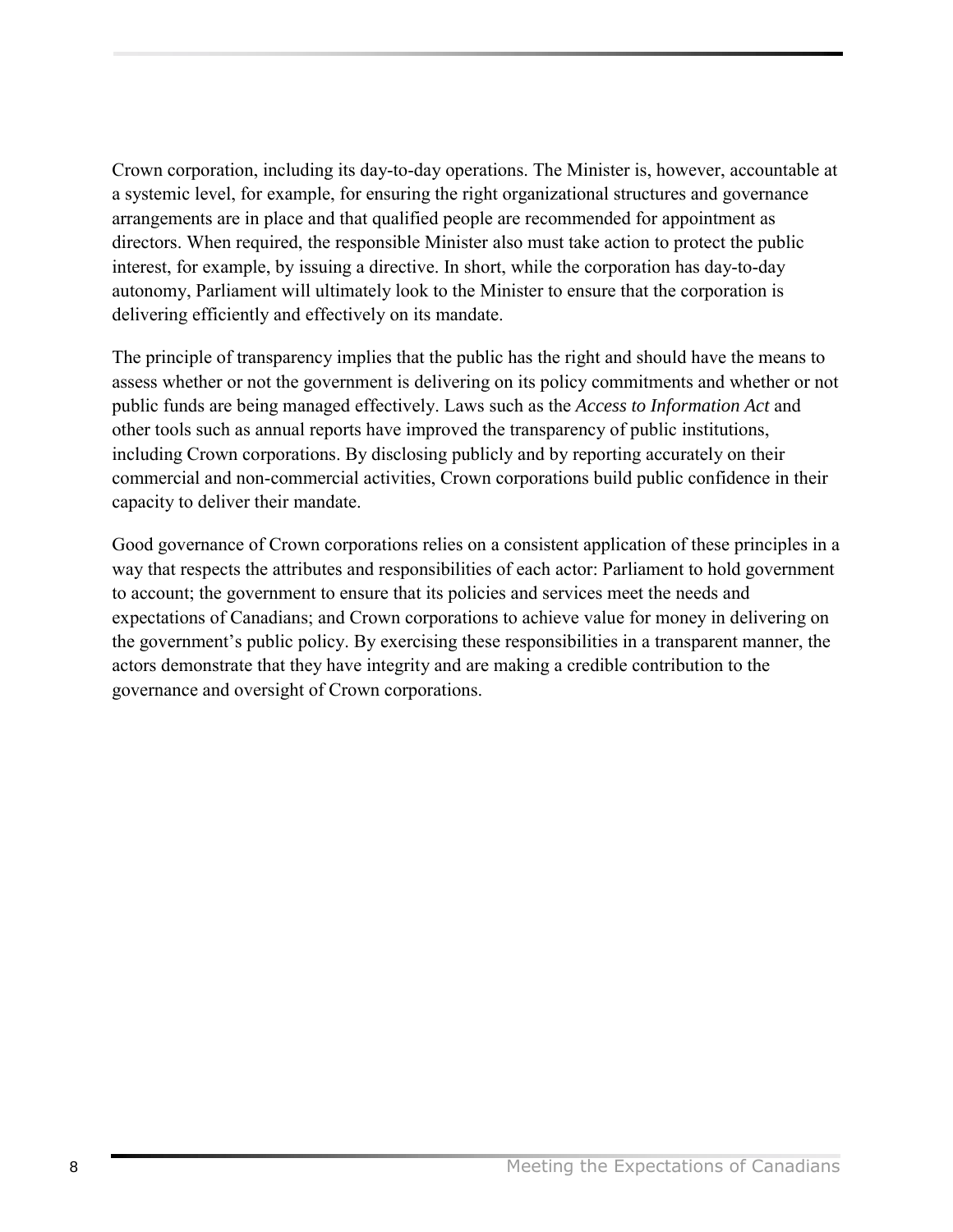

<span id="page-12-0"></span>

# 3. The Role of Crown Corporations  $-$ Flexible and Autonomous Instruments for the Delivery of Public Policy

Crown corporations derive their raison d'être from their statutory role as instruments of public policy. A large number of them, however, operate in a business environment where they may sometimes find it challenging to manage both their commercial and public policy objectives. Academics, experts, and practitioners agree that the accountability frameworks provided by the FAA and the specific statutes under which some Crown corporations operate have, until recently, attained the balance necessary to accommodate these tensions. The government is of the view that a more consistent application of authorities provided in the FAA and a clearer accountability regime are required now to strengthen governance.

Crown corporations have been part of the Canadian public sector for close to a century. They have played a vital role in key activities such as transportation, power generation, and communications where private enterprises were unwilling or unable to provide the necessary services. With their mixture of public policy and commercial objectives, Crown corporations, such as the Canadian Broadcasting Corporation and Canada Post Corporation, play critical roles promoting the country's identity and connectedness.

# 3.1 A Brief History of Crown Corporations as Policy Instruments

The first federal Crown corporation—the Canadian National Railway Company—was created in 1922 out of more than 200 companies, many of them insolvent, after the government became owner of the Canadian Northern Railway Company in 1918. The Bank of Canada was created as a private company through the *Bank of Canada Act* in 1934 and was subsequently nationalized in 1938.

In 1981, all parties in the House of Commons supported the conversion of the Post Office Department into a Crown corporation, after numerous attempts by federal governments over the previous decade had failed to remedy unsatisfactory postal service and address operational, financial, and labour challenges. The Canadian Air Transport Security Authority became a Crown corporation in 2002 to manage several key aviation security services in Canada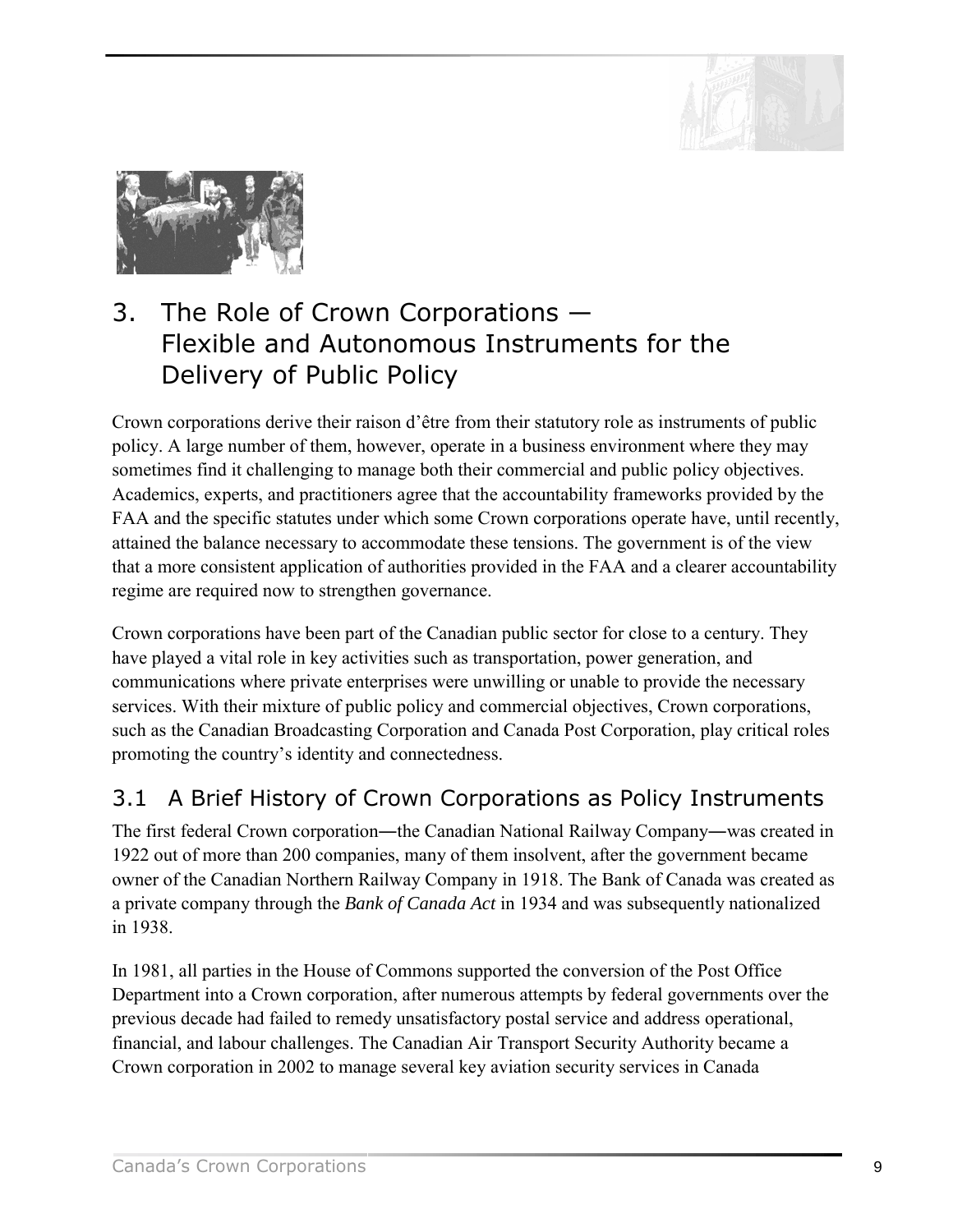<span id="page-13-0"></span>previously provided by airlines, airports, and others, but perceived to be inadequate after the terrorist attacks in the United States.

Over the last 20 years, federal governments have created 26 new Crown corporations. Several started as completely new organizations; others were previously subsidiaries of Crown corporations, and in some isolated cases the government acquired ownership of existing corporations. In all instances, the federal government has used, and continues to use Crown corporations to deliver public policy when the private sector, other levels of government, or federal departments and agencies cannot satisfy adequately the needs and interests of Canadians. (For a list of all current Crown corporations and the dates they were established, please see Appendix B.)

# 3.2 The Diversity of Crown Corporations

The current complement of Crown corporations is a diverse set of organizations.<sup>5</sup> They range in size from fewer than five employees to more than 45,000. Their asset bases are also diverse. The corporations operate in different social and economic sectors such as transportation, agriculture, heritage and the arts, and international trade. In their respective spheres of influence these corporations advance government policy priorities and objectives. Some corporations are almost completely funded by government appropriations while others, primarily those with a commercial orientation, tend to be self-sufficient or profit-making. A few corporations receive government funding to manage and administer discrete government programs in addition to their other lines of business. Some corporations are agents of the Crown and some pay dividends. The set of corporations includes those with regulatory or quasi-regulatory authorities. Strengthening the governance and accountability regime of Crown corporations requires that we take full account of this diversity.

# 3.3 The Autonomy of Crown Corporations

Crown corporations are used to pursue certain public policy objectives, especially when autonomy is a key requirement. Their structure and financing allows for autonomy in the following two complementary ways:

1. in terms of independence and credibility as non-partisan, non-political providers of services, such as the promotion and development of cultural industries or the formulation and implementation of Canada's monetary policy; and

<sup>5.</sup> A full account of the diversity of Crown corporations can be found in the Treasury Board President's annual report to Parliament entitled *Crown Corporations and Other Corporate Interests of Canada.*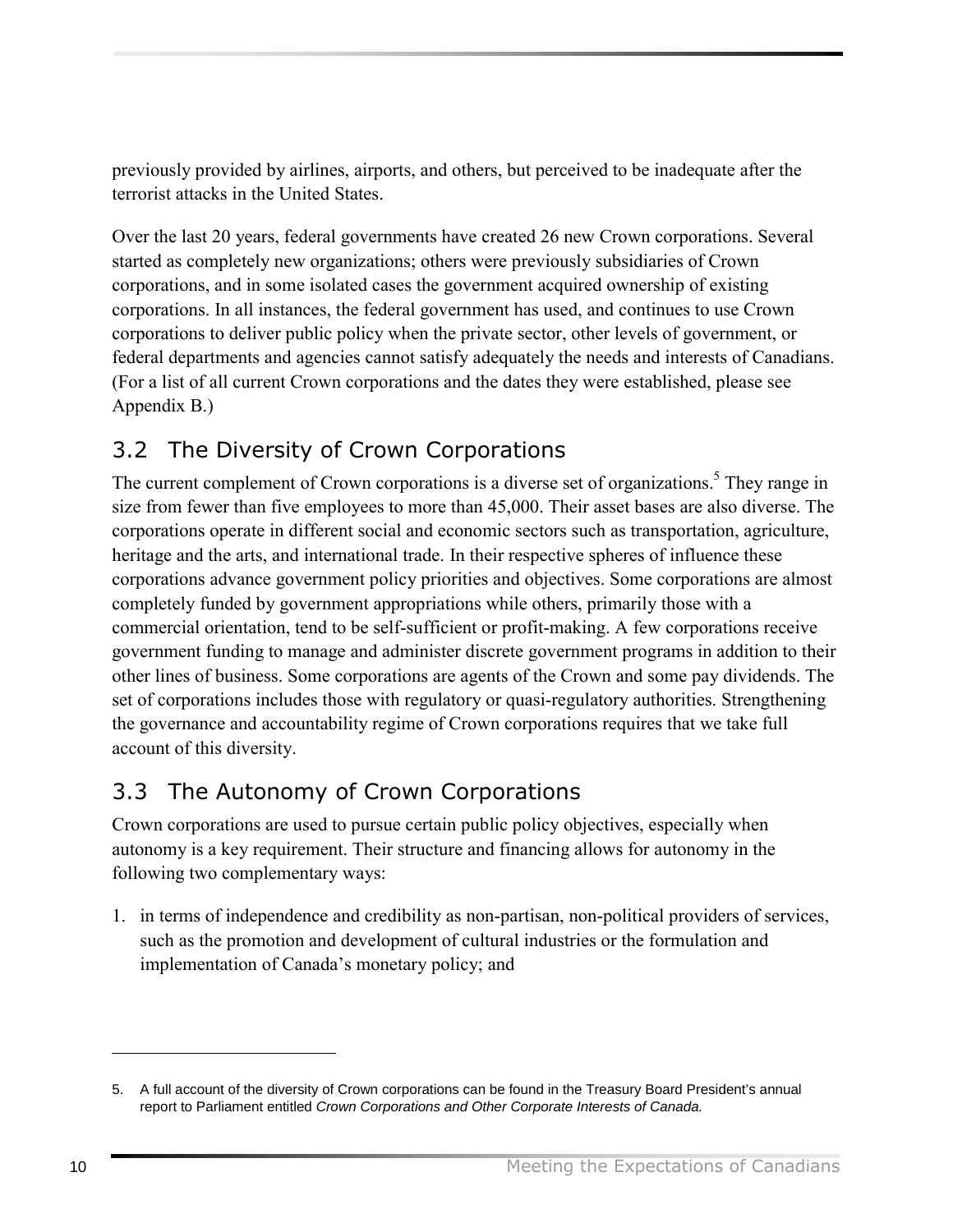

<span id="page-14-0"></span>2. in terms of day-to-day operations (including the management of financial, human, and physical assets), thereby enabling the organization to respond directly to customer demands in a business environment where private sector companies would not be viable because of market size or the level of risk.

While they operate at arm's length from the government, as public institutions, Crown corporations are ultimately accountable to the government. The government has a range of instruments to influence the conduct of Crown corporations, such as amendments to the constituent Acts of corporations, directive power (see sidebar), approval of corporate plans, appointment of individuals to key positions, and approval and guarantee of the financing of corporations.

Crown corporations for their part concentrate on the delivery of services and operational matters. Wholly owned by the government and subject to an annual audit,

# What is Directive Power?

Directive power is the government's authority to intervene in the management of a Crown corporation by directing the Board of Directors to follow a particular course of action when the government believes it is in the public interest to do so.

The FAA requires that the appropriate Minister consult the Board of Directors prior to issuing a directive and that once issued, the Minister table the directive with both Houses of Parliament within 15 sitting days.

The directors of the corporation are required to implement the directive promptly, efficiently and with the requisite duty of care. Compliance with a directive is deemed to be in the best interests of the corporation.

they are governed by a Board of Directors. The Board assumes responsibility for the stewardship of the organization, providing strategic direction, overseeing management performance, and holding the management to account.

# 3.4 The FAA and the Governance of Crown Corporations

Prior to 1984, there were 72 parent Crown corporations and 114 subsidiaries out of which 47 were scheduled in the FAA. Corporations that did not fall under the provisions of the Act followed the governance rules set out in their constituent acts, or in the *Canada Business Corporations Act* under which several were incorporated.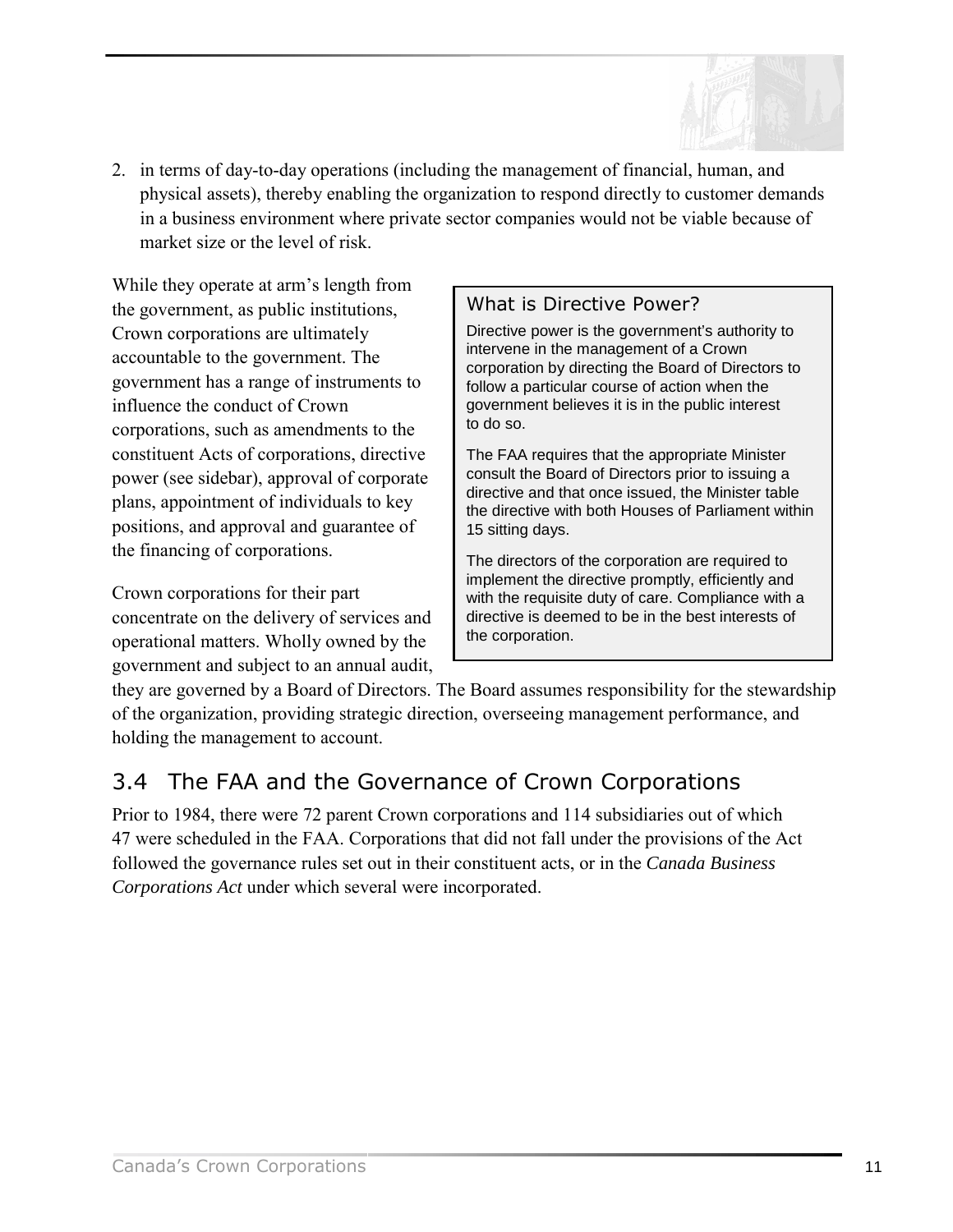In 1984 the government adopted Part X of the FAA in order to bring a more standardized control and accountability regime to different classifications of Crown corporations. Part X features five divisions: Division I—Corporate Affairs,

Division II—Directors and Officers of Crown Corporations, Division III—Financial Management and Control, Division IV— General, and Division V—Implementation of the North American Free Trade Agreement. Today, of 46 federal Crown corporations, 34 are classified under Part X of the FAA as Schedule III: Part I. Three are classified as Schedule III: Part II—the Royal Canadian Mint, Canada Post Corporation, and the Canada Development Investment Corporation. Nine are exempt from Part X, Divisions I through IV of the FAA. $^6$ 

There are only a few differences between the requirements applicable to Crown corporations that fall under Part X of the FAA, Schedule III, Part I and Part II. Overall, these differences tend to give Part II corporations somewhat greater operational autonomy. The Governor in Council can move a Crown corporation from Schedule III, Part I, to Schedule III, Part II, only if the corporation

- ! operates in a competitive environment;
- **Exercise** is not ordinarily dependent on appropriations for operating purposes;
- ! ordinarily earns a return on equity; and
- ! has a reasonable expectation of paying dividends.

# Key Distinctions between Schedule III: Part I and Part II

- Schedule III, Part I Crown corporations must submit annually for approval a corporate plan, capital budget and operating budget, but Schedule III, Part II Crown corporations must submit annually only a corporate plan and capital budget.
- Schedule III, Part II Crown corporations must include a dividend proposal in their corporate plan.
- ▶ The Auditor General of Canada has the right, at his/her option, to be appointed auditor of any Schedule III, Part I Crown corporation. The Governor in Council may appoint a private sector auditor for any Schedule III, Part II, unless the constituent act of the corporation names the Auditor General as the external auditor.
- ! Crown corporations not exempted from the Part X, Divisions 1 through 4 of the FAA must have a special examination. The special examiner forwards the special examination report to the Board of Directors. The special examiner of Schedule III, Part I corporations can, where he/she believes the report contains information of interest to the responsible Minister or Parliament, report that information to the Minister or Parliament. The special examiner of Schedule III, Part II corporations is limited to reporting only to the Board of Directors.

<sup>6.</sup> Exempt Crown corporations are as follows: Canada Pension Plan Investment Board, Canadian Broadcasting Corporation, Canadian Race Relations Foundation (also exempt from Division V), Telefilm Canada, Bank of Canada, International Development Research Centre, National Arts Centre Corporation, Public Sector Pension Investment Board, and Canada Council for the Arts.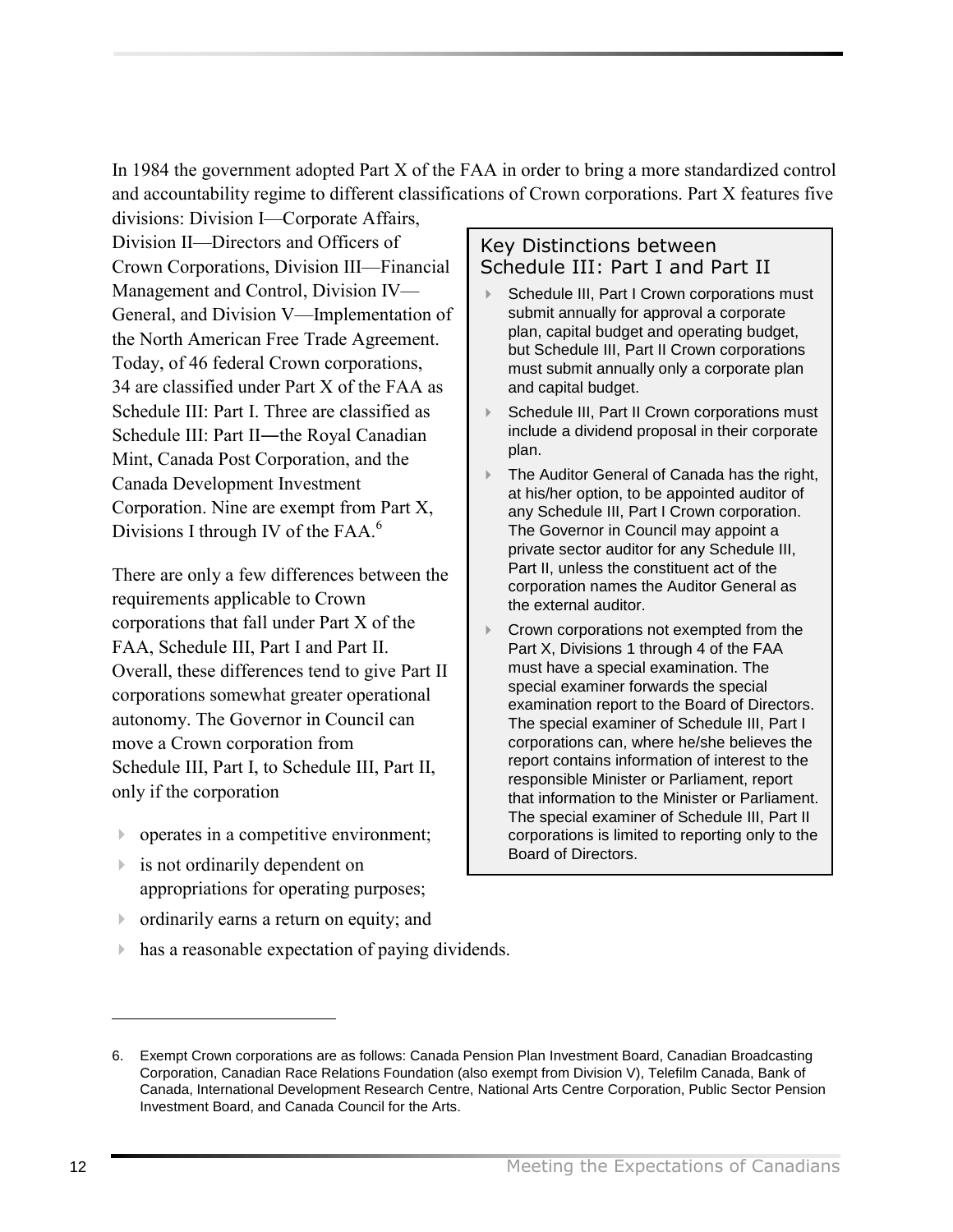

The nine exempt Crown corporations are subject only to their individual constituent acts although these often reflect the governance regime provided in the FAA. The most common variation from the standardized governance, control, and accountability regime in the FAA is to exclude the corporation from the obligation to submit annually a corporate plan for government approval. This measure, which applies mainly to several cultural corporations, was adopted to shield the explicit mandate assigned to the organization by Parliament against potential political interference.

Generally, corporations that enjoy greater independence also receive fewer benefits provided by the government. Crown corporations, other than the cultural organizations that are exempt from the requirements of Part X, Divisions I through IV of the  $FAA$ ,<sup>7</sup> particularly those that do not submit a corporate plan or budgets for approval, do not receive government funding or loan guarantees. They do not enjoy agent status with the associated privileges and immunities, and do not have access to centralized government services available to government departments and some Crown corporations.

There are currently 43 parent Crown corporations and three subsidiaries of Crown corporations that must report on their activities as if they were parent organizations. No single governance framework could possibly meet the requirements of all 46 corporations given the diversity of their mandates, structures, and operating environments. Though not explicitly stated in the measures to strengthen the transparency and accountability of Crown corporations in this report, implementing them would have to take into account the nature of each corporation and its status under or outside the FAA.

<u>.</u>

<sup>7.</sup> This includes the Bank of Canada, the Canadian Race Relations Foundation, the Canada Pension Plan Investment Board, the Public Sector Pension Investment Board, and the International Development Research Centre.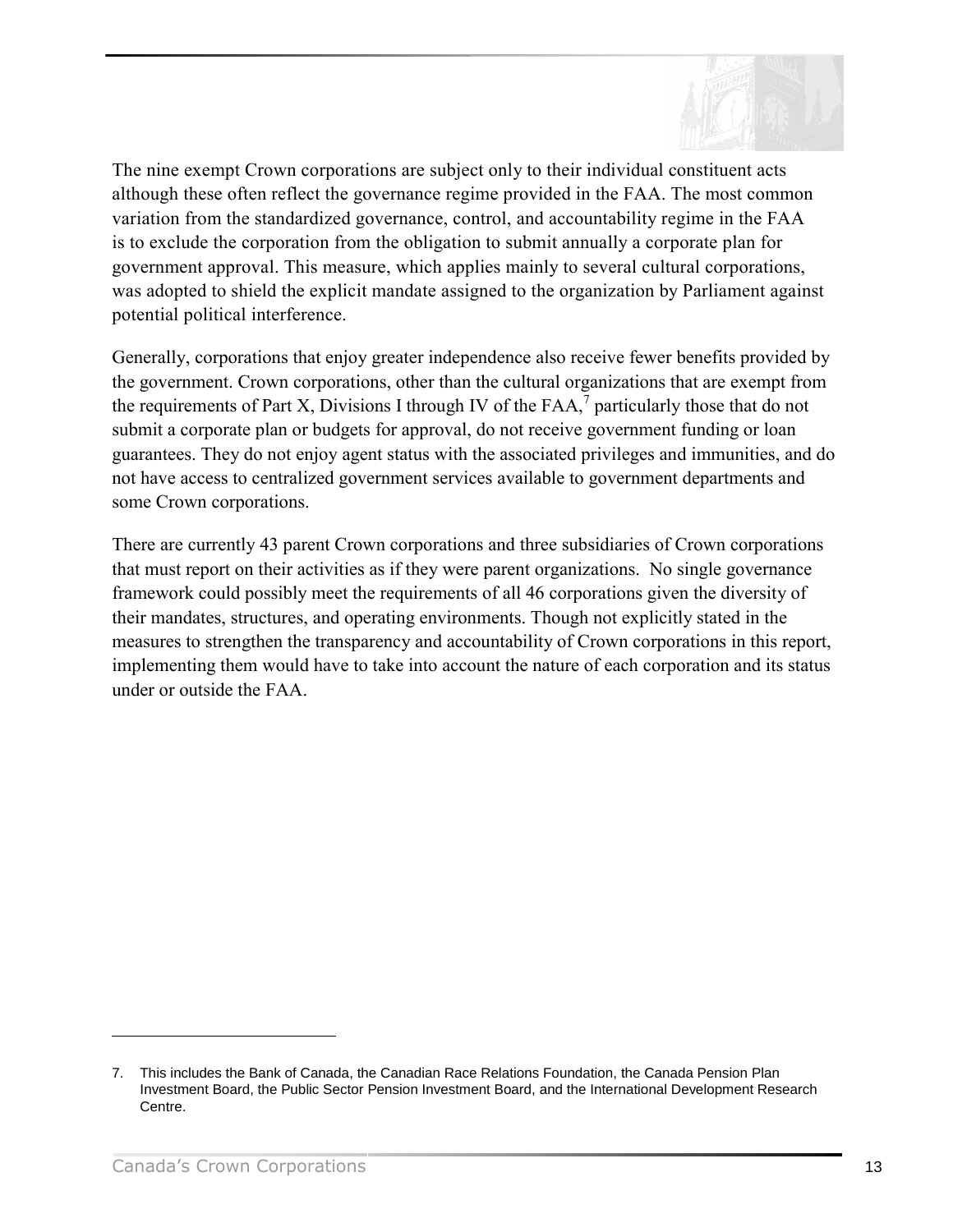<span id="page-17-0"></span>

# 4. Strengthening Governance  $-$ Clarifying Accountabilities and Assigning Roles and Responsibilities

# 4.1 Clarifying Accountabilities

Crown corporations operate in a complex environment—one in which they often need to deal with a mix of commercial and public policy objectives. The concept of shareholder, particularly as it applies to widely-held public companies, is not entirely transferable to Crown corporations, which may or may not have formal share capital. Functionally, the role of owner is exercised by the responsible Minister on behalf of the government of the day. The corporation is accountable to the responsible Minister, who is in turn accountable for the corporation to Parliament. The most explicit statement of this accountability is found in section 88 of the FAA, which states: ìEach Crown corporation is ultimately accountable, through the appropriate Minister, to Parliament for the conduct of its affairs.<sup>"</sup>

Section 88 reinforces two basic principles. First, that Parliament has the authority to hold the executive accountable, so that ultimately all instruments of the executive branch, Crown corporations included, are accountable to Parliament. Second, that the executive's accountability to Parliament is effected through the core constitutional convention of ministerial responsibility. However, during the course of this review it has become evident that section 88 could be interpreted in various ways.

First, section 88 ascribes accountability to the corporation. Though the corporation is a legal person, the question has arisen who precisely is accountable to the government for the corporation: the Board and its chair, or the CEO. Furthermore, the phrasing, "through a Minister to Parliament" has caused confusion about precisely to whom in government the corporation is accountable. For example, during the consultation phase of the review some CEOs and chairs voiced their belief that their accountability was to Parliament rather than to their responsible Minister. There was also confusion about who speaks authoritatively for the executive.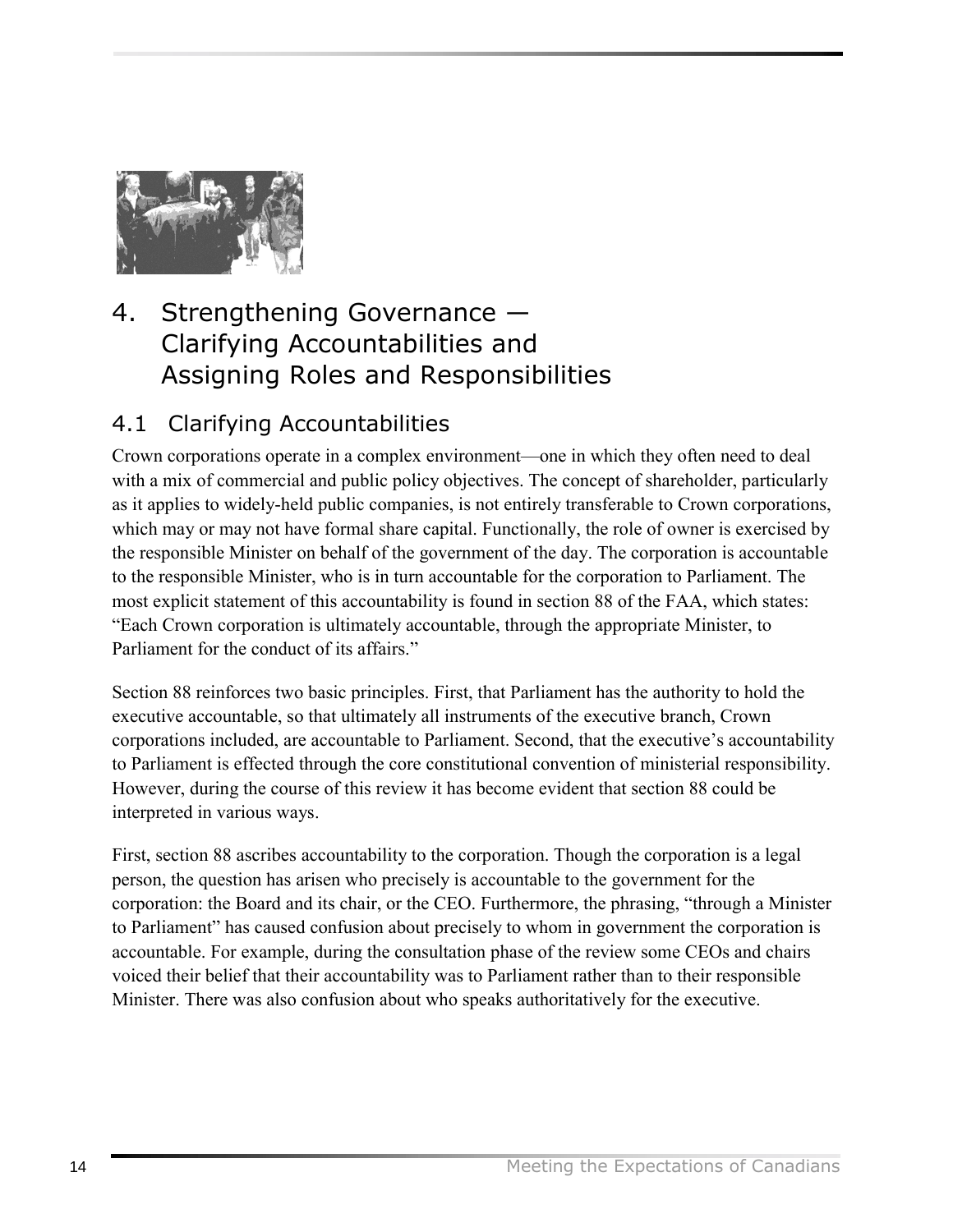

Although Part X of the FAA assigns roles and responsibilities to the responsible Minister, the Governor in Council, the Board of Directors, and even Parliament, the government has determined that the accountability structure under the legislation should be more clearly articulated. In particular, the following relationships should be set out explicitly.

1. The responsible Minister is **accountable** to Parliament for the Crown corporation. The Minister is accountable for the discharge of his or her responsibilities under Part X of the FAA and constituent legislation, for the legislative and regulatory framework applicable to the corporation, and for the

# Accountability and Answerability

Accountability is the means of enforcing or explaining responsibility. It involves rendering of account of how responsibilities have been carried out. It also includes taking any necessary corrective action if things go wrong and explaining how problems have been or will be corrected. Depending on the circumstances, it may entail accepting personal consequences for problems that the office holder caused or that could have been avoided or corrected if the office holder had acted properly.

Answerability is the duty to inform and explain but does not entail the personal consequences associated with accountability.

policy instruments of the government, including the provision of broad policy direction to the corporation. In addition, the Minister is **answerable** in Parliament for all activities of the corporation, including those pertaining to day-to-day operations.

- 2. The Board of Directors is accountable to the responsible Minister for the stewardship of the corporation.
- 3. The CEO is accountable to the Board of Directors for the management and performance of the corporation.

#### **Measure #1**

The government will clarify the accountability structure for Crown corporations, including in the FAA, in order to describe the relationships between Parliament, the responsible Minister, the Board of Directors and the CEO.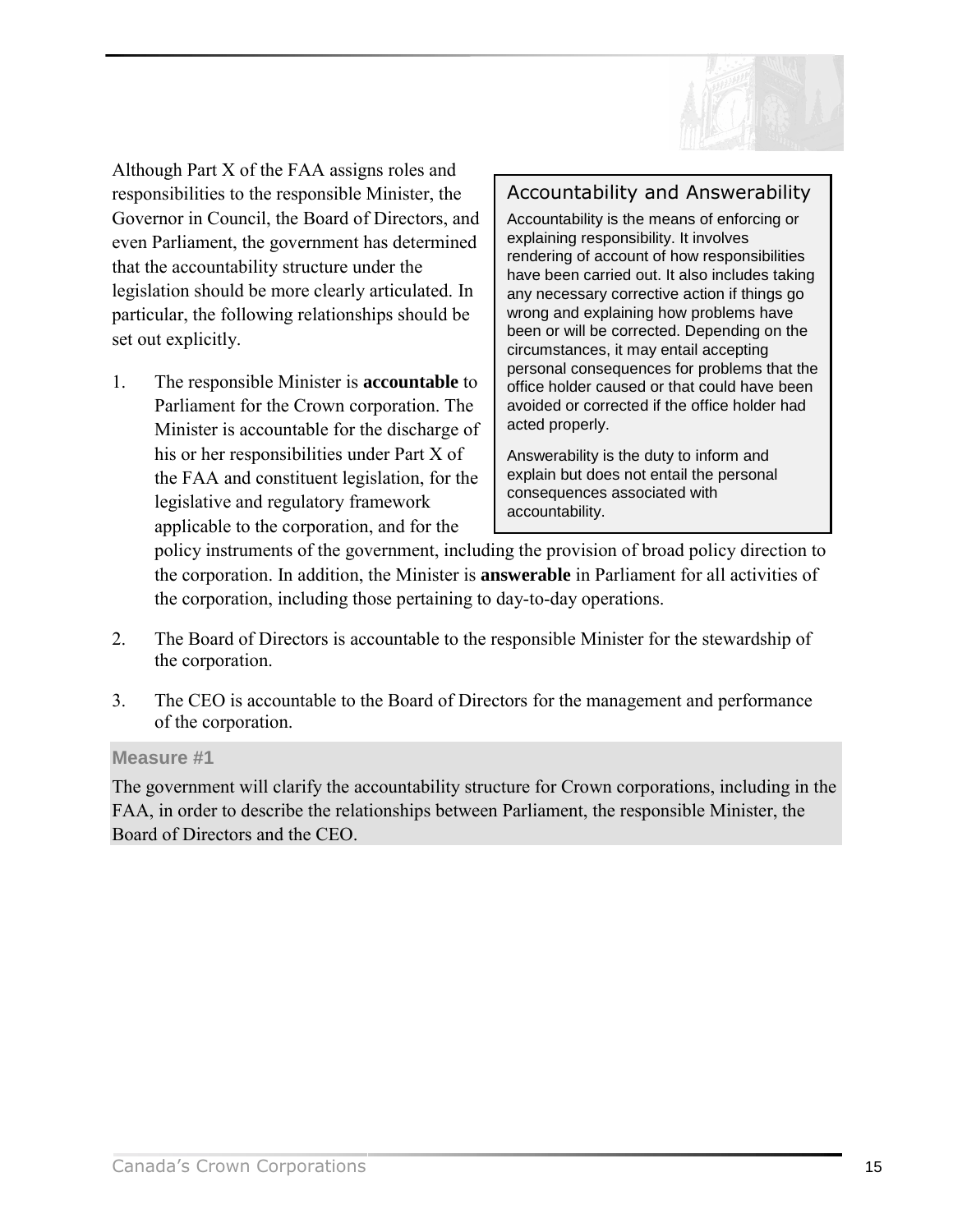# <span id="page-19-0"></span>4.2 The Role of the Minister

As suggested earlier, the private sector concept of shareholder, particularly as applied to widely-held corporations, is used in the context of Crown corporations more or less as an approximation. Crown corporations may or may not have formal share capital. Either way, the Crown is the lawful owner of the corporation and the government of the day exercises authority on behalf of the Crown. While the Crown ultimately represents the Canadian people, they are not legally the shareholders of Crown corporations.

# Authorities and duties of Ministers for Crown corporations assigned by the FAA

- ! Recommending the issuance of directives
- ! Recommending the appointment of directors, subject to the concurrence of the government
- ! Recommending corporate plans for approval by the government, and operating and capital budgets for Treasury Board approval
- **Tabling annual reports and summaries of plans** and budgets in Parliament
- Reviewing information from a special examination report
- ! Reviewing reports on material developments that have occurred in a corporation and answering questions in Parliament

Within the government, a variety of officials inevitably play a role with respect to Crown corporations – for example, in reviewing corporate plans or developing operational guidelines for broad application. These officials do not have direct authority over the Crown corporations. Rather, they provide support to the responsible Ministers as part of the governance regime for Crown corporations. However, there is confusion about who speaks authoritatively for the government to the corporation. It is the responsible Minister who does so, and whose role most closely equates to that of shareholder.

### **Measure # 2**

The government will affirm, including through amendments to the FAA and other relevant statutes, that the responsible Minister is its representative.

The responsible Minister's role is central to the effective functioning of the governance and accountability framework. The distinctive nature of the relationship between the Crown corporation and the government makes the responsible Minister's role one that must be executed with skill and an appreciation for the distinct relationship. Crown corporations are instruments of the government for which the government is ultimately accountable, but they have operational autonomy for the specific purpose of keeping their day-to-day activities at arm's length from government.

This arm's-length relationship is reflected in the nature of a Minister's accountability for Crown corporations within his or her portfolio. Broadly speaking, Ministers are accountable at a systemic level: for appointments and framework legislation, as applicable; for review and approval of corporate plans; for assessing the ongoing relevance of the corporation's mandate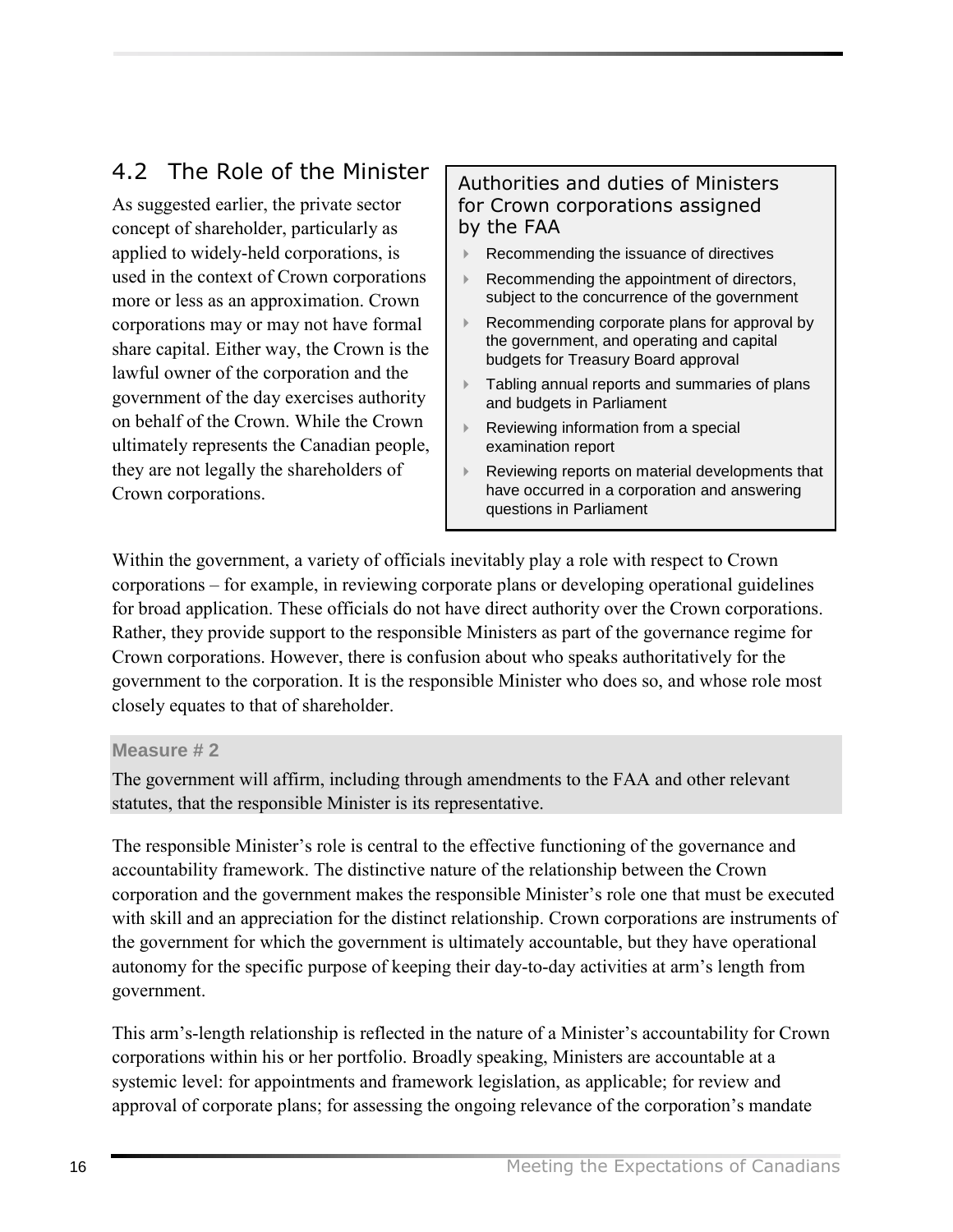

and its effectiveness as a policy instrument; and for providing broad policy direction to the corporation. Ministers are not accountable for the day-to-day administration and operations of the corporation. However, they must answer to Parliament—that is, provide information and explanations, as appropriate—for all of the corporation's activities. As previously noted, directors and senior executives of Crown corporations may facilitate Parliament's capacity to scrutinize the activities of Crown corporations and hold the government to account by appearing before parliamentary committees on behalf of the corporation to answer questions when invited.

Maintaining the balance between the autonomy of Crown corporations as arm s-length organizations and the government's overall responsibility for their effectiveness as instruments of public policy can be challenging. Overall, armís-length status is maintained as long as Boards of Directors and corporate management remain effectively in charge of administration and management. The extent of a Minister's involvement will vary somewhat depending on the Act that establishes the corporation, but in all cases Ministers are required to provide the corporation with general guidance on the government's objectives and expectations. This review has found some need to enhance the ways in which the government influences the activities of Crown corporations.

The government, through the responsible Minister, has a range of instruments by which it may influence the activities of Crown corporations―from amendments to constituent acts, to mandate reviews, to the approval of restricted transactions. All of these instruments have been used at one time or another. However, there are three key vehicles for the issuance of policy guidance to Crown corporations: (1) the mandate provided in law; (2) the corporate plan approved on an annual basis; and (3) the power to issue a formal directive should it be necessary to direct the corporation to act in a specific manner in response to the public interest.

Of these vehicles, the Crown corporation's mandate provides the broadest level of policy guidance. The mandate sets out the corporation's goals, responsibilities and authorities, and identifies the powers of its Board. Typically, the mandate is defined with sufficient breadth to accommodate the range of possible roles and responsibilities envisaged for the corporation at the time of its creation. Consequently, when applied to specific circumstances, the mandate can be subject to divergent interpretations by the Minister, the Board of Directors, and the CEO. Moreover, several Crown corporations have been established through articles of incorporation under the *Canada Business Corporations Act* and have mandates that do not set out clear corporate goals and objectives.

The second key vehicle, the corporate plan, allows for policy direction to be articulated with more specificity, and has become the principal instrument for defining corporate objectives. A small number of exempt Crown corporations are not required to submit corporate plans―although some do for information purposes―despite the fact that some of these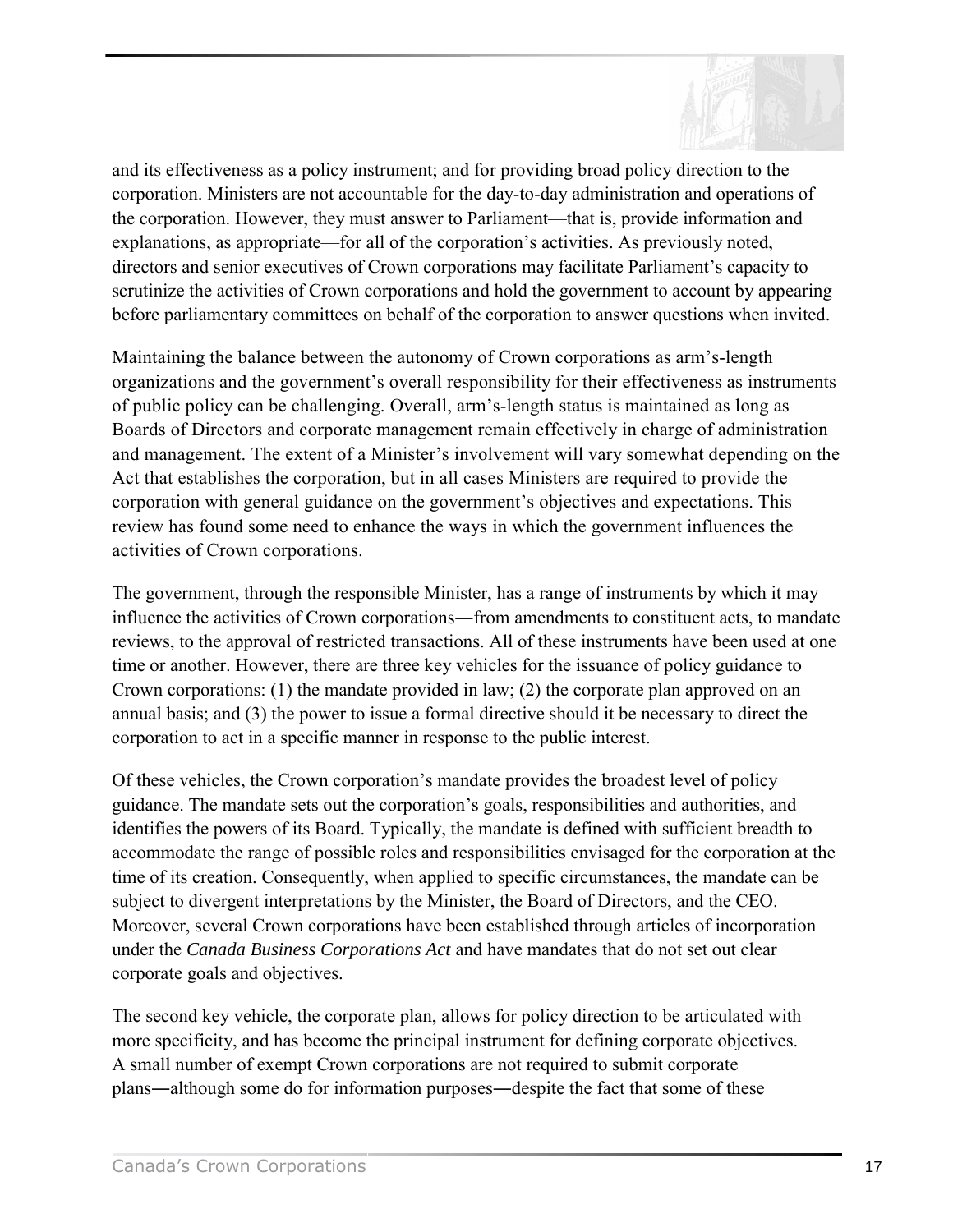corporations receive annual appropriations. In the government's view the corporate plan is an important instrument for business and strategic planning; however, the process of developing and approving corporate plans is not always used effectively to convey policy objectives to the corporation. In Chapter 18 of its 2000 report, the Office of the Auditor General observed that ìmany corporations receive little or no feedback on their corporate plan from their responsible Minister." In the absence of clear guidance as to the government's expectations, corporate plans can be a one-way street.

The third key vehicle for the issuance of policy guidance—directive power—enables government, when necessary, to oblige Crown corporations to deliver on their public policy mandate. It enables the government, in effect, to set aside the corporation's autonomy and direct specific action in response to what the government deems to be in the public interest. In keeping with their exceptional status, directives must be tabled in both Houses of Parliament and must be implemented by corporations in a prompt and efficient manner. The Board of Directors implementing the directive are legally considered to be acting in accordance with their fiduciary responsibilities, even where the directive may conflict with the immediate interests of the corporation. The power of directive was never intended to be used extensively and has remained a tool of last resort.

Other than the instruments just mentioned, all of which have limitations, there is no formal process for transmitting the government's expectations to the Boards and management of Crown corporations. The government has provided policy guidance through informal means such as the participation of senior officials in board meetings, exchanges between corporations and portfolio units of the responsible Minister's department, or direct communications between the Minister or the deputy minister's office and the chair or CEO. The use of these tools typically reflects the style of a particular Minister and does not support a consistent, structured approach to the provision of policy guidance.

The government is of the opinion that a more proactive approach to its relationship with Crown corporations is warranted, particularly with respect to communicating its policy priorities, performance expectations, and the corporations' expected contribution to government objectives. The responsible Minister is the appropriate person to provide government input into the Crown corporation's corporate planning process.

#### **Measure # 3**

To improve the communication of policy objectives and priorities from the government to Crown corporations, the responsible Minister will issue a statement of priorities and accountabilities to Crown corporations within his or her portfolio. The statement will be discussed beforehand with corporate management and the Board, but ultimately it will reflect the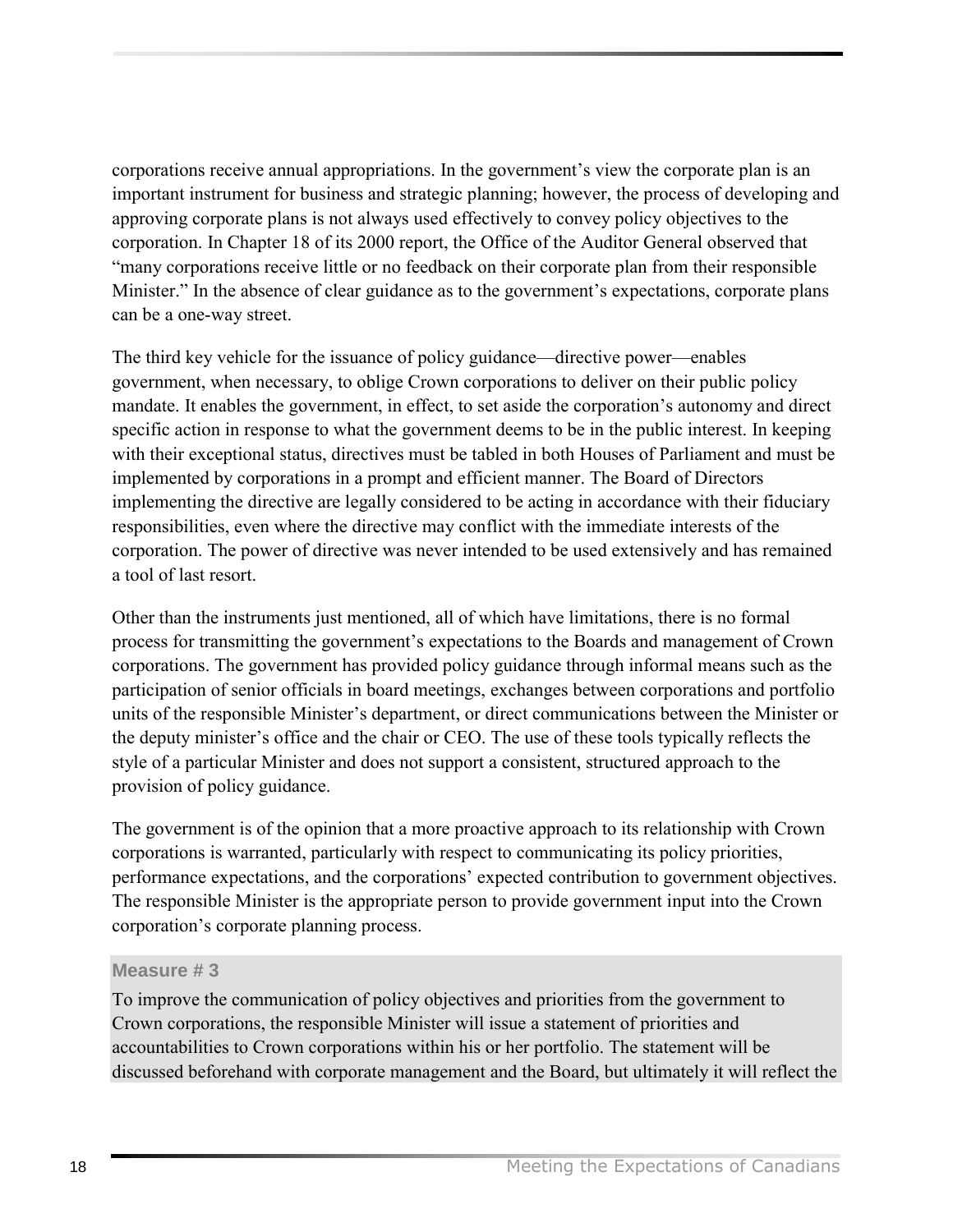

<span id="page-22-0"></span>government's policy expectations for the corporation. The statement will be subject to an annual review and help form the basis for a periodic review of the corporation's performance.

The statement of priorities and accountabilities will serve several purposes. It is intended to

- $\triangleright$  confirm the corporation's mandate and business lines;
- $\triangleright$  inform the corporation of government priorities;
- lacktriangleright achieve consistency between the government and the corporation regarding the government's priorities, policy objectives and performance expectations for a fixed period; and
- $\triangleright$  serve as a key driver in the development of the Crown corporation's corporate and/or strategic plans, annual reports and financial forecasts.

The statement of priorities and accountabilities will not be legally binding. It will be tailored to the specific operating circumstances of each Crown corporation. In an effort to resolve potential conflicts regarding the mandate of the corporation, the statement will enunciate clearly the public policy goals of the organization as well as its commercial objectives and, if applicable, how they are interrelated. The document will provide the flexibility needed to respect the status of corporations that are outside the provisions of Part X of the FAA, and help promote a better working relationship including supporting the corporate planning process. It will not provide a vehicle for the responsible Minister to venture into specifics of programming, management of the corporation, or management and distribution of corporate assets.

# 4.3 The Role of the Board of Directors  $-$  Translating Public Policy into Efficient and Ethical Operations

Crown corporations have operational autonomy but are not independent of government. Transparency in the provision of policy guidance and clarity in public policy objectives, such as through the issuance of a statement of priorities and accountabilities, will go a long way towards ensuring that the activities of corporations better support the overall orientation of the government. Boards of Directors have an important role to play. Accountable to their responsible Minister, with a mandate legislated to them by Parliament and with a duty to act in the best interests of the corporation, directors are expected fulfill their role with vigour and, when required, enter into a process of dialogue with the Minister to arrive at an appropriate understanding of the corporation's activities based on the government's policy priorities.

Boards are accountable to the responsible Minister for ensuring that the activities of Crown corporations are in line with their mandates. They also have the ultimate responsibility for the implementation of the policy guidance that would be provided in the statement of priorities and accountabilities. It would be their responsibility to seek clarification from the responsible Minister and/or play a challenge function. By assuming a more active role in the definition and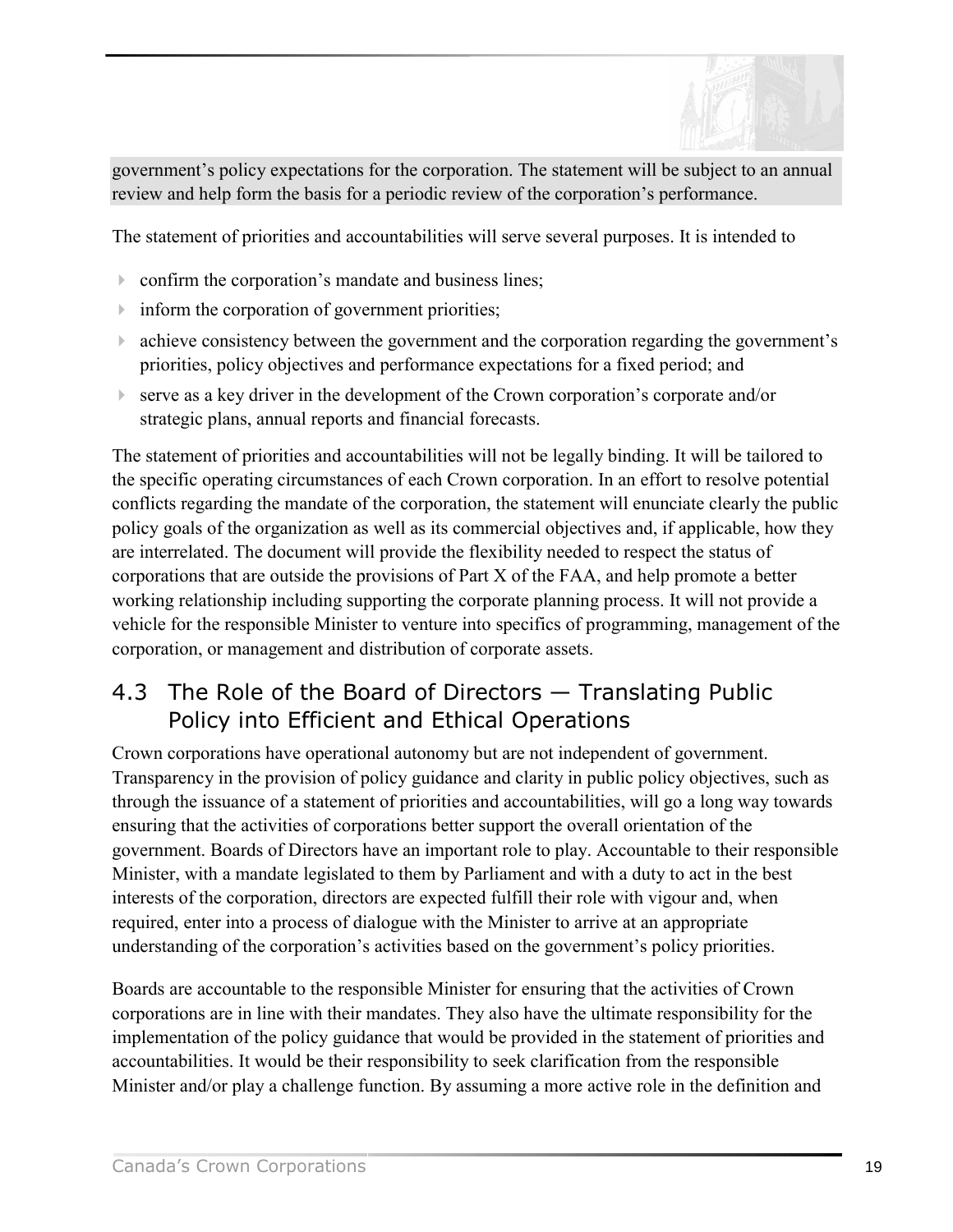interpretation of policy priorities and by working with management to facilitate implementation, Boards will ensure that the plans and activities of the corporation support the government's policy agenda.

The Board of Directors should play a central role in overseeing the corporation's management. Strengthening this role has taken on increasing importance in recent years. Shareholders now expect Boards to deliver on this function with diligence and assertiveness.

The roles and responsibilities of Crown corporations' Board of Directors are enunciated in several longstanding legal and policy instruments. The *Canada Business Corporations Act* stipulates, "Subject to any unanimous shareholder agreement, the directors shall manage, or supervise the management of, the business and affairs of a corporation."

Both the *Canada Business Corporations Act* and the FAA mandate directors to

- $\triangleright$  act honestly and in good faith with a view to the best interests of the corporation; and
- ! exercise the care, diligence and skill that a reasonably prudent person would exercise in comparable circumstances.

The guidelines on Corporate Governance in Crown Corporations and other Public Enterprises released in 1996 by the Minister of Finance and the President of Treasury Board, includes the statement that:

ìThe Board of Directors of every Crown corporation should explicitly assume responsibility for the stewardship of the corporation. As part of the overall stewardship responsibility, the Board should:

- $\triangleright$  approve the strategic direction of the corporate plan for the Crown corporation;
- $\triangleright$  ensure that the principal risks of the corporation's business have been identified and that appropriate systems to manage these risks have been implemented;
- $\blacktriangleright$  approve management's succession plan including appointing, training and monitoring senior management;
- $\blacktriangleright$  ensure that the corporation s information systems and management practices meet its needs and give the Board confidence in the integrity of information produced."

As noted earlier, under Part X of the FAA, Crown corporations are accountable to Parliament through their responsible Minister. The Act, however, does not indicate who would be accountable on behalf of the corporation  $-$  the chair of the Board or the CEO  $-$  should issues of public concern arise. In practice, parliamentarians have tended to hold the Minister publicly accountable. However, in matters of day-to-day operations and management, the Minister's role, on behalf of the corporation, is limited to answerability, as defined earlier in this chapter.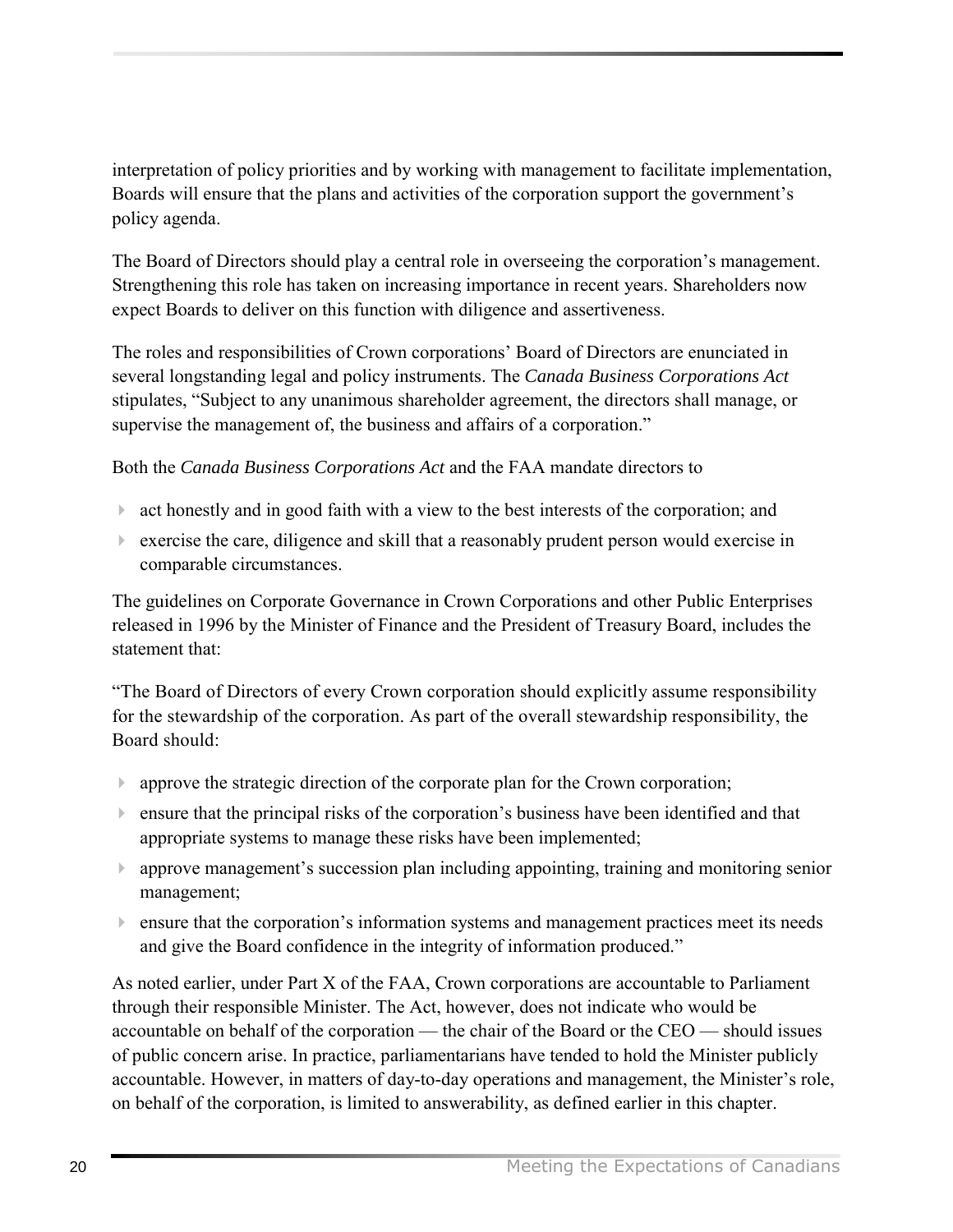

<span id="page-24-0"></span>In order to reaffirm that Boards of Directors are accountable for the activities and performance of the corporation to the responsible Minister, the government will embody the role and the responsibilities of directors in Part X of the FAA and in other enabling statutes.

Boards of Directors need authorities that match their responsibilities if they are to fulfill their obligations. One important duty is oversight of the CEO. In recognition of this requirement, the new process for the selection and appointment of CEOs (Chapter 6) provides a more prominent role for Boards of Directors.

# 4.4 The Role of Parliament  $-$  Legislation, Oversight and Scrutiny

Parliament's key responsibilities are to review and vote on legislation, including appropriation bills through which Parliament authorizes the spending of government funds, and to scrutinize and hold the executive arm of government accountable for the decisions and actions it takes in governing the country.

With respect to Crown corporations, Parliament annually approves appropriations for a number of Crown corporations. In order to facilitate its oversight role, Parliament receives, on an annual basis, summaries of corporate plans, annual reports, and a consolidated report on Crown corporations presented by the President of the Treasury Board. Parliament may also ask Ministers questions about the activities of Crown corporations. In addition, parliamentary committees have the authority to invite chairs and CEOs to appear before them to explain the activities of their organizations.

These mechanisms and authorities make Parliament a significant element in the Crown corporation governance and accountability regime. While it does not have a role to play in governing, Parliament's ongoing assessment of the roles, attributes and performance of public institutions can make an essential contribution to improving the delivery of services that respond to the expectations and needs of Canadians.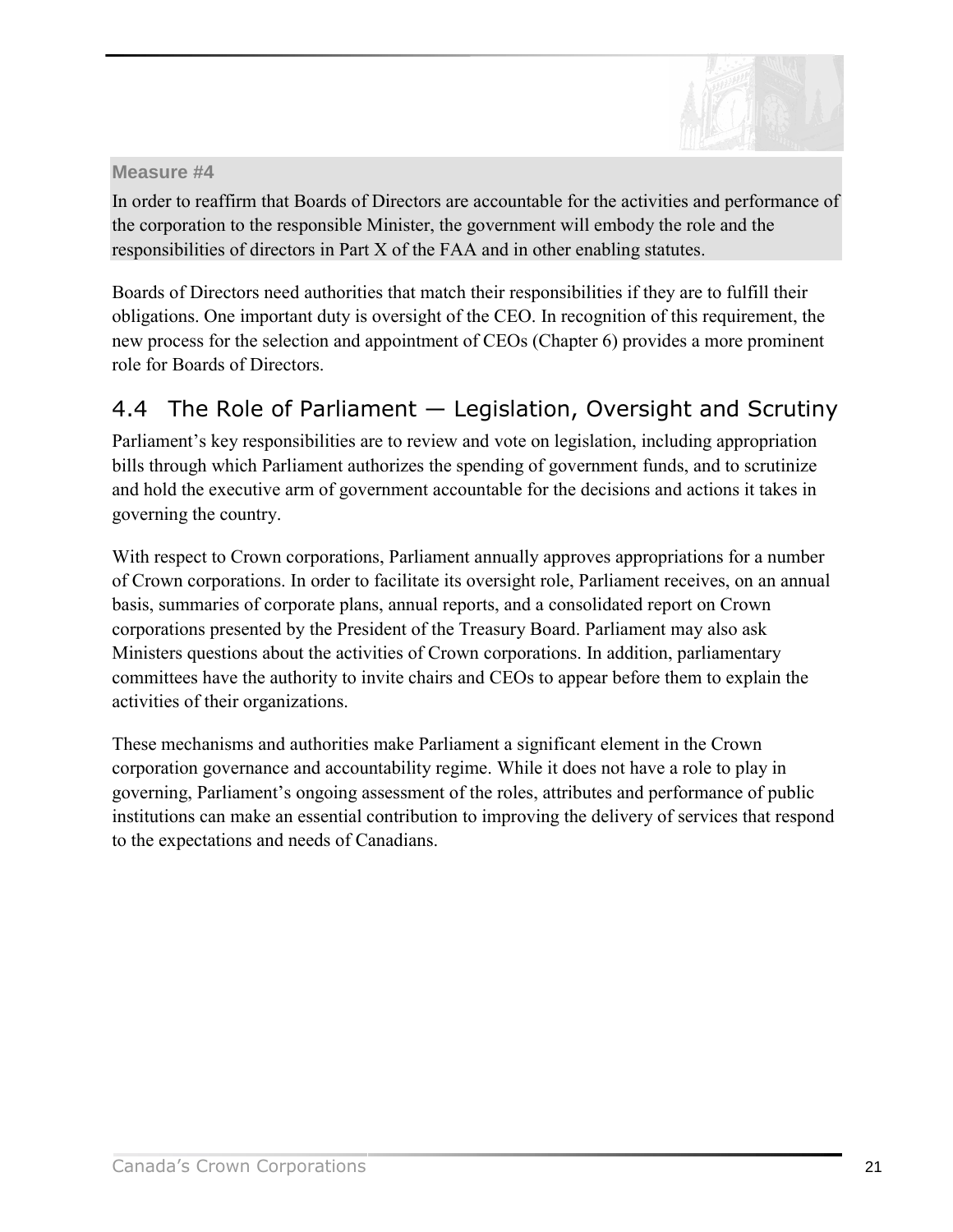<span id="page-25-0"></span>

# 5. Boards of Directors - Building Solid Foundations

In the private sector, best management practices have evolved significantly over the past decade. While a number of best management practices have also been introduced for Crown corporations,—guidelines entitled *Corporate Governance in Crown Corporations and Other Public Enterprises* were released in 1996—the time has come to strengthen the governance of Crown corporations by proposing a series of mandatory measures applicable to Boards of Directors of all Crown corporations. Some Crown corporations have taken note and adopted several of these measures on their own initiative.

# 5.1 Making Boards More Effective  $-$  Ensuring Independence

As stated in the previous chapter, directors have the responsibility under law to act in the best interests of the corporation and to exercise due care and diligence. Boards of Directors are expected to provide strategic guidance to management and oversee the activities of the corporations. To meet these expectations and maintain sound professional relationships with their respective Ministers and corporation management, they need a clear understanding of their responsibilities and accountabilities, and those of Ministers and management.

To provide effective strategic guidance, Boards need a solid understanding of their respective corporation's mandate, activities, risks, assets, and resources, as well as the government's policy orientations. This is essential for Boards to have the capacity to engage effectively with the government, if necessary, on its specific objectives for each corporation, and to fulfill the oversight role that requires accurate knowledge of their respective corporation's activities, operating environment, potential risks, and long-term viability.

Best practices dictate that, to be effective, directors must approach their work objectively and with decision-making independence. This independence helps to establish a Board's credibility and supports sound governance and effective accountability. For this reason, corporate governance best practices require that boards of directors of Crown corporations function independently from management.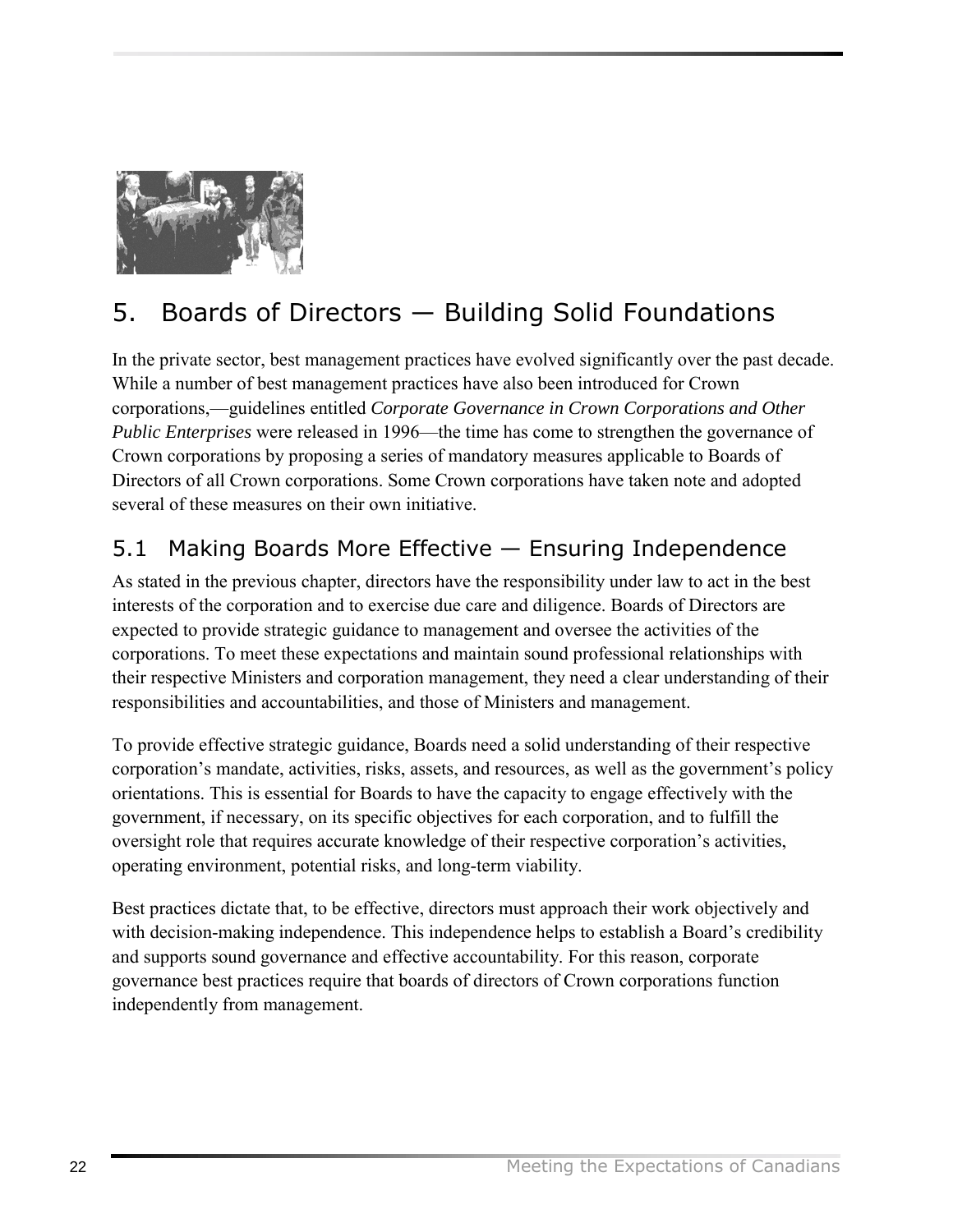

Several corporations have public servants as directors on the Board. In fact, a number of statutes identify public servants as ex-officio directors. These public servants bring knowledge and expertise, help ensure the protection of public interests, and can help the board of directors to understand better the policy and the machinery of government. There is a risk, however, that their presence in some circumstances, could lead to questions about the independence of the Board, and for the individuals concerned, could give rise to situations of divided loyalty.

Although public servants who sit on boards have the same fiduciary responsibility toward the corporation as other directors and are required to act accordingly, situations could arise in which this responsibility conflicts with their duties as public servants, leading to concerns―real or perceived―as to whether the conflict is being properly handled.

Public servants might not be―or might not be perceived to be―in the same position as an independent director to perform a challenge function vis-à-vis the Minister in areas such as policy direction and approval of corporate plans. In addition, other members of the board might incorrectly perceive that directors who are also public servants speak more authoritatively as representatives of the government. The government is committed to the principle of ensuring board independence, and will only continue to have public servants on Boards of Crown corporations in a limited number of cases, when it is essential to the best interests of the government and the Crown corporation.

#### **Measure #5**

The government will review the appointment of public servants as directors on the Boards of Crown corporations with a view to restricting or eliminating their participation. The government will take administrative action, and where necessary seek legislative changes, to implement this measure.

Adequate processes, functions, and structures must be put in place to ensure that individual directors and the Board as a whole maintain an independent perspective in the governance and oversight of the corporation. One way to ensure that a Board can function independently from management is to require that different individuals perform the duties of chair of the Board of Directors and CEO of the corporation. Most Crown corporations currently have statutes or practices that respect this distinction.

#### **Measure #6**

The government will enact the legislative changes required to ensure a split in the positions of CEO and chair of the Board for Crown corporations.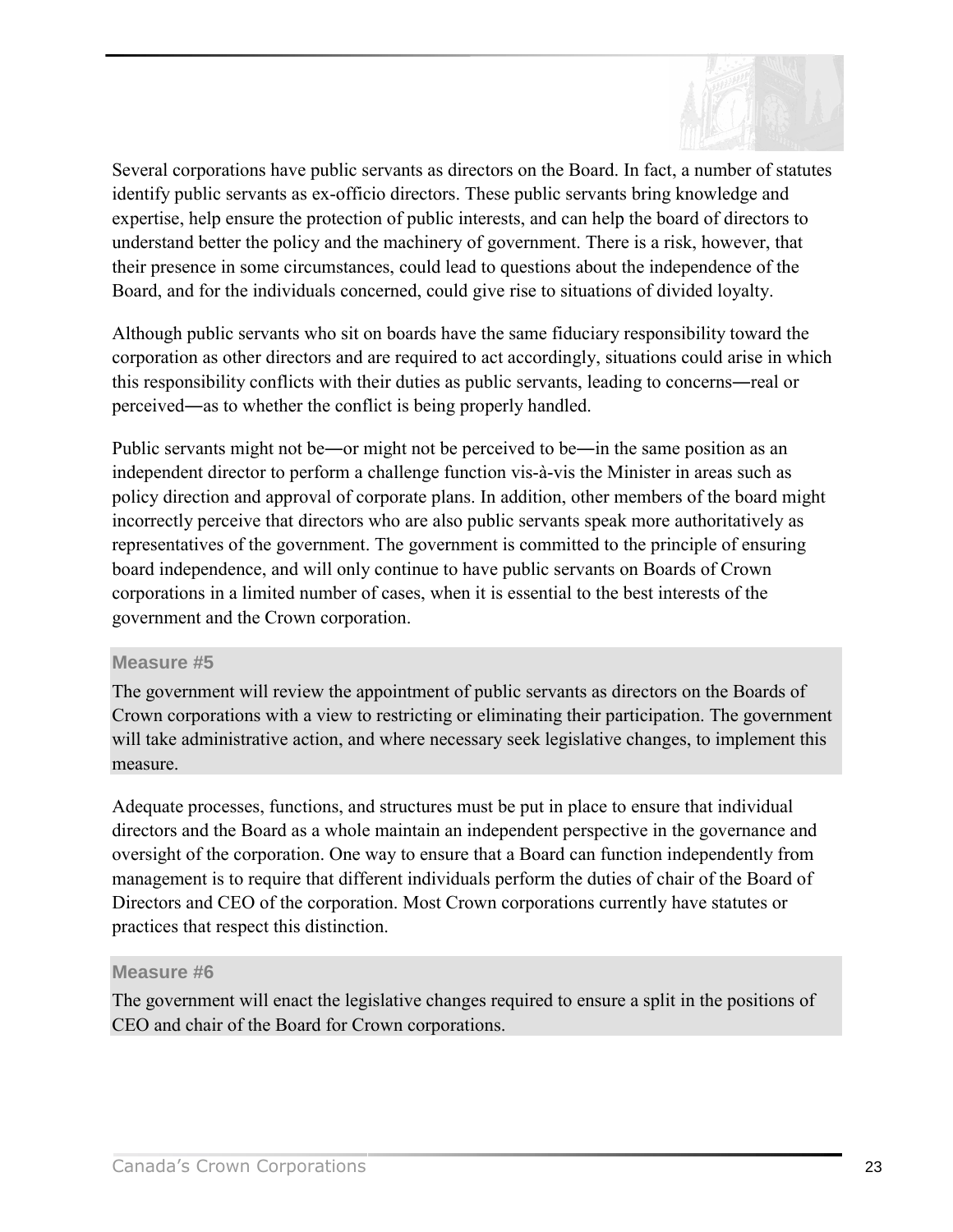<span id="page-27-0"></span>The composition of boards of directors varies greatly from one Crown corporation to another given the significant differences among these organizations. Ensuring that a majority of board members are independent from management would support the realization of an independent board and thus contribute to sound governance.

# **Measure #7**

The government will require that the CEO be the sole representative of management to a Board of Directors.

Crown corporations are public institutions subject to increasing scrutiny. In the name of greater transparency, citizens and stakeholders have pressured organizations to open the proceedings of board meetings to the public. Notwithstanding the general recognition of the value of disclosure, sensitive information related to human resources, corporate strategies, confidential commercial information, and other operations discussed in the purview of board meetings could cause damage if inappropriately released to the public. Directors could be pressured by community members and would be reluctant to voice their concerns and ask the difficult questions if they were not confident that their intervention would be protected by confidentiality. In such circumstances, the Board would not be seen and could not act as a credible independent actor in the decision-making process.

### **Measure #8**

To ensure that the Board may deliberate freely, and exercise the challenge function expected of directors, Board proceedings should remain confidential. The government will require that Boards of Directors of Crown corporations hold annual public meetings at which stakeholders could express their views and seek information about the activities of the corporations. Corporations are also encouraged to develop outreach activities to solicit input and feedback from stakeholders on an ongoing basis.

# 5.2 Setting Expectations  $-$  Directors' Responsibilities

Although the law is clear with regard to the obligation of directors, it does not provide much information as to what is expected in practice. Many new directors arrive at their first board meeting unclear as to their primary duties and role. They are uncertain about whom they represent; how far they can go in challenging management's plans and proposals; how to interface with the appropriate Minister and his/her staff; and other issues of governance related to strategic guidance and oversight. To discharge their legal obligations as directors and contribute to the good governance of the corporation, new appointees should know about their responsibilities under the FAA; the specific statutes relevant to their corporation; the expectations of government; and good practices in the organization and management of boards.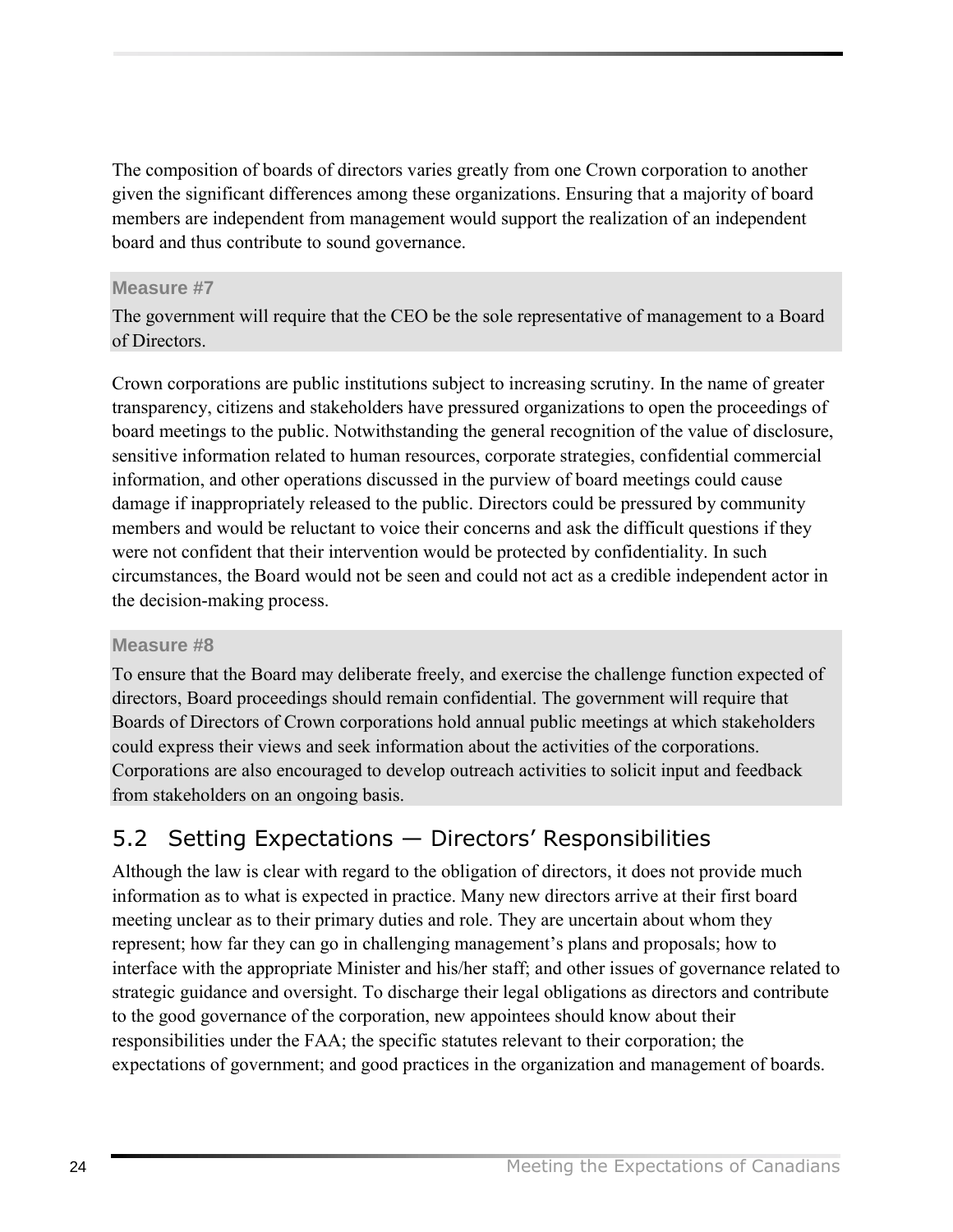

<span id="page-28-0"></span>This would assist new directors in understanding their legal obligations and provide them with the appropriate perspective from which to approach their duties.

### **Measure #9**

To assist the work of Board members, the government will issue to every new director, upon appointment, a guidance letter that would make explicit the expectations of the government with regard to the role and responsibilities of directors under law and in practice. The letter would also include provisions related to the values and ethics of public office holders and disclosure of conflict of interest.

# 5.3 Clarifying Responsibilities  $-$ Board Mandate and Committee Charters

Board and Board committee charters promote effective accountability. Accountability requires clarity about what one is accountable for and to whom. Charters delineate clearly the boundaries of responsibilities and in so doing sharpen accountabilities.

Boards often establish committees to undertake substantive work in support of their broad responsibilities. The Board as a whole, however, remains accountable for any decisions made by its committees. For this reason, and in support of an effective accountability regime, it is important that each committee have a written charter clearly stating its responsibilities and authorities. A charter applicable to the Board of Directors as a whole would also set out the Board's responsibilities and the authorities that it has delegated to management.

### **Measure #10**

To strengthen the corporate governance of Crown corporations, the government will work with Boards to adopt a charter that would define clearly the roles and responsibilities of the Board.

# 5.4 The Right Foundation  $-$  Reinforcing Director Orientation, Education, and Evaluation

Governing a Crown corporation is demanding. In a challenging operating environment that straddles private and public sector spheres, the orientation and training of directors is critical to ensure good governance. Ongoing professional development is equally critical to maintain the knowledge and expertise required to understand the corporation, its business conditions, and the stakeholders with which it is dealing. The government recognizes that learning is integral to maintaining the capacity of Boards. The Privy Council Office in collaboration with the Treasury Board of Canada Secretariat currently delivers a two-day training session for new directors on public sector governance in relation to Crown corporations. Despite the success of this program, further effort is required if Boards and Board members are to improve their performance.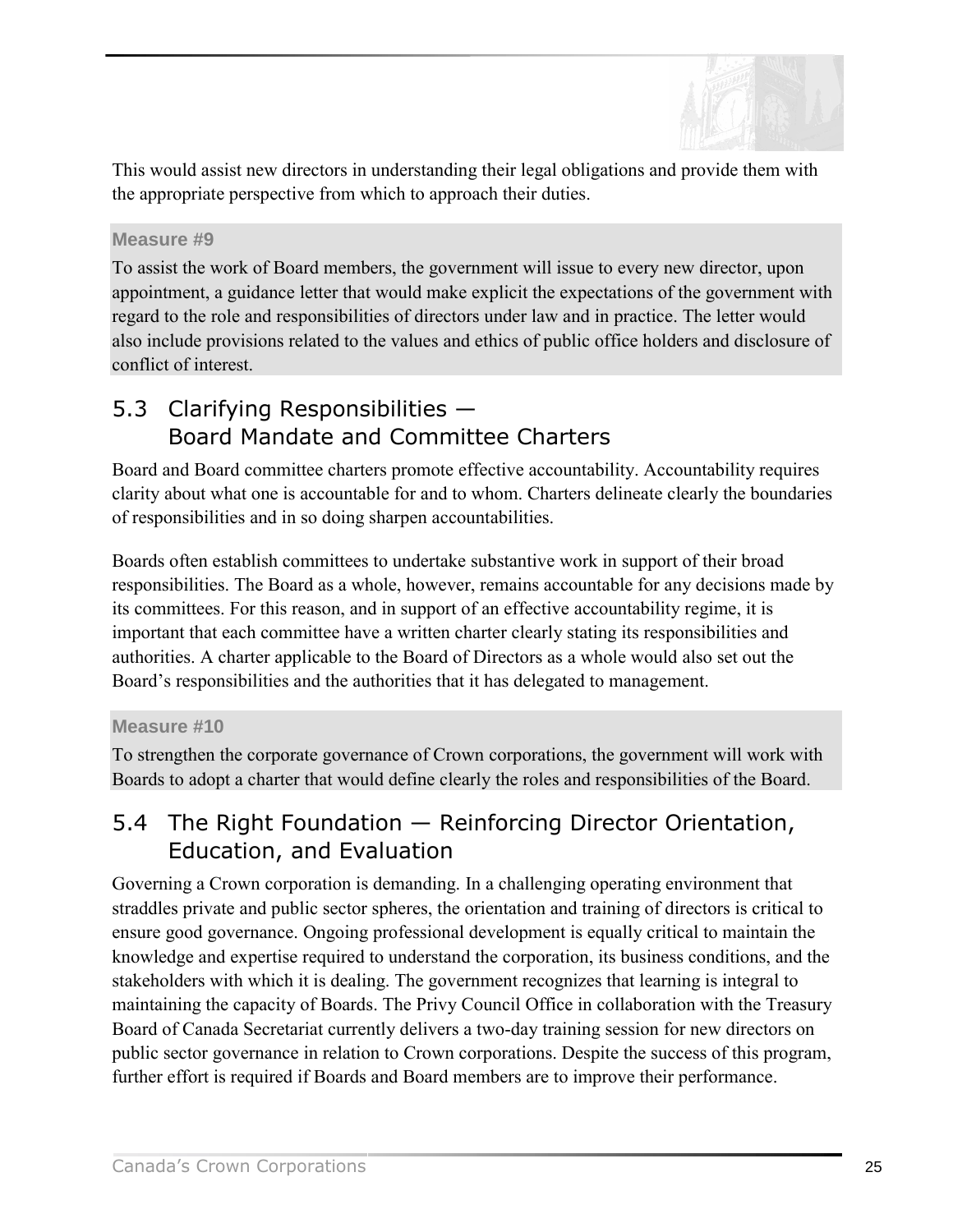<span id="page-29-0"></span>To further enhance the skills and performance of Boards of Directors and building on current orientation programs, the Canada School of Public Service will establish additional training and professional development programs on public sector management and Crown corporations.

A well-managed appraisal process would increase the effectiveness of Boards and help identify areas where training may be required or where other remedial actions must be taken. Evaluations provide a mechanism for the Board and the chair to hold each other accountable while peer assessments have an impact on the performance of individual directors and the overall effectiveness of the Board.

# **Measure #12**

Consistent with good governance practices, the government will ask Boards of Directors to establish regular assessments of their effectiveness and the contribution of individual directors as a self-development tool. The assessment of the Board as a whole will be communicated by the Chair of the Board to the appropriate Minister.

# 5.5 What Every Board Needs: The Audit Committee

The FAA (Part X, section 148) requires Crown corporations that fall under the Act to establish an audit committee. However, six of the nine corporations that are exempt from Part X, Divisions I through IV, do not have this requirement in their statutes. The audit committee is an indispensable element of the modern Board of Directors. On behalf of the Board, the audit committee plays a key oversight function in the areas of internal and external audit and the probity of financial statements, internal controls and risk assessment, management and mitigation. Bolstering audit committees has been a critical feature of the private sector's efforts to improve corporate governance.

### **Measure #13**

The government will require that Boards of Directors for all Crown corporations establish an audit committee.

- $\triangleright$  The committee would consist of a minimum of three members and would have the authority to engage independent counsel and expertise, as it deems necessary, to carry out its duties.
- $\triangleright$  The mandate of the committee should include the requirement to set up a process to investigate complaints related to issues of integrity and behaviour and to establish a risk assessment and management mechanism as well as adequate controls and protocols to mitigate those risks.
- ! The audit committee would also adopt an audit plan that would be communicated to the Board of Directors.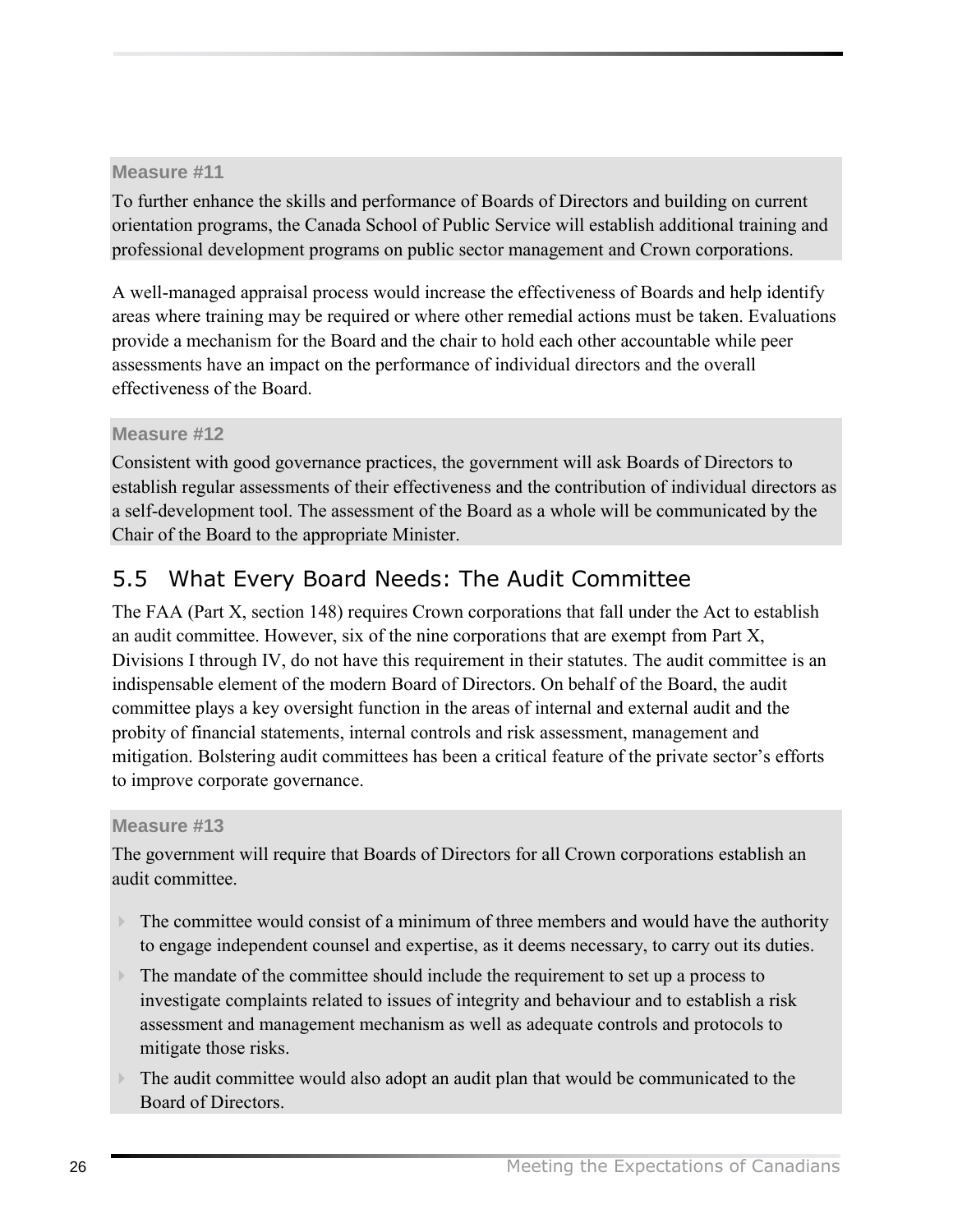

Given the significance of the role the audit committee plays with regard to the governance of the corporation and the oversight of corporate activities, it is imperative that it be a credible body. Credibility is ultimately established by how effectively the committee meets its responsibilities. The foundation for a credible audit committee consists of the qualifications and competencies of its members. Financial literacy and a solid understanding of the business environment in which the corporation operates should be prime features in the competencies of directors serving on the audit committee.

### **Measure #14**

All directors on the audit committee must be independent of management and have financial literacy. An individual with financial expertise must chair the activities of the committee. The government will be mindful of this requirement in the context of the selection and appointment process of directors.

Audited financial statements are the primary mechanism through which management shares results and performance information with the owners of the corporation and other interested parties. They provide assurance to the readers that the information contained within the statements is accurate and reliable. The integrity of financial statements is critical in both the private and public sectors. To maintain the credibility of financial statements, the auditor must be independent from the management team that produced them.

Internal audit is another important component of the control system for a corporation. Internal audit allows the organization to assess its own processes and systems and identify and correct weaknesses and deficiencies. For internal audit to be credible it must also function independently of management.

#### **Measure #15**

In order to enhance and protect the independence of the audit function, internal and external auditors will report directly to the audit committee.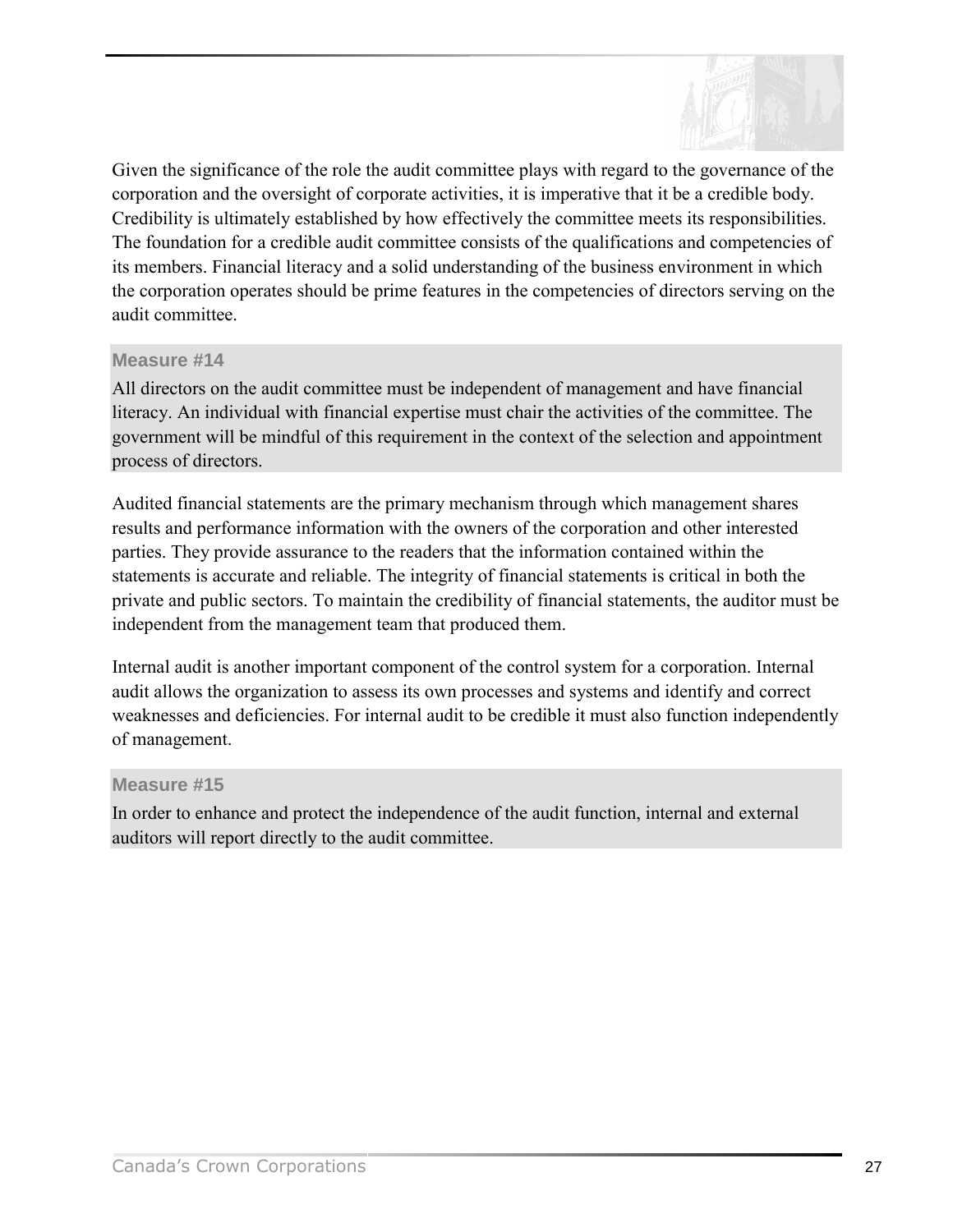<span id="page-31-0"></span>

# 6. Appointments

Strong boards of directors are essential to effective governance of Crown corporations. Strong boards are built by recruiting individuals with the necessary knowledge and skills to oversee the operations of the corporation, and are sustained through appropriate orientation and training and by the necessary support from within the corporations and from the central agencies.

# 6.1 Appointments by the Governor in Council to Crown Corporations

There are 45 Crown corporations to which directors<sup>8</sup> are appointed under the authority of the Governor in Council. The authority for appointments is contained in the FAA for corporations subject to Part X of that Act; for others it is found in the enabling statute for the corporation.

Depending on the statutory provisions, directors may be appointed either by the responsible Minister with the approval of the Governor in Council, or by the Governor in Council. Directors appointed under the FAA hold office for such term, not exceeding three years, as will ensure, as far as possible, the expiration in any one year of the terms of office of not more than one-half of the directors. Directors continue in office until replaced, and they are eligible for reappointment.

Directors appointed under other statutes may be appointed for a fixed term as determined by statute or for a term set by the Governor in Council. They may or may not continue in office until replaced, and there may be reappointment restrictions. For example, in the case of directors of the Canadian Museum of Civilization, a director who has served three consecutive terms is not eligible to be reappointed during the year following the expiration of the third term.

Depending on the statutory provisions, chairs may be appointed by the Governor in Council or designated by it from among the directors of the corporation. Chairs appointed under the FAA hold office for a term set by the Governor in Council. Appointment provisions under other statutes specify that chairs serve for a term not to exceed a certain number of years or for such term as the Governor in Council may determine. The FAA and most other statutes require the responsible Minister to consult the Board of Directors with respect to the appointment of a chair.

<sup>8.</sup> The term "director" is used in this chapter to distinguish directors from chairpersons and CEOs who are "officer-directors."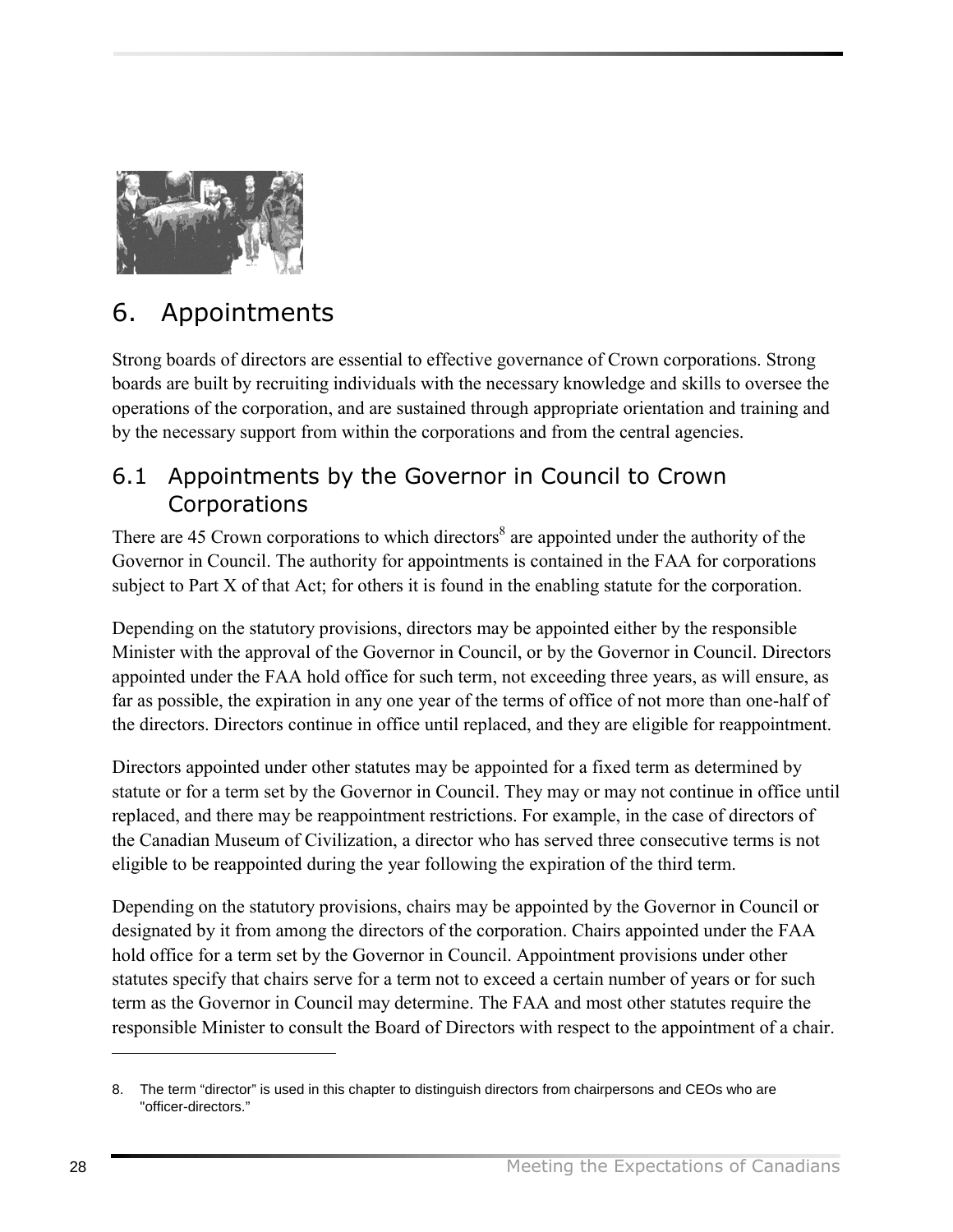

<span id="page-32-0"></span>Chairs and directors normally serve during pleasure and may be removed or replaced at the discretion of the Governor in Council. However, there are four corporations in which chairs and directors serve during good behaviour and may be removed by the Governor in Council only for cause. These corporations are: the Canadian Broadcasting Corporation, the Bank of Canada, the Canada Pension Plan Investment Board and the Public Sector Pension Investment Board.

Depending on the statutory provisions, CEOs may be appointed by the Governor in Council, by the Board of Directors with the approval of the Governor in Council, by the Governor in Council on the recommendation of the Board of Directors or by the Board of Directors itself. The seven corporations where the CEO is appointed by the Board of Directors are: the National Arts Centre, the Canada Pension Plan Investment Board, the Pacific Pilotage Authority, the Great Lakes Pilotage Authority, the Laurentian Pilotage Authority, the Atlantic Pilotage Authority and the Public Sector Pension Investment Board. One CEO is ex-officio: the CEO of the Enterprise Cape Breton Corporation is the President of the Atlantic Canada Opportunities Agency.

CEOs appointed under the FAA hold office for such term as the Governor in Council may determine. Appointment provisions under other statutes specify that CEOs serve for a term not to exceed a certain number of years or for such term as the Governor in Council may determine. There is normally a requirement for the responsible Minister to consult the Board of Directors with respect to the appointment of a CEO.

CEOs normally serve during pleasure. However, there are three corporations in which CEOs serve during good behaviour: the Canadian Broadcasting Corporation, the Bank of Canada and the Business Development Bank of Canada.

# 6.2 The Appointment Process

In March 2004, the government announced an interim appointment process for Governor in Council appointments to Crown corporations, in the broader context of its comprehensive review of Crown corporation governance. The interim process served as an initial measure to help ensure a competency-based, professional and transparent appointment process.

# **Roles and Responsibilities**

Over the past several months the government has studied the issue of Crown corporation governance and consulted with interested parties. This, together with the government's experience with the interim process, has led it to conclude that the appointment process needs to be further refined in order to achieve the correct balance.

As the owner and shareholder, the government has the responsibility of ensuring that the governance standards of its Crown corporations meet the highest level, and the appointment process is not only competency-based, professional and transparent, but is also consistent with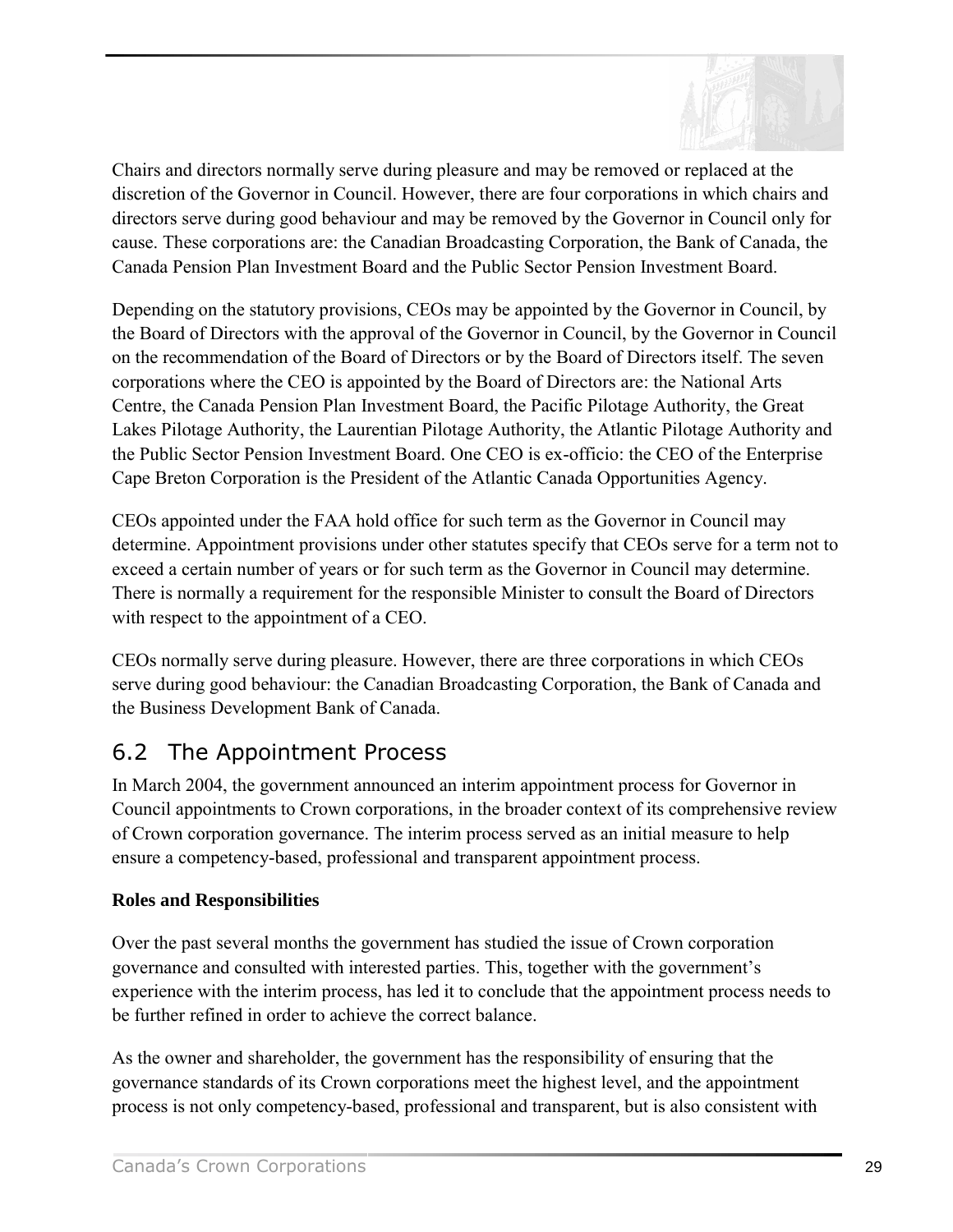the ability of the government to exercise its responsibilities as owner. The shareholder must be able to provide appropriate direction to Crown corporations, and Boards of Directors need to be responsive to the shareholder.

Within the framework of authorities establishing the corporation and directing the conduct of its activities, the chairs and the directors represent the interests of the owner, that is, the government as represented by the responsible Minister. The government must, therefore, have an appropriate role in the appointment of directors and chairs.

In the case of CEOs, the government, like the Board of Directors, wishes to ensure the appointment of individuals who can successfully lead a Crown corporation. The CEO, as an officer-director, is an office-holder in the employ of the corporation and responsible to the Board of Directors. Therefore, the Board of Directors should have primary responsibility for the selection of CEOs.

# **Appointment Principles**

The government reaffirms its ultimate responsibility for the quality of Governor in Council appointments. The government's goals for the selection process remain as they were in March 2004: the process should be competency-based, professional and transparent. The government is also firmly committed to ensuring that its appointments are representative of Canada's regions and official languages, as well as of women, Aboriginal peoples, disabled persons and visible minorities. The government also recognizes the need for the selection process to identify candidates in a timely and cost-effective manner.

# **Selection Criteria and Competency Profile**

Boards of Directors will advise the government on appropriate selection criteria for chairs, as well as competency profiles and future needs for directors. The government will make the final determination on the selection criteria and Board profiles, in consultation with Boards of Directors. The government will ensure that individuals appointed as chairs meet the selection criteria and that the directors appointed meet the needs of Crown corporations. In the case of CEOs, Boards of Directors will develop selection criteria, in consultation with the government. Selection criteria for chairs and board profiles will be made public by the government; similarly, Crown corporations will make CEO selection criteria available to the public.

The selection criteria for the CEO and chair will normally include a description of the education, experience, knowledge, abilities and personal suitability sought for the position. For directors, the Board profile will include a description of the experience, attributes and skills that should be possessed by the Board as a whole. This profile is based on the role and responsibilities of the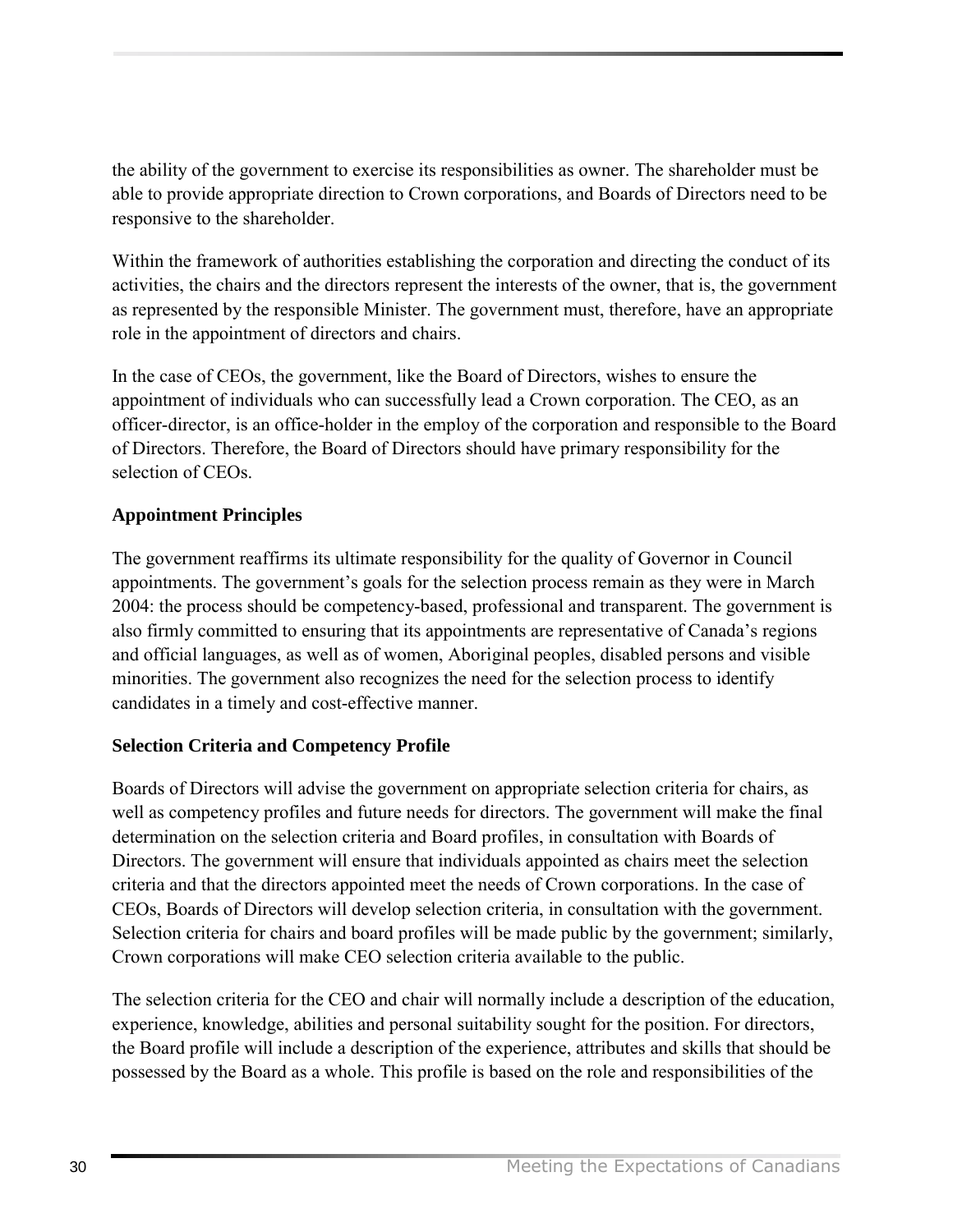

Board, and will include a set of generic qualifications that all Board members must have, as well as specific qualifications that should be possessed by one or more members of the Board.

#### **Measure #16**

Selection criteria for chairs and Board profiles will be made public by the government. Similarly, Crown corporations will make CEO selection criteria available to the public.

### **Directors and Chairs**

The government will identify candidates from a variety of sources. The government will develop a central Web site to solicit candidates for director and chair positions. In the interim, the government will advertise appointment opportunities in the *Canada Gazette*, as required. The government will look to Boards of Directors for any names they wish to submit for the government's consideration. In addition, the government will consider how best to use executive search services as a source of highly-qualified candidates.

### **Measure #17**

The government will develop a central Web site to solicit potential candidates for director and chair positions.

### **CEOs**

The selection process for the CEO will be determined by the Board of Directors. Each Board of Directors will establish a nominating committee to identify candidates for the position of CEO appointed by the Governor in Council. This committee may include outside eminent persons.

As a minimum, the process will include advertisements in either or both the *Canada Gazette* and the corporationís Web site. If the Board considers it appropriate, taking into account relevant factors such as timeliness and cost-effectiveness, the process may also include advertising in national newspapers and the use of an executive search firm. The Board's nominating committee will screen potential candidates and will then submit its preferred candidate to the government for final approval or veto.

#### **Measure #18**

The selection process for the CEO will be determined by the Board of Directors and will include, at minimum, advertising in either or both the *Canada Gazette* and the corporation's Web site.

### **Due Diligence**

The government needs to ensure that individuals appointed as director, chair or CEO of its Crown corporations meet the highest standards of integrity.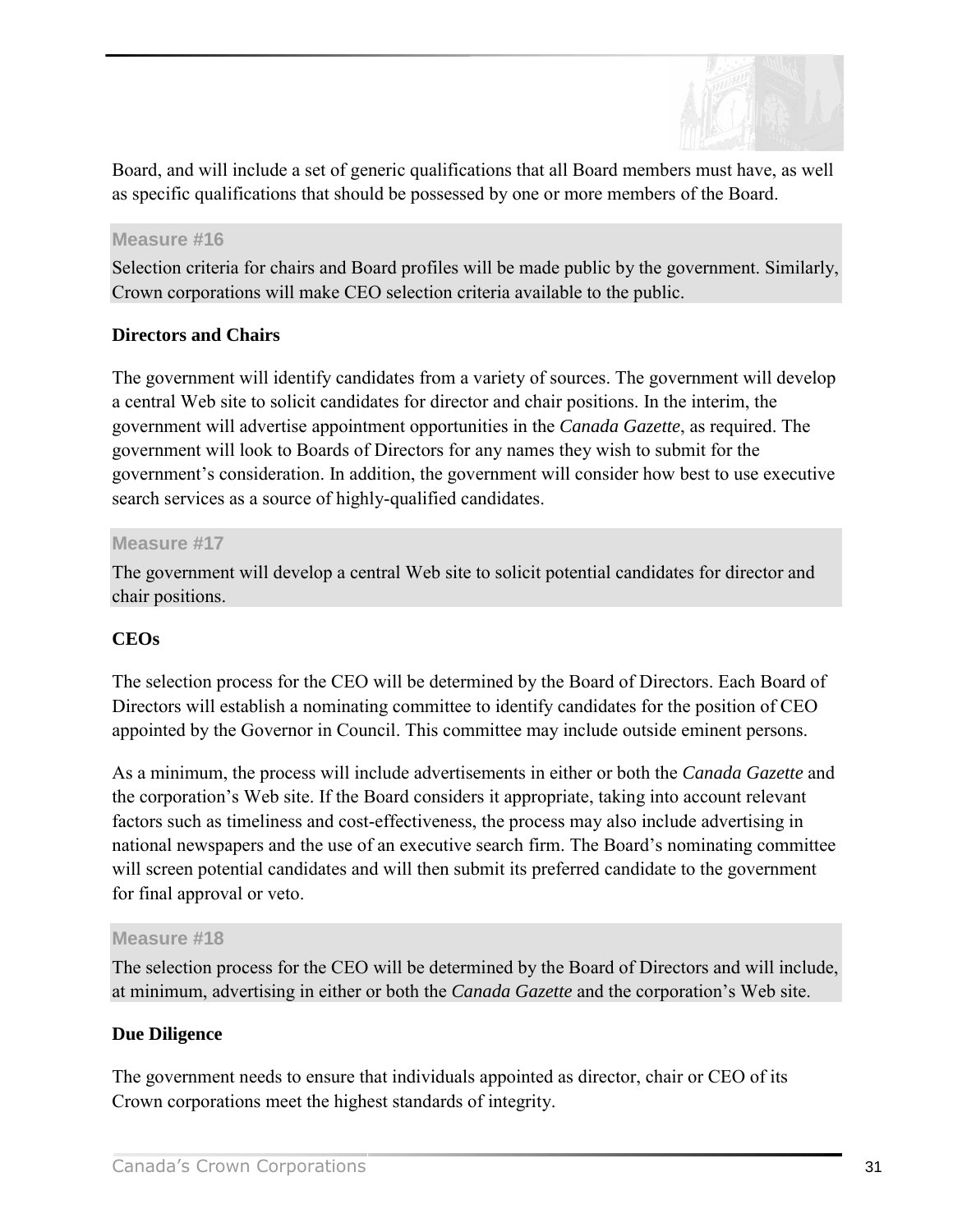<span id="page-35-0"></span>The government will obtain references on all candidates for appointment as director or chair. In the case of CEOs, the Board's nominating committee will be required to do the same for any candidate it submits to the government for appointment. In addition, the government will continue to conduct background checks and ensure that candidates are not in a conflict of interest, prior to making any appointment.

# **Reappointments**

The nominating committee and the Board of Directors should ensure that CEOs recommended for reappointment meet the current and future needs of the corporation as identified in the selection criteria. It is not necessary for other candidates to be brought forward by the Board when reappointment is recommended. Director and chair reappointments will be determined by the government, taking into account the Board profile, the needs of the corporation and the views of the Board of Directors.

# **Prior review of appointments by standing committees**

The Government Leader in the House of Commons has provided parliamentary committees with a list of appointments, including those made to Crown Corporations, and asked the committees to determine which key appointments they wish to review prior to these appointments being finalized. The Procedure and House Affairs Committee has been asked to determine how the reviews would be conducted, and to consult with parliamentarians from both Chambers on how these reviews should be implemented. The government is of the view that individuals nominated for reappointment would not be subject to prior review by a standing committee if their initial appointment received prior review.

### **Measure #20**

The government will work closely with parliamentary committees to ensure a workable appointment review process that will not unduly delay necessary appointments.

# 6.3 Succession Planning

For those corporations subject to Part X of the FAA, directors may be appointed for a term not to exceed three years. This is also true for some corporations exempt from Part X. This is a relatively short period and requires decisions on reappointments on a frequent basis. If the decision to reappoint is not made in a timely fashion, directors continue in office until reappointed or replaced. While this allows the directors to continue to perform their functions it creates uncertainty and is not conducive to the proper functioning of the Board.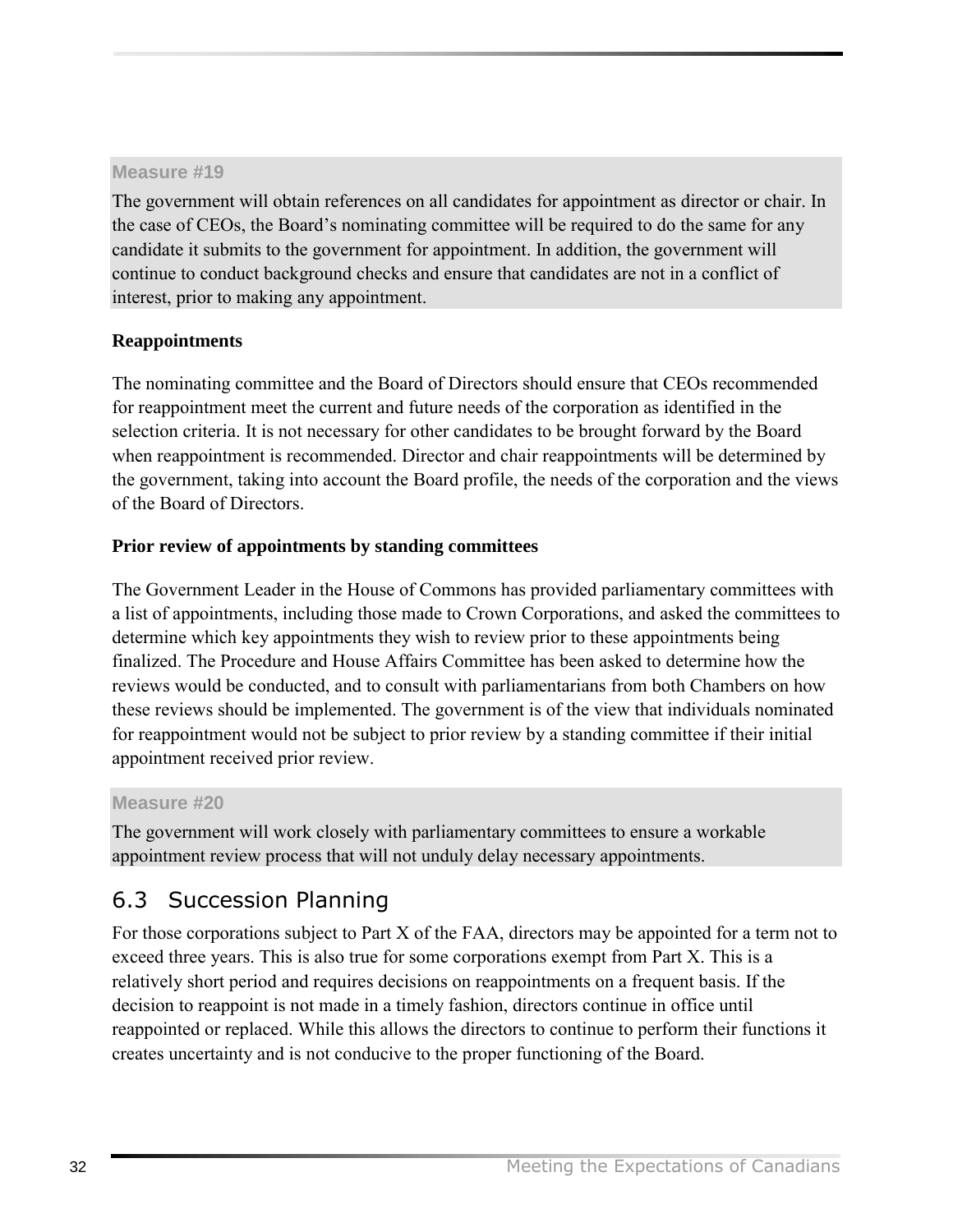

The government proposes to amend the FAA and other enabling statutes to permit the appointment of directors for up to four years to help ensure the maintenance and continuity of expertise on Boards of Directors.

### **Measure #21**

The government will amend the FAA and enabling statutes to provide for appointments for up to four years.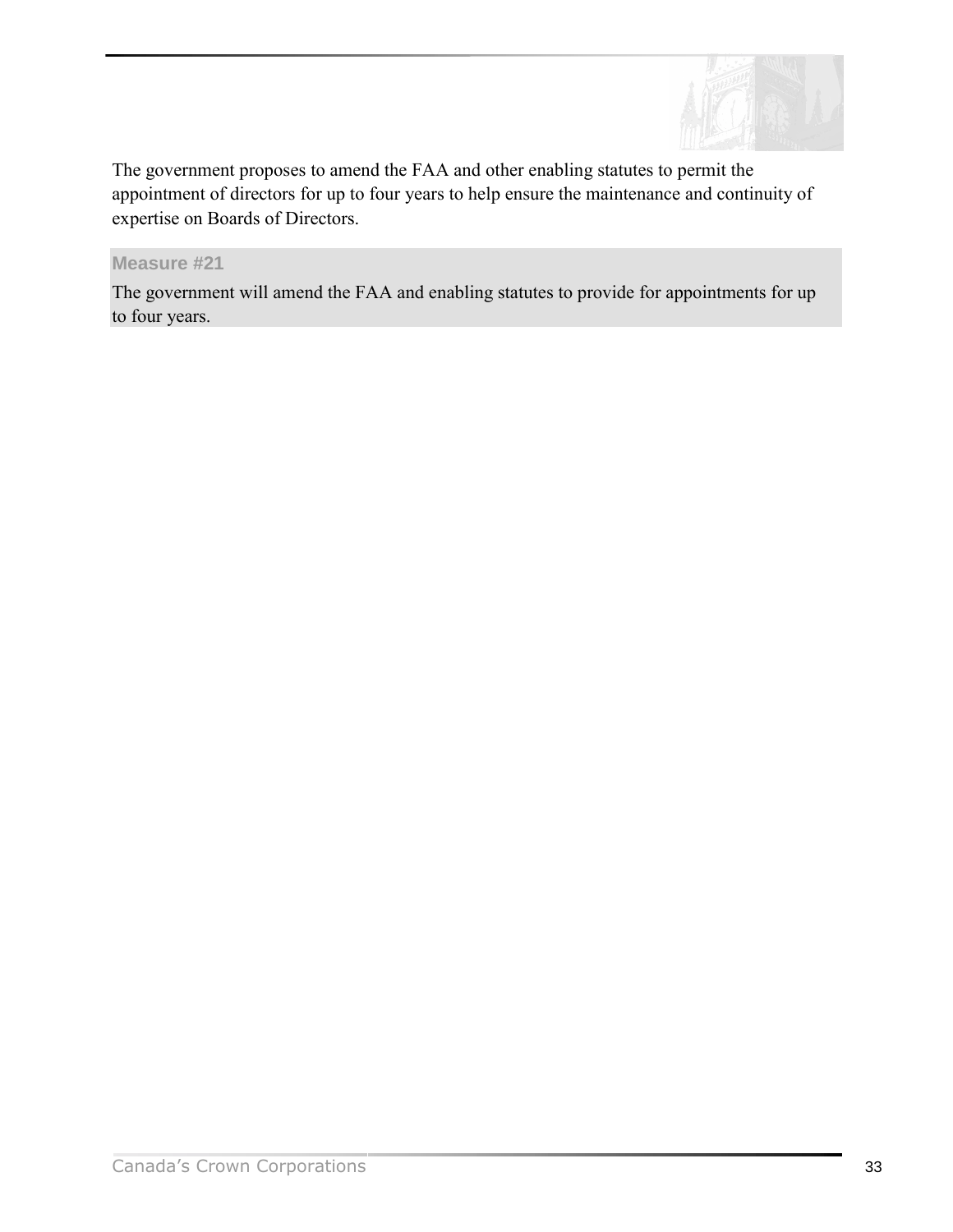<span id="page-37-0"></span>

# 7. Reporting ― Making Transparency and Accountability Come to Life

Reporting on activities and performance is an important element of a governance system involving the delegation of authority. Reporting allows the party to whom authority has been delegated to demonstrate how they have discharged their responsibilities. To be effective, the information reported must be reliable, relevant, balanced and complete. In some instances, such as financial statements, an independent party such as an external auditor must provide assurance as to the information reported. In general, reporting should adhere to the principle of transparency. Those who have delegated authorities should have the ability to "see" into the activities of those to whom authorities have been delegated. Effective reporting mechanisms permit this to take place.

The government is of the view that existing reporting mechanisms have served Canadians well but could be improved. It proposes to add some additional features to the existing regime such as improved reporting, certification, the extension of the *Access to Information Act* to most corporations, and the adoption of legislation on the disclosure of wrongdoing that would apply to all Crown corporations. These features should make relevant reporting information more readily accessible to parliamentarians and the general public and strengthen the accountability of Crown corporation management when it comes to the accuracy of the information that is disclosed.

# 7.1 Reporting

The annual report with its core elements, the Management's Discussion and Analysis section and the audited financial statements, is the primary mechanism through which Crown corporations report to Parliament and to Canadians. Specifications on what must be included in the annual report are found in Part X, section 150 of the FAA. The Office of the Auditor General has observed that the quality of non-financial content in Crown corporation annual reports needs improvement. Organizations such as the Canadian Institute of Chartered Accountants have prepared guidance on the preparation and disclosure of non-financial information in reports (e.g., discussion and analysis). The government believes that information such as the governance structure of Crown corporations, their codes of conduct, and compliance with their own policy on ethics and values should appear more prominently in the annual reports produced by Crown corporations.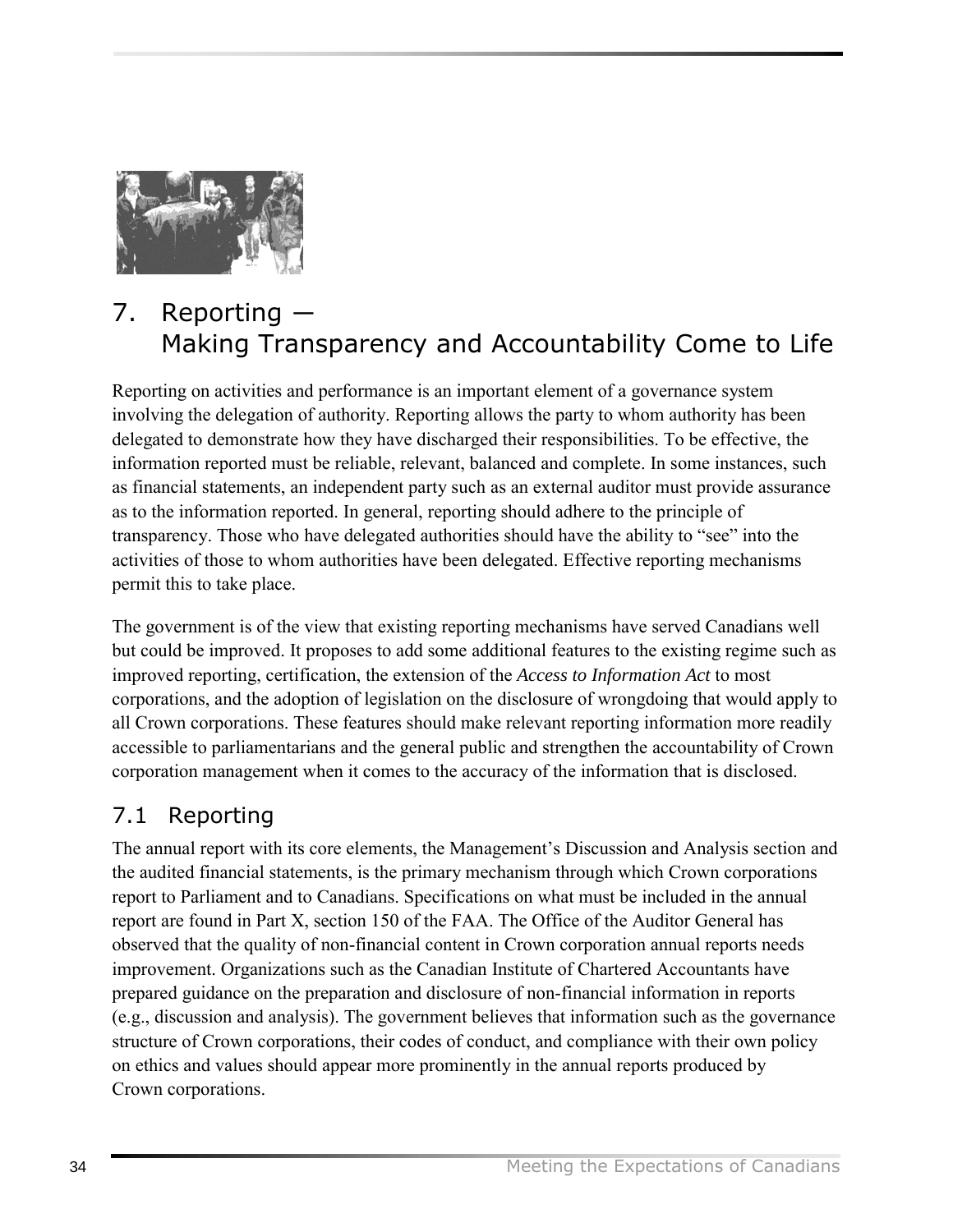

<span id="page-38-0"></span>To respond to the public interest in non-financial issues, the Treasury Board of Canada Secretariat will produce a guidance document for Crown corporations on annual report specifications, including the Management's Discussion and Analysis Section and issues pertaining to values and ethics.

### **Measure #23**

In order to make the financing of Crown corporations more transparent, the government will also ensure that the Main Estimates document clearly identifies the funds allocated to each Crown corporation that receives parliamentary appropriations.

Parliamentarians have the prerogative of inviting the Board chairs and senior management to appear before parliamentary committees to seek more information or clarification regarding information reported in the Crown corporation's annual report. The government invites Parliament to fully exercise its prerogative when it is of the opinion that it requires information in addition to what has been reported to effectively discharge its own responsibilities.

# 7.2 Certification

Certification refers to the requirement that senior officers of a corporation certify by signature that they have discharged certain prescribed responsibilities. Certification has been adopted recently by both the United States (Sarbanes Oxley Act and Securities Exchange Commission regulations) and several provincial jurisdictions in Canada.

Under the current private sector legal and regulatory regimes the CEO and Chief Financial Officer (CFO) of a corporation, or in cases where a corporation does not have a CEO or CFO, persons performing duties generally associated with these senior positions, are required to personally certify performance of a particular set of responsibilities.

Certification generally does not impose new responsibilities upon signatories. Rather it is a means to confirm performance of existing responsibilities. It is the position of the government that certification designed to respond to the specific needs of public institutions would enhance the Crown corporation governance and accountability regime. In addition to CEO and CFO certifications, it is the opinion of the government that accountability would be further enhanced by requiring chairs, on behalf of Boards of Directors, to certify performance of a set of key responsibilities accorded to them. This would be a departure from practice in the private sector, where board responsibilities related to corporate governance have traditionally been cast as best practices. Private sector corporations have been expected to comply with these best practices or explain why it is not feasible for them to do so.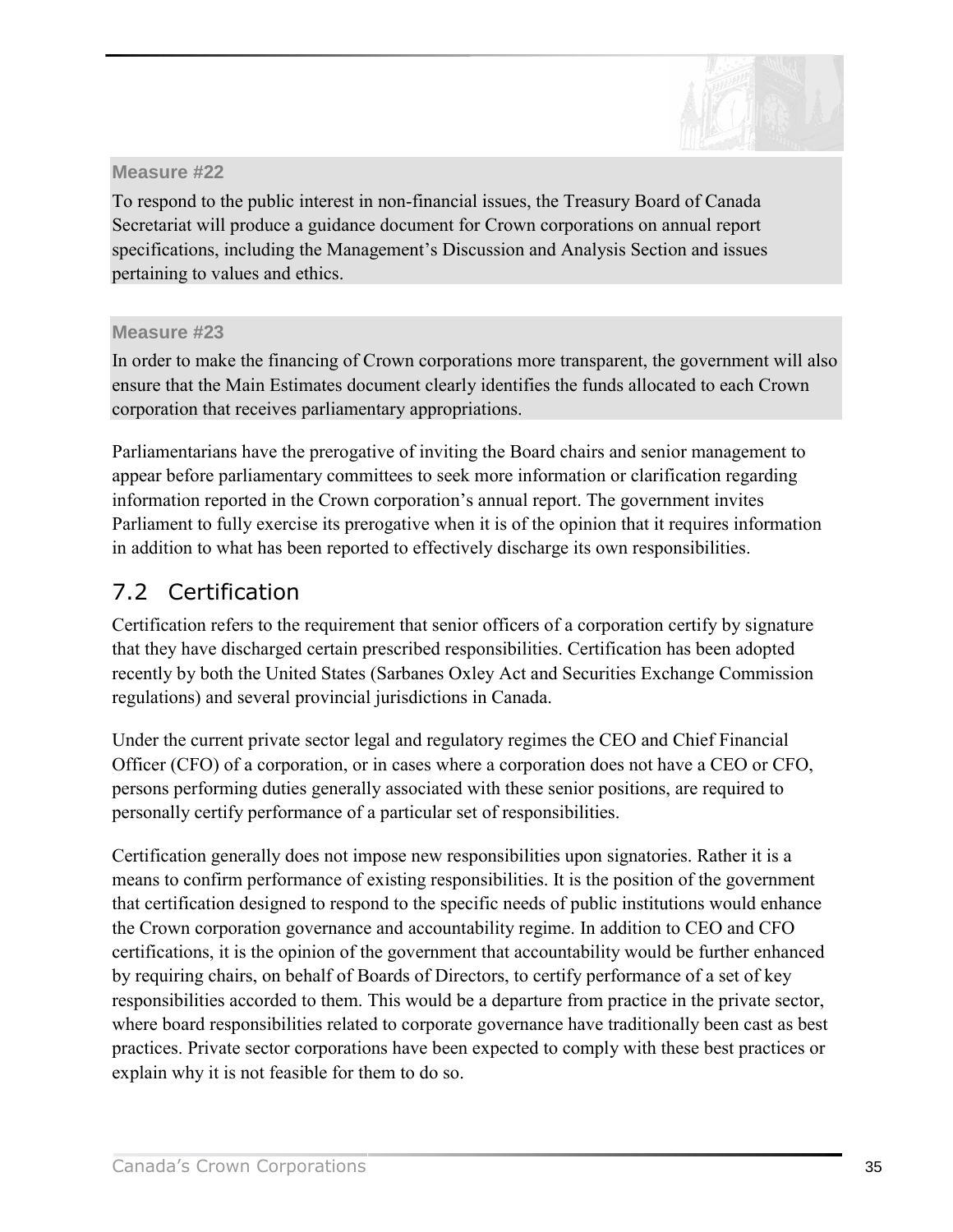<span id="page-39-0"></span>The governance system for Crown corporations must be as robust as its private sector counterparts, therefore the government supports the use of certification. In addition to the certifications required by private sector regulators, the government believes that Crown corporations' senior executives should certify items that are of particular concern and interest to the public, such as the availability of reporting mechanisms for the disclosure of wrongdoing and the application of a code of conduct.

The use of certification is a very recent addition to the reporting requirements in the private sector. How it will be implemented and whether it will bring the expected results is still unclear. Further work is required before the government can finalize its decision on the specific elements that would be certified personally by CEOs, CFOs, and chairs of Boards of Directors.

# **Measure #24**

In principle, the government supports the use of a certification regime adapted to the reality of public institutions. The Treasury Board of Canada Secretariat will examine, in consultation with Crown corporations, the development of a certification regime that would be applicable to all Crown corporations.

# 7.3 Access to Information

The *Access to Information Act* is built on the principle that Canadians have a right of access to government information. Access to information provides Canadians with a mechanism to scrutinize the activities of government. Currently 28 out of 46 Crown corporations<sup>9</sup> are subject to the *Access to Information Act*.

In line with the Task Force report entitled, *Access to Information: Making it Work for Canadians* released in June 2002, the government recommends that the Act not apply to information relating to critical interests of organizations such as journalistic sources and competitive commercial activities, where the current exemptions would not adequately protect this information. Two examples are the competitive commercial activities of the Canada Post Corporation relating to its courier business and program development at the Canadian Broadcasting Corporation.

<sup>9.</sup> These are: Atlantic Pilotage Authority, Bank of Canada, Blue Water Bridge Authority, Business Development Bank of Canada, Canada Council for the Arts, Canada Deposit Insurance Corporation, Canada Mortgage and Housing Corporation, Canadian Air Transport Security Authority, Canadian Commercial Corporation, Canadian Dairy Commission, Canadian Museum of Civilization Corporation, Canadian Museum of Nature, Canadian Tourism Commission, Defence Construction (1951) Limited, Farm Credit Canada, Federal Bridge Corporation Ltd., The, Freshwater Fish Marketing Corporation, Great Lakes Pilotage Authority, International Development Research Centre, Laurentian Pilotage Authority, National Capital Commission, National Gallery of Canada, National Museum of Science and Technology, Pacific Pilotage Authority, Royal Canadian Mint, Standards Council of Canada, and Telefilm Canada.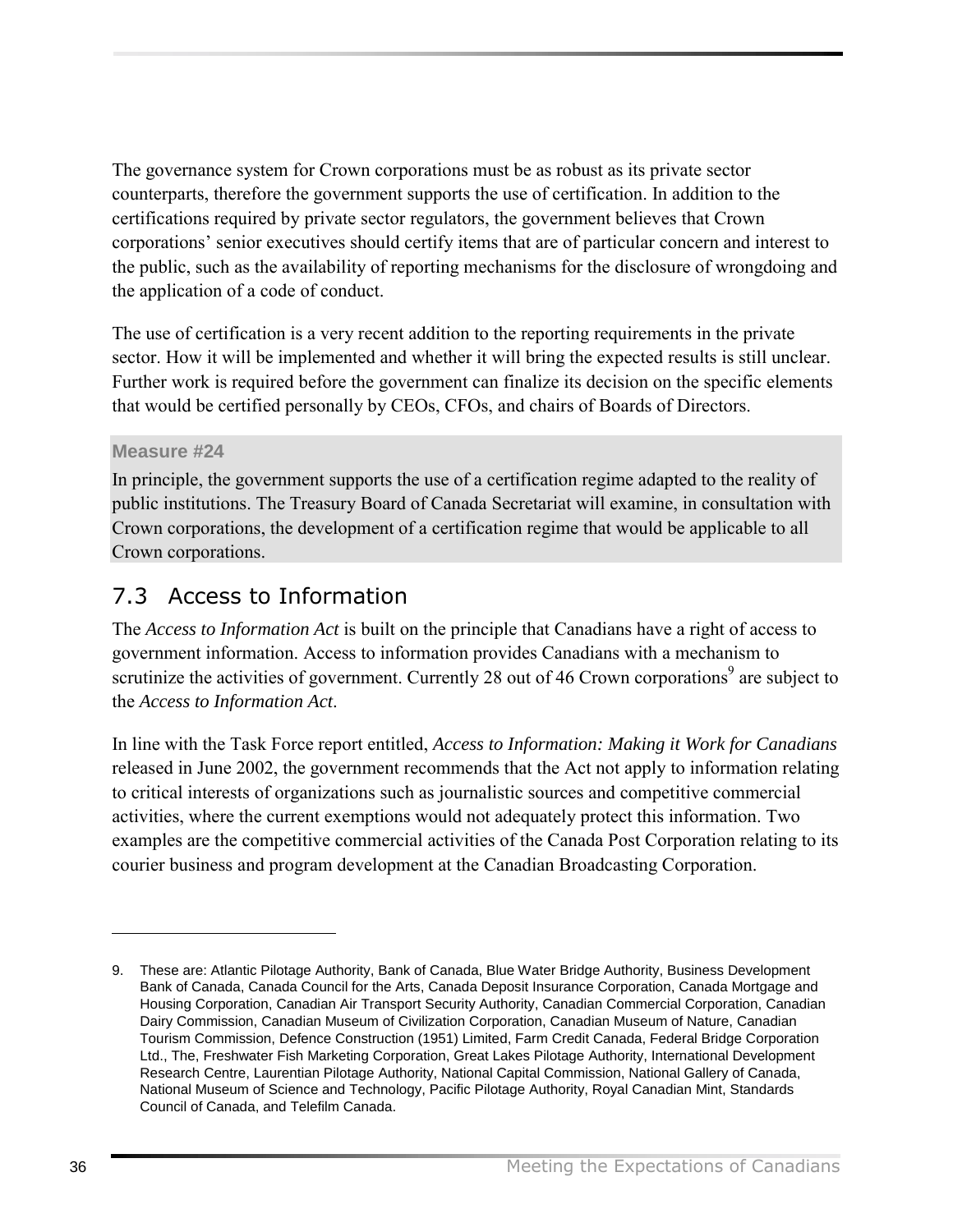

<span id="page-40-0"></span>The government will extend the Act to 10 of the 18 Crown corporations currently not covered by Order in Council. The other Crown corporations are of a commercial nature and will remain outside the legislation until legal instruments can be designed to protect their commercially sensitive information holdings. The government will develop these instruments in the context of overall review of the Act.

### **Measure #25**

The *Access to Information Act* should

- $\triangleright$  be extended to 10 of the existing 18 Crown corporations<sup>10</sup> currently outside the provisions of the Act by an Order in Council;
- If not include seven Crown corporations<sup>11</sup> until the government has developed mechanisms to protect their commercially sensitive information;
- ! not include the Canada Pension Plan Investment Board at this time because of its federalprovincial structure. Its inclusion will require provincial consent;
- be amended to include protection for journalistic sources.

# 7.4 Disclosure of Wrongdoing

On October 8, 2004, the government tabled in Parliament an Act to establish a mechanism for the disclosure of wrongdoing in the public sector and to protect public servants who make disclosures. The proposed Public Servants Disclosure Protection Act, Bill C-11, was referred to Committee on October 18, 2004. The proposed legislation provides substantial protection in law from reprisal for good faith disclosures and requires all federal institutions, including Crown corporations,12 to establish their own internal disclosure mechanisms. The Bill also requires Treasury Board to establish a Code of Conduct for the federal public sector. However, chief executives of federal departments and organizations may go further and establish their own codes, provided that they are consistent with the Treasury Board code but adapted to the needs of their organizations.

<sup>10.</sup> These are: Canada Development Investment Corporation, Canadian Race Relations Foundation, Cape Breton Development Corporation, Cape Breton Growth Fund Corporation, Enterprise Cape Breton Corporation, Marine Atlantic Inc., Old Port of Montreal, Parc Downsview Park Inc., Queens Quay West Land Corporation, and Ridley Terminal Inc.

<sup>11.</sup> These are: Via Rail Canada Inc., National Arts Centre Corporation, Canadian Broadcasting Corporation, Export Development Canada, Canada Post Corporation, Atomic Energy of Canada Limited and the Public Sector Pension Investment Board.

<sup>12.</sup> Should Bill C-11 be adopted, it would not apply to the Canada Pension Plan Investment Board until consent is provided by the provinces.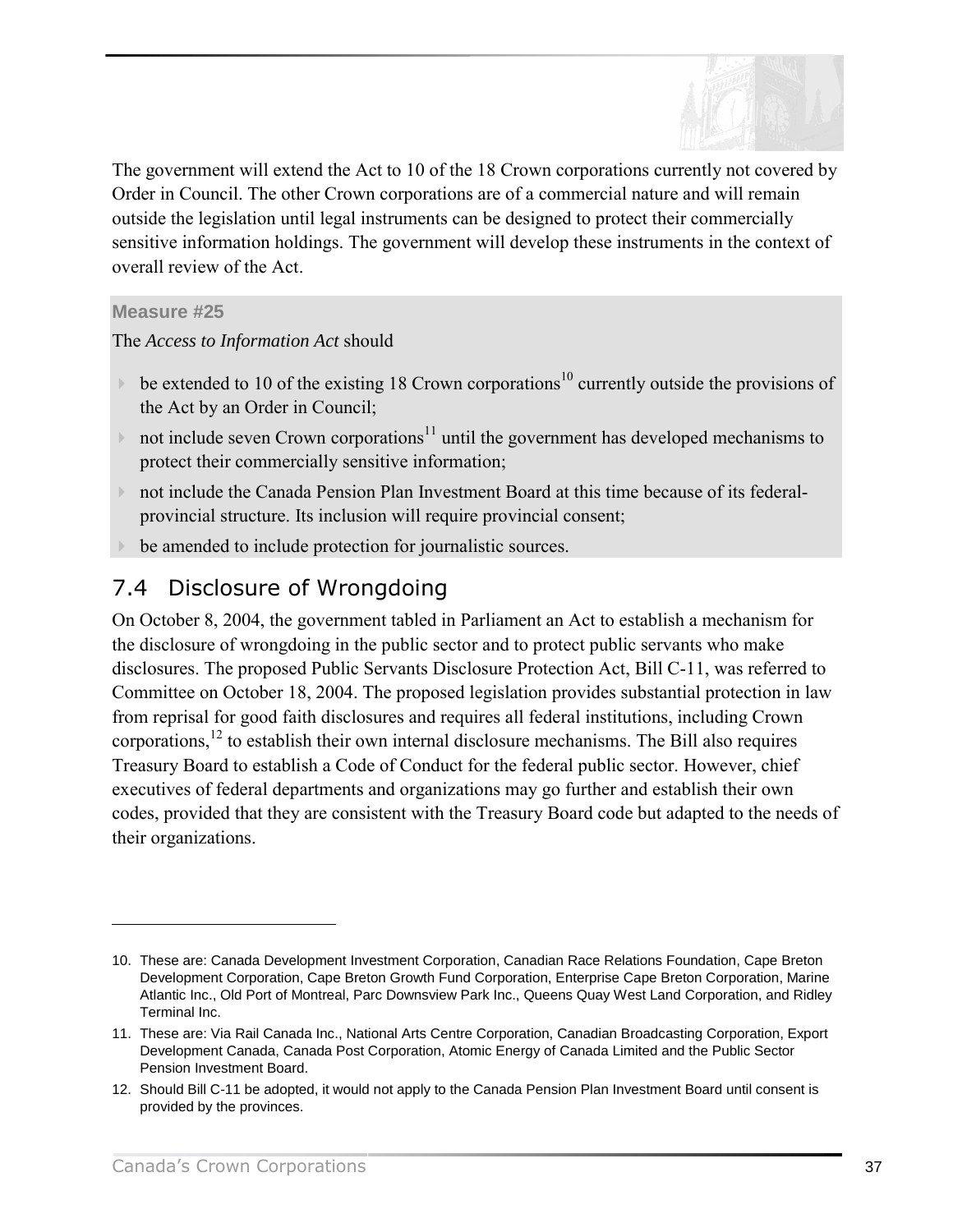<span id="page-41-0"></span>

# 8. An Outsider's View on the Inside  $-$ Annual Audit and Special Examination

Crown corporations are the most audited organizations in the public sector. Unlike departments and agencies, all Crown corporations, inside or outside the purview of Part X of the FAA, are subject to an annual audit, and most of them are subject to a special examination by the Auditor General of Canada every five or six years.

The Auditor General currently audits 41 out of 46 corporations; 6 of the 41 are audited jointly with private sector firms.<sup>13</sup> Crown corporations operate financially very much like private sector enterprises and, accordingly, are audited against the General Accepted Accounting Principles (GAAP) established by the Canadian Institute of Chartered Accountants. Their financial statements are reported in their respective annual reports.

# 8.1 Annual Audit

In the context of the review of Crown corporations' governance, the question was raised on several occasions as to whether Crown corporations should be required to use the Auditor General as their external auditor. Since the financial statements are certified according to GAAP, any reputable accounting firm could perform that function with credibility. Moreover, several Crown corporations are operating in a market environment. The option of using auditors specialized in the sectors in which the corporations are involved would therefore seem viable. However, the government is of the view that the role of the Auditor General as external auditor or joint auditor for Crown corporations should be maintained and even extended to all corporations for the following reasons:

1. The Office of the Auditor General of Canada is most familiar and best equipped to assess the corporations' conformity with the FAA.

<sup>13.</sup> Bank of Canada, Canada Pension Plan Investment Board, Public Sector Pension Investment Board, Canadian Race Relations Foundation, and Canada Post Corporation are audited by private sector firms. Canada Development Investment Corporation, Canada Mortgage and Housing Corporation, Business Development Bank of Canada, Canada Lands Company Limited, Atomic Energy of Canada Limited and VIA Rail Canada Inc. are currently jointly audited by the Office of the Auditor General and private sector firms.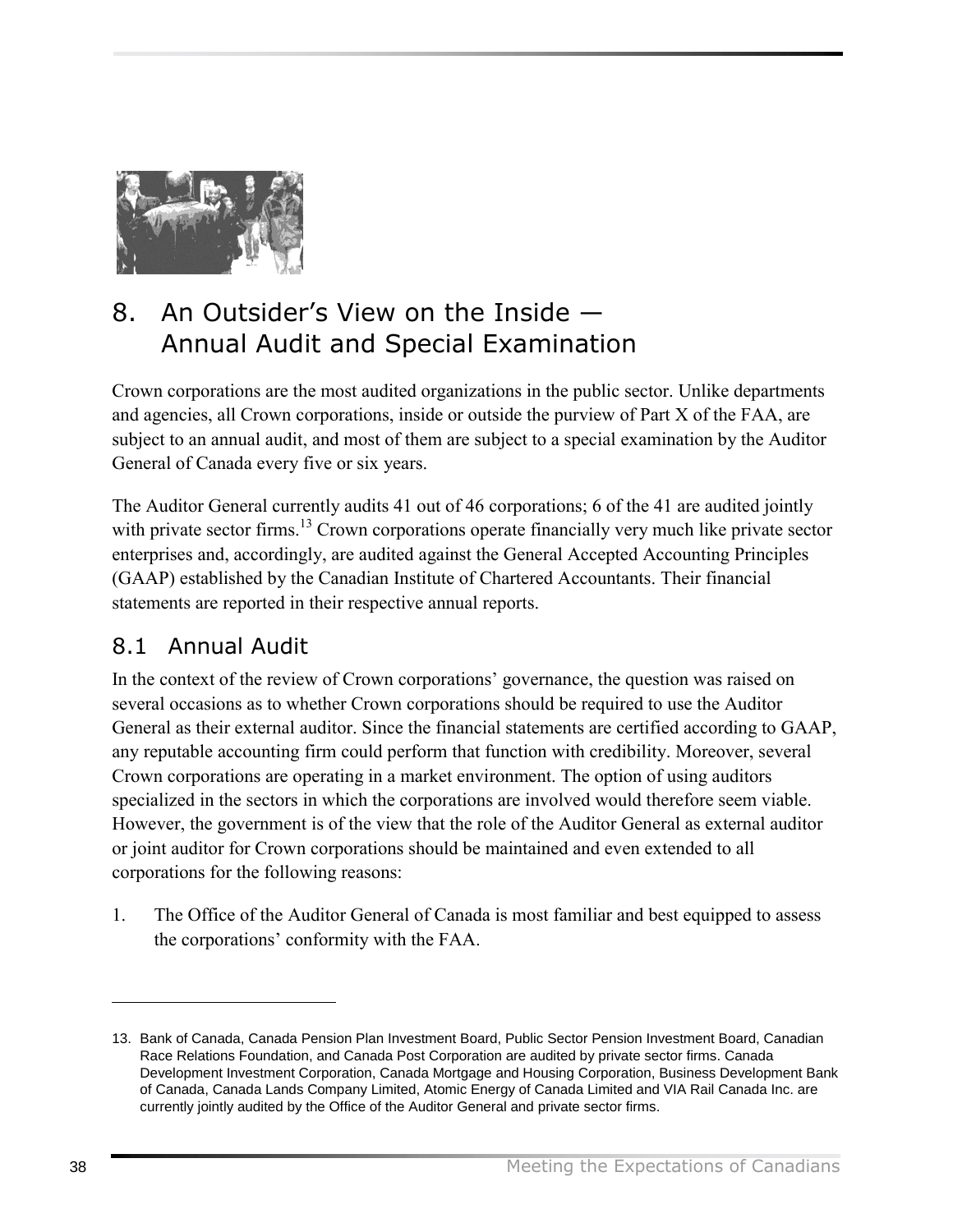

- <span id="page-42-0"></span>2. The Auditor General conducts the special examinations for most corporations. Being the external auditor on an annual basis contributes significantly to the work that is required in the context of the special examination and assists in monitoring the implementation of recommendations that may come out of the examination.
- 3. When the complexity of the situation or the nature of the audit work requires specialized expertise, the Auditor General can hire or team up with private firms to conduct audits.

The government will amend the relevant legislation in order to allow for the appointment of the Auditor General of Canada as the external auditor or joint auditor for all Crown corporations, inside or outside the purview of Part X, Divisions I through IV, of the FAA. In recognition of the specific needs of commercial Crown corporations, and in line with current practice with regard to several organizations, the government would encourage the Office of the Auditor General of Canada to work in partnership with private sector auditing firms.

# 8.2 Special Examination

The current legislative framework requires that all Crown corporations subject to Part X of the FAA undergo a special examination by the Office of the Auditor General at least once every five years. The special examination is a type of value-for-money or performance audit, where the examiner expresses an opinion on the systems and practices in place in the corporation and goes beyond issues that are strictly financial. It is a powerful tool for management and the Board of Directors to better understand the risks and deficiencies in the control and monitoring mechanisms of their organization.

Of the nine Crown corporations currently exempt from Divisions I through IV of Part X of the FAA, six are not subject to the requirement for a special examination. Since exempt Crown corporations do not submit an annual corporate plan to the government and Parliament, the special examination is one of the few tools at the disposal of a third party to assess the operations and activities of those corporations against their mandate and government objectives.

#### **Measure #27**

The government will implement the necessary legislative changes to provide the Office of the Auditor General of Canada with the authority to conduct special examinations in all Crown corporations.

Crown corporations that fall under Part X of the FAA undergo a special examination once every five years regardless of the level of materiality and risks associated with their operations. The Canada Pension Plan Investment Board and the Public Sector Pension Investment Board, although outside of Divisions I through IV of Part X, are subject to special examination every six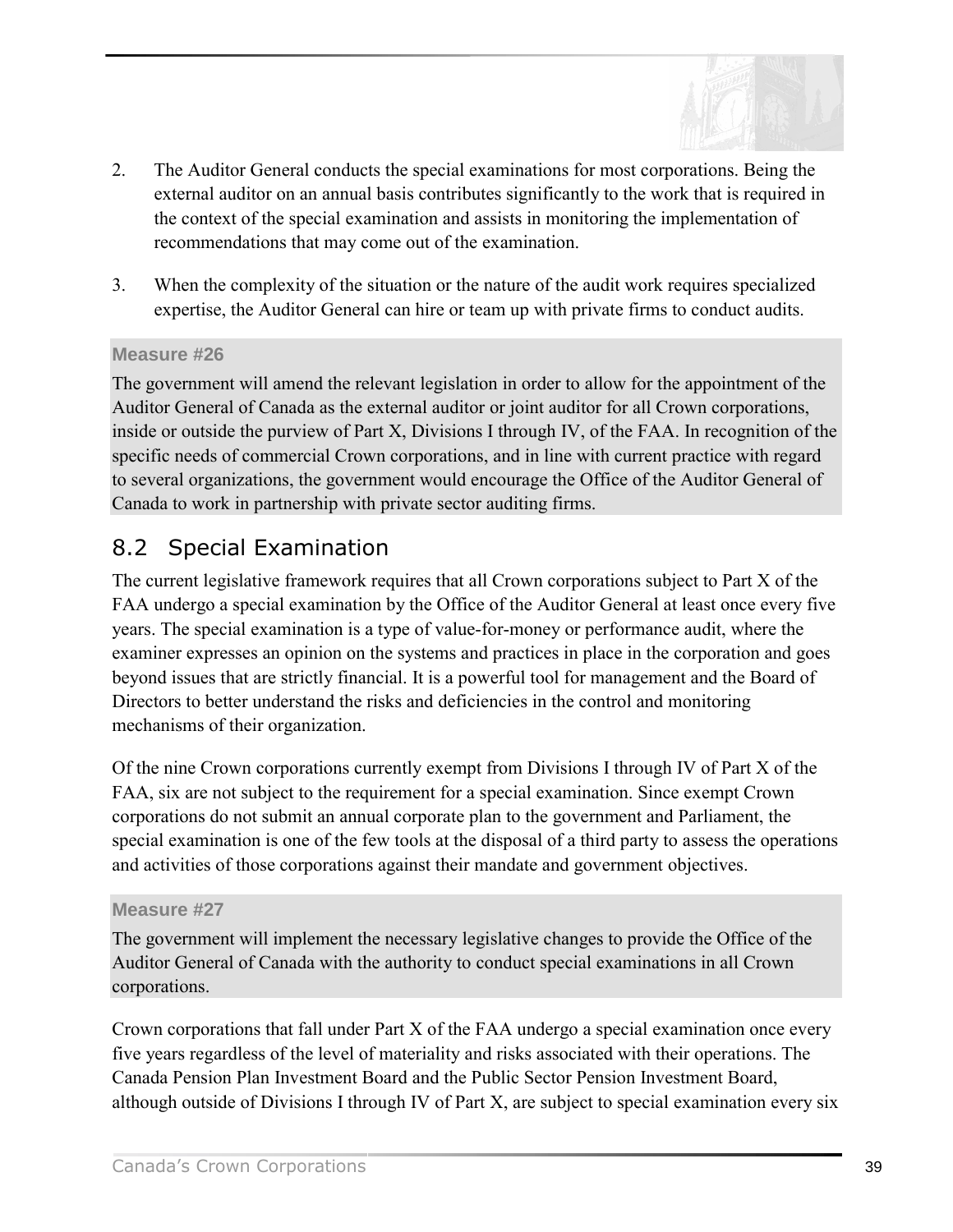years. It is clearly preferable to match the frequency of special examinations with the level of risk inherent in a Crown corporation's operations.

### **Measure #28**

The government will establish a more flexible system for the timing of special examinations, reflective of the level of risk related to each corporation. The risk analysis would be based on the complexity of the organization, the field of operation, and the changes taking place in the business and policy environment that may impact on the corporation. The Office of the Auditor General of Canada would have the responsibility for determining the frequency of special examinations for each Crown corporation. At a minimum, all corporations would undergo a special examination every eight years.

Currently the special examination is positioned in the FAA as an oversight mechanism for use by Boards of Directors, although the decision to make the examination available to the appropriate Minister and Parliament is left to the examiner for Crown corporations that fall under Part X, Schedule III, Part I. While boards do play a fundamental oversight role, other actors including the appropriate Minister, Treasury Board, and Parliament also have oversight responsibilities.

# **Measure #29**

The government will require that each special examination report prepared by the Auditor General be submitted to the Board of Directors, the responsible Minister, the Treasury Board, and Parliament, to maximize the value of these reports to Canadians. In accordance with the provisions of the FAA to protect commercial interests of a parent Crown corporation or a wholly-owned subsidiary of a parent Crown corporation, the government will work with the Office of the Auditor General of Canada to develop a protocol relating to the release of the special examination.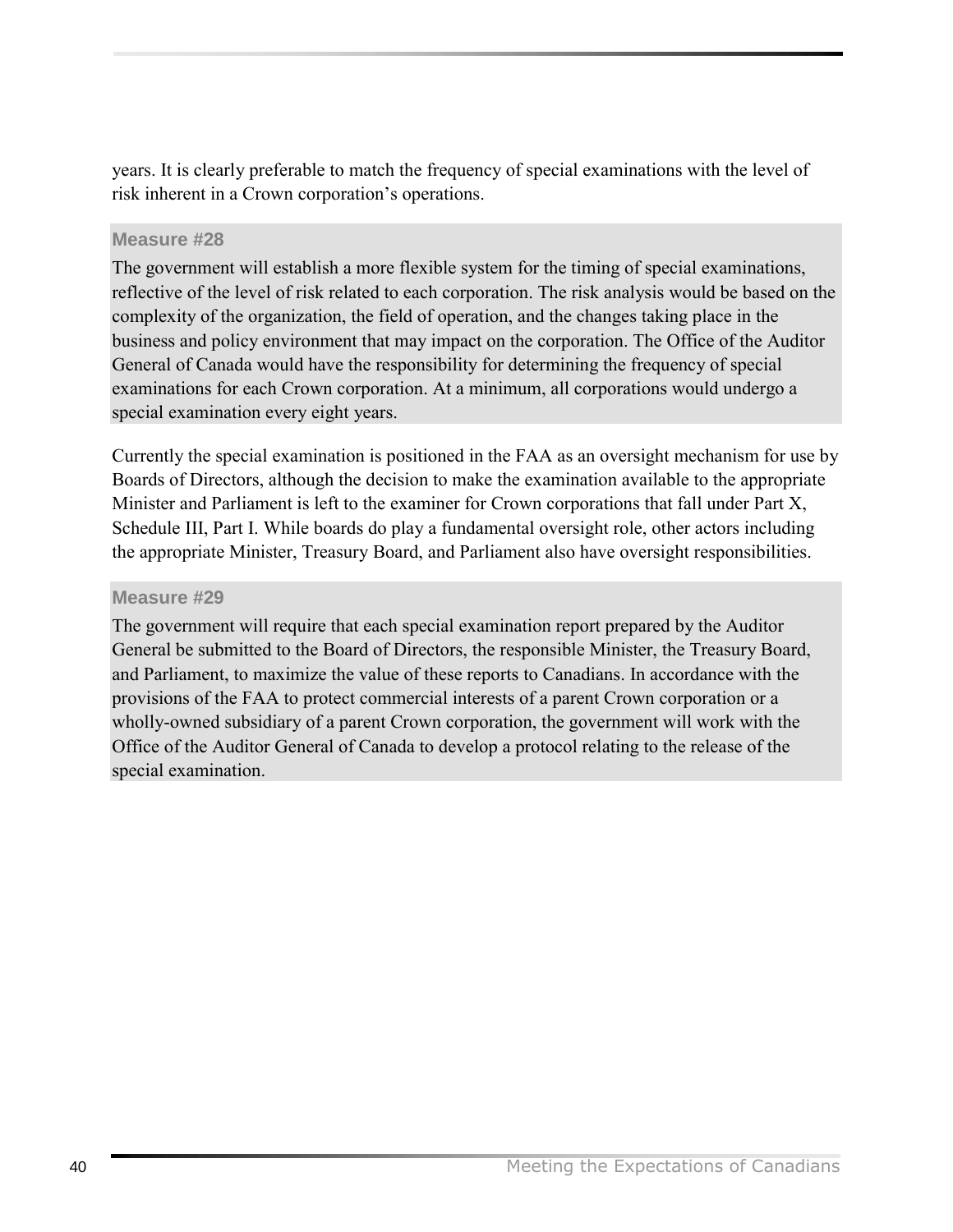

<span id="page-44-0"></span>

# 9. Other Issues

Several issues related to the governance of Crown corporations are not covered in detail within the scope of this report. The intent of this chapter is to provide a general sense of how the government intends to proceed in the future to address the compensation and indemnification of directors.

# 9.1 Compensation

The increased involvement of boards in the provision of strategic guidance to Crown corporations, and the recognition of their responsibility for the performance and activities of their organizations, raises the question as to whether the compensation currently paid to directors should be reviewed.

Some individuals consulted during the course of this review recognized there is a requirement to adjust the level of compensation for directors in response to increasing responsibilities and workload. This being said, compensation does not seem to be a prime consideration for individuals who accept appointments to boards. They are more attracted by the opportunity to make a contribution to public service and the nature of the work that the appointment involves.

# **Measure #30**

The government will ask the Advisory Committee on Senior Level Retention and Compensation to review the compensation provided to chairs and directors of Crown corporations.

# 9.2 Indemnification of Directors

The FAA protects directors against all costs that are reasonably incurred in respect of any civil, criminal, or administrative action or proceeding to which they are a party by reason of being or having been such directors, if directors acted honestly and in good faith with a view to the best interests of the Crown corporation, and if, in the case of any criminal or administrative action or proceeding that is enforced by a monetary penalty, the director's conduct is believed, on reasonable grounds, to have been lawful.

The FAA also specifies that the Treasury Board is required to indemnify directors only if the directors were substantially successful on the merits of the defence of the action or proceeding and fulfill the conditions set out above. Although the Act provides the Treasury Board with the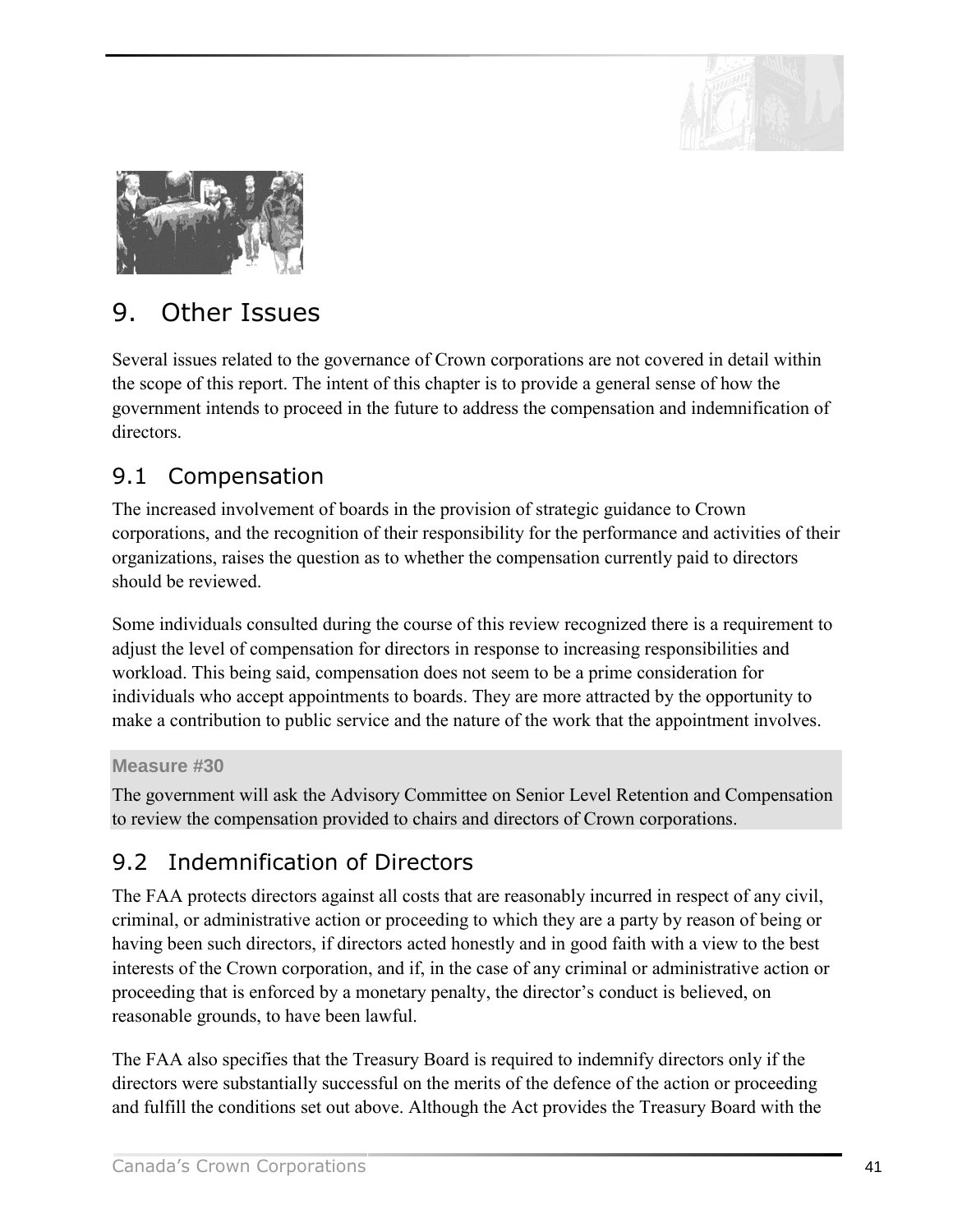authority to make regulations specifying terms and conditions governing indemnification, none have been developed or approved.

At issue is the growing number of Crown corporations purchasing separate indemnification insurance policies for their directors who, in many cases, would not otherwise accept the appointment. These insurance policies typically provide for an advance of costs should an action or proceeding be brought against directors, which the Treasury Board *Policy on the Indemnification of and Legal Assistance for Crown Servants* does not provide. This would allow a corporation to advance moneys to a director for the costs, charges and expenses of a proceeding. However, directors are required to repay the advance if they are found to have acted dishonestly, in bad faith, not in the best interests of the corporation, or if there are reasonable grounds to believe the directors' conduct was unlawful.

### **Measure #31**

The government intends to develop regulations pursuant to the FAA to provide for an advance of costs to directors in much the same manner as in the *Canada Business Corporation Act*.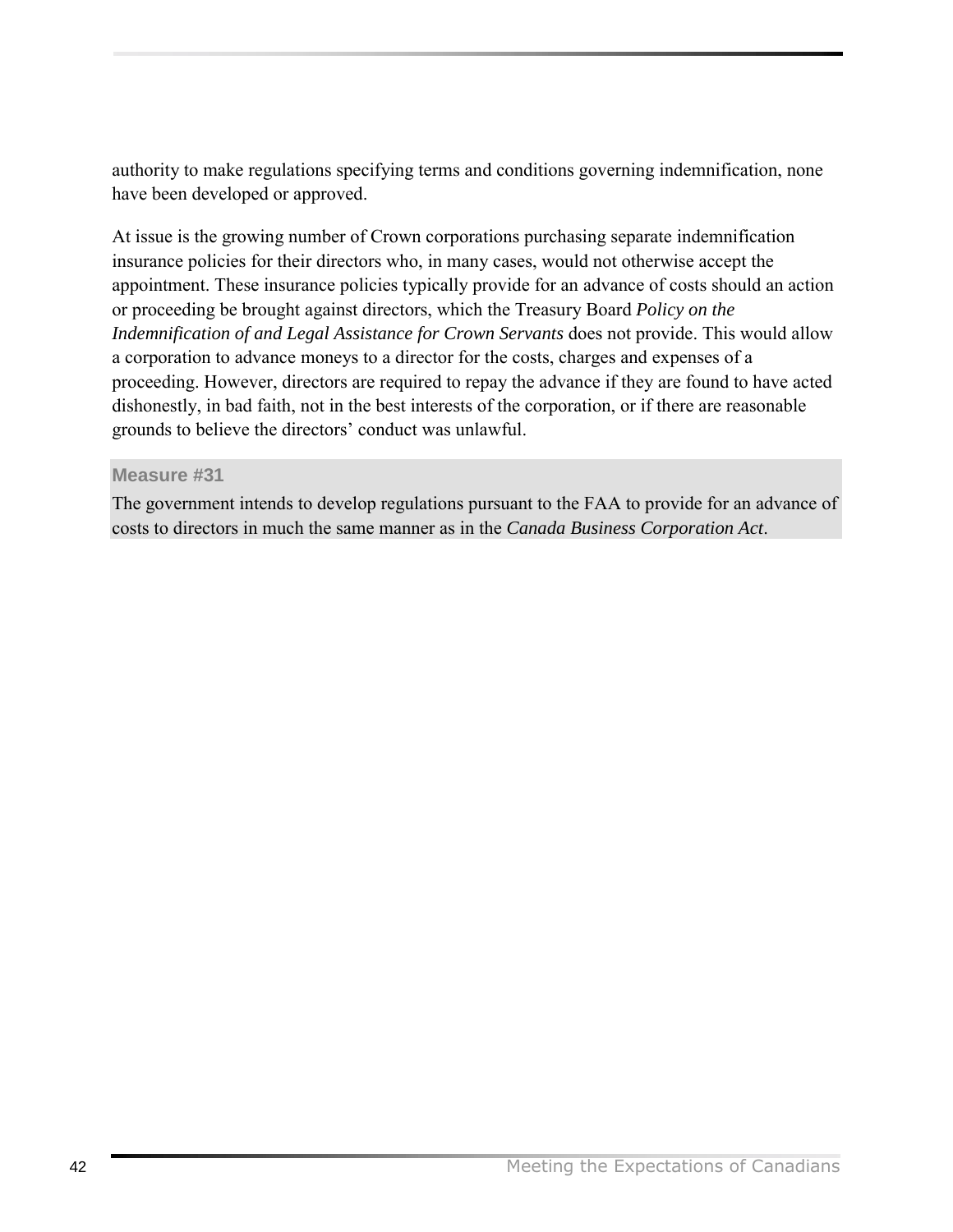

<span id="page-46-0"></span>

# 10. Conclusion

The transparency and rigour of governance and accountability regimes for public institutions, including Crown corporations, has been an area of growing concern for Parliament and the general public. The government launched a series of reviews, including this one, to strengthen transparency, oversight, accountability, and management across the public sector. The government recognizes the connection between the transparency and accountability of public institutions, and their effectiveness. As stated in *Strengthening Public Sector Management: An Overview of the Government Action Plan and Key Initiatives*, 14 the government understands that for Canada to build a 21st century economy, strengthen its social foundations and secure its place in the world, it must have a modern public sector in which Canadians have pride and confidence.

The purpose of this review was to undertake a comprehensive examination of Crown corporation governance in light of recent developments in both public and private sectors. Indeed, this review constitutes the first examination of all major aspects of the governance regime for Crown corporations since Part X of the FAA was last amended in 1984. Since then, in the private and public sectors, a range of innovative and successful improvements to corporate governance have been instituted. Some of these best practices are reflected in measures outlined in this report.

We hoped to answer a fundamental question: How can the government improve the effectiveness of the current governance framework so that the programs and services delivered by Crown corporations respond to Canadians' interests and needs, as well as meet Canadians' standards and expectations of ethical conduct and operations for all public institutions? The measures outlined in this report reflect our determination to succeed and our commitment to action.

However, as this report makes clear, no single governance framework could possibly meet the requirements of all 46 Crown corporations given their extraordinary diversity. Many of the measures the government will pursue will still need to be tailored to fit the nature of each corporation and its status under or outside the FAA. However, the government is confident that the measures announced provide an integrated governance framework reflecting the core principles of accountability and transparency. In addition to these measures, the government

<sup>14.</sup> *Strengthening Public Sector Management: An Overview of the Government Action Plan and Key Initiatives,* Treasury Board of Canada Secretariat, 2004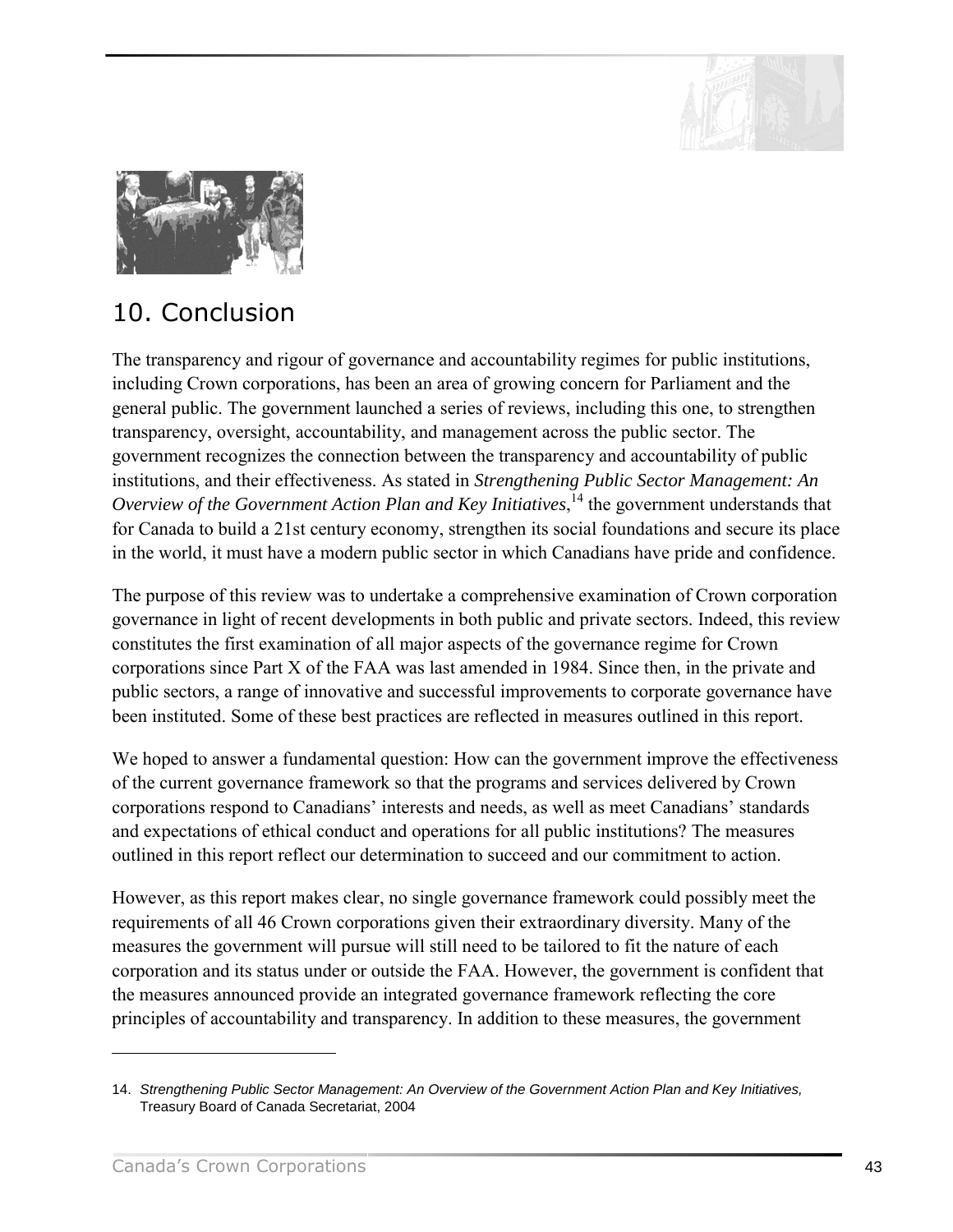recognizes the requirement to periodically review Crown Corporation mandates and will set in place a process to do so.

The measures focus on five key areas: (1) clarification of the relationship between the responsible Minister and the Crown corporation; (2) clarification of the Crown corporations<sup>7</sup> accountability regimes and the stewardship roles of their Boards; (3) an update of the interim process announced in March 2004 to make the appointment process more professional, transparent, and rapid; (4) keeping pace with governance reforms in the private sector, and (5) increasing the transparency of Crown corporations' activities and operations.

The implementation of the measures will flow from legislative, policy, and guidelines changes, which the Government of Canada will pursue in consultation and collaboration with Crown corporations.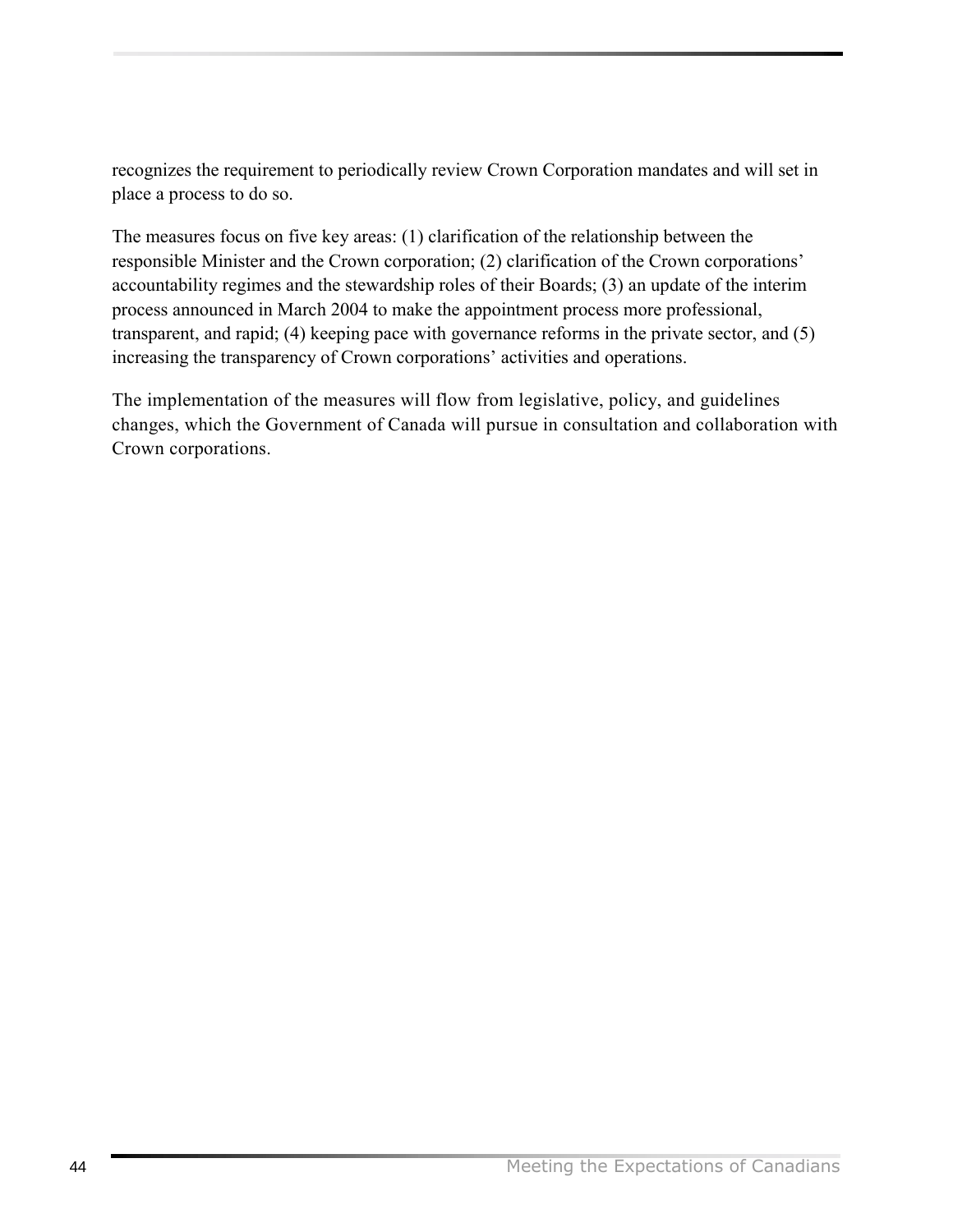

<span id="page-48-0"></span>

# 11. Summary of Measures

### **Measure #1**

The government will clarify the accountability structure for Crown corporations, including in the FAA, in order to describe the relationships between Parliament, the responsible Minister, the Board of Directors and the CEO.

### **Measure #2**

The government will affirm, including through amendments to the FAA and other relevant statutes, that the responsible Minister is its representative.

### **Measure #3**

To improve the communication of policy objectives and priorities from the government to Crown corporations, the responsible Minister will issue a statement of priorities and accountabilities to Crown corporations within his or her portfolio. The statement will be discussed beforehand with corporate management and the Board, but ultimately it will reflect the government's policy expectations for the corporation. The statement will be subject to an annual review and help form the basis for a periodic review of the corporation's performance.

#### **Measure #4**

In order to reaffirm that Boards of Directors are accountable for the activities and performance of the corporation to the responsible Minister, the government will embody the role and the responsibilities of directors in Part X of the FAA and in other enabling statutes.

### **Measure #5**

The government will review the appointment of public servants as directors on the Boards of Crown corporations with a view to restricting or eliminating their participation. The government will take administrative action, and where necessary seek legislative changes, to implement this measure.

#### **Measure #6**

The government will enact the legislative changes required to ensure a split in the positions of CEO and chair of the Board for Crown corporations.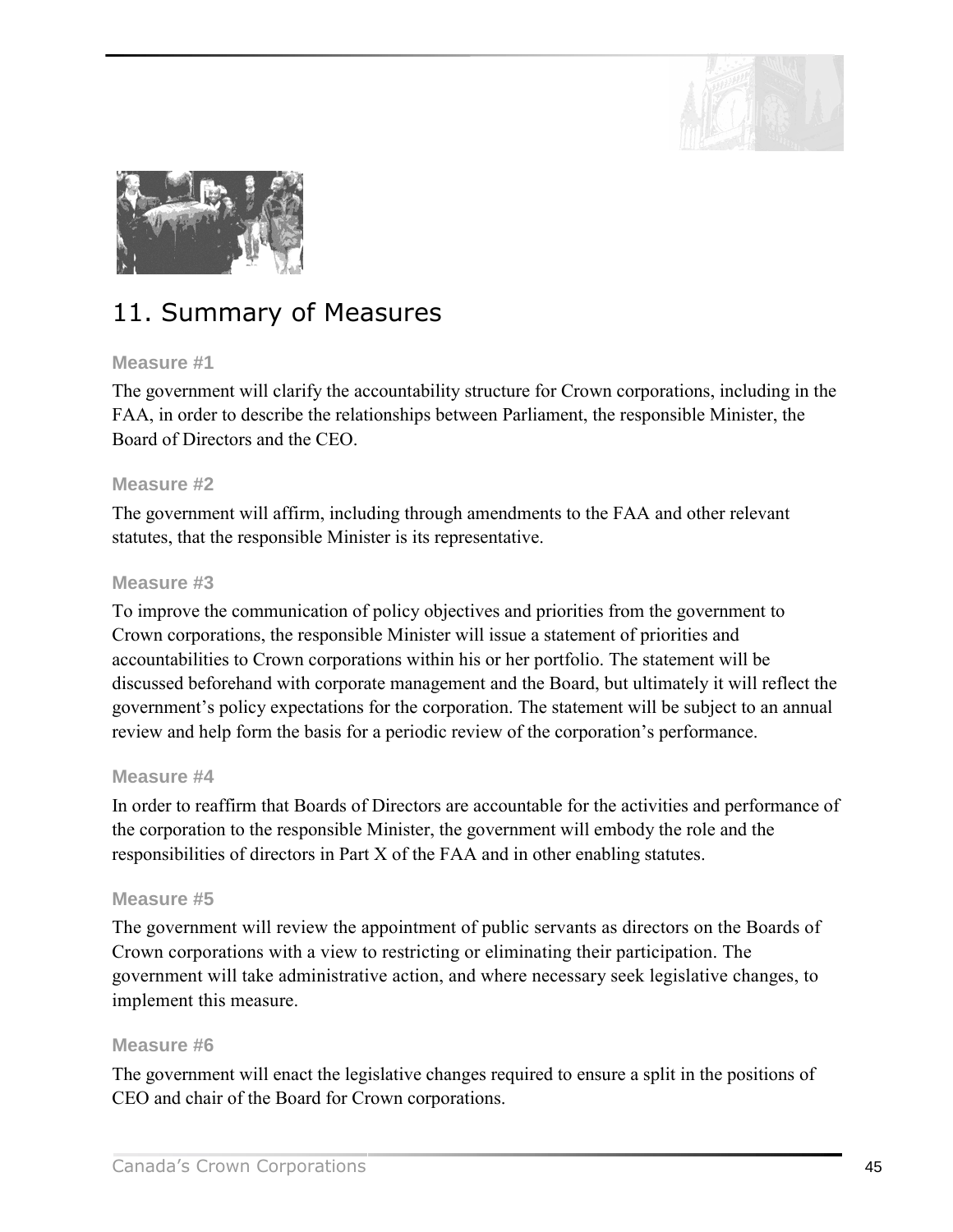The government will require that the CEO be the sole representative of management to a Board of Directors.

### **Measure #8**

To ensure that the Board may deliberate freely, and exercise the challenge function expected of directors, Board proceedings should remain confidential. The government will require that Boards of Directors of Crown corporations hold annual public meetings at which stakeholders could express their views and seek information about the activities of the corporations. Corporations are also encouraged to develop outreach activities to solicit input and feedback from stakeholders on an ongoing basis.

### **Measure #9**

To assist the work of Board members, the government will issue to every new director, upon appointment, a guidance letter that would make explicit the expectations of the government with regard to the role and responsibilities of directors under law and in practice. The letter would also include provisions related to the values and ethics of public office holders and disclosure of conflict of interest.

### **Measure #10**

To strengthen the corporate governance of Crown corporations, the government will work with Boards to adopt a charter that would define clearly the roles and responsibilities of the Board.

### **Measure #11**

To further enhance the skills and performance of Boards of Directors and building on current orientation programs, the Canada School of Public Service will establish additional training and professional development programs on public sector management and Crown corporations.

#### **Measure #12**

Consistent with good governance practices, the government will ask Boards of Directors to establish regular assessments of their effectiveness and the contribution of individual directors as a self-development tool. The assessment of the Board as a whole will be communicated by the Chair of the Board to the appropriate Minister.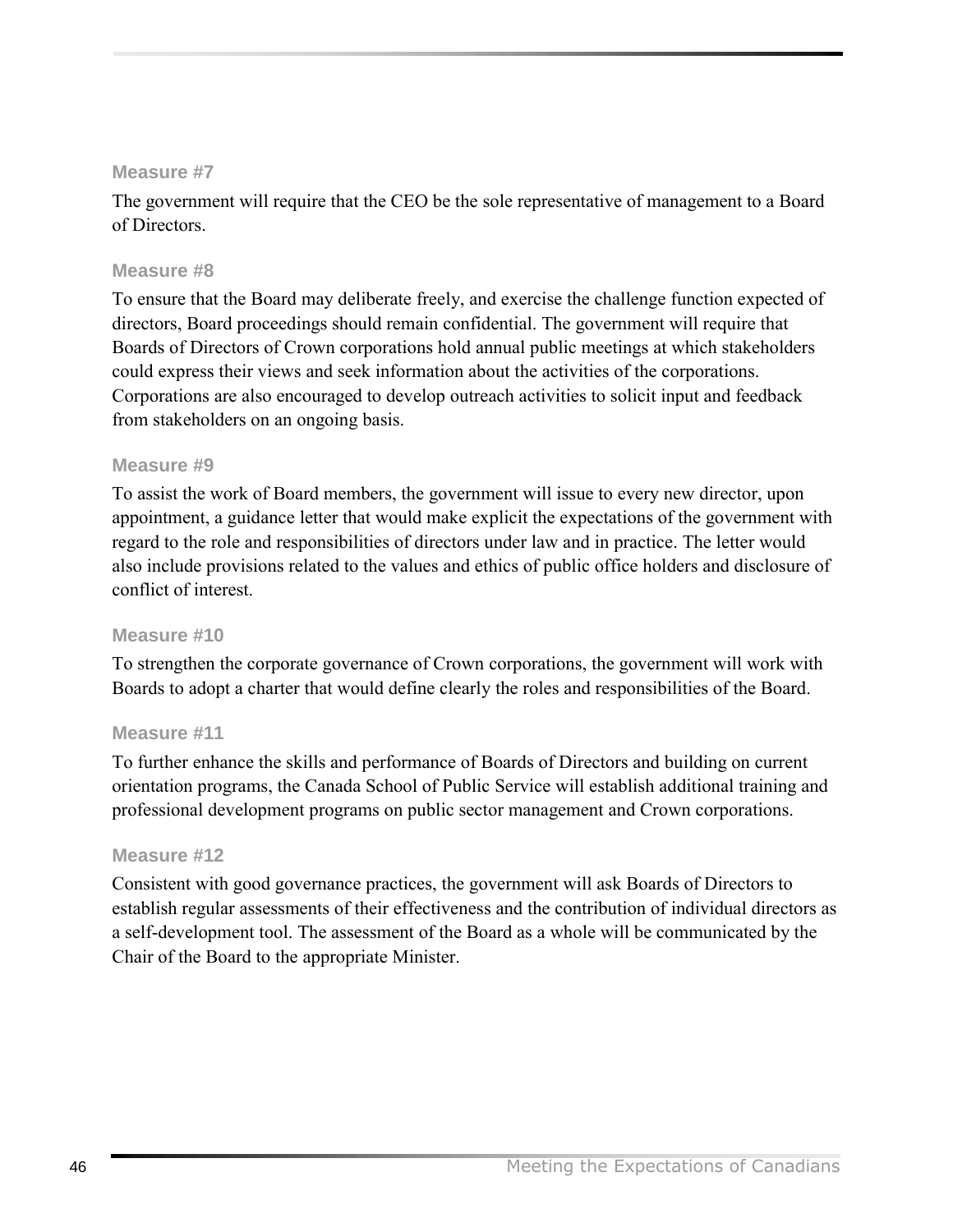

The government will require that Boards of Directors for all Crown corporations establish an audit committee.

- $\triangleright$  The committee would consist of a minimum of three members and would have the authority to engage independent counsel and expertise, as it deems necessary, to carry out its duties.
- $\triangleright$  The mandate of the committee should include the requirement to set up a process to investigate complaints related to issues of integrity and behaviour and to establish a risk assessment and management mechanism as well as adequate controls and protocols to mitigate those risks.
- ! The audit committee would also adopt an audit plan that would be communicated to the Board of Directors.

#### **Measure #14**

All directors on the audit committee must be independent of management and have financial literacy. An individual with financial expertise must chair the activities of the committee. The government will be mindful of this requirement in the context of the selection and appointment process of directors.

#### **Measure #15**

In order to enhance and protect the independence of the audit function, internal and external auditors will report directly to the audit committee.

#### **Measure #16**

Selection criteria for chairs and Board profiles will be made public by the government. Similarly, Crown corporations will make CEO selection criteria available to the public.

#### **Measure # 17**

The government will develop a central Web site to solicit potential candidates for director and chair positions.

#### **Measure #18**

The selection process for the CEO will be determined by the Board of Directors and will include, at minimum, advertising in either or both the *Canada Gazette* and the corporation's Web site.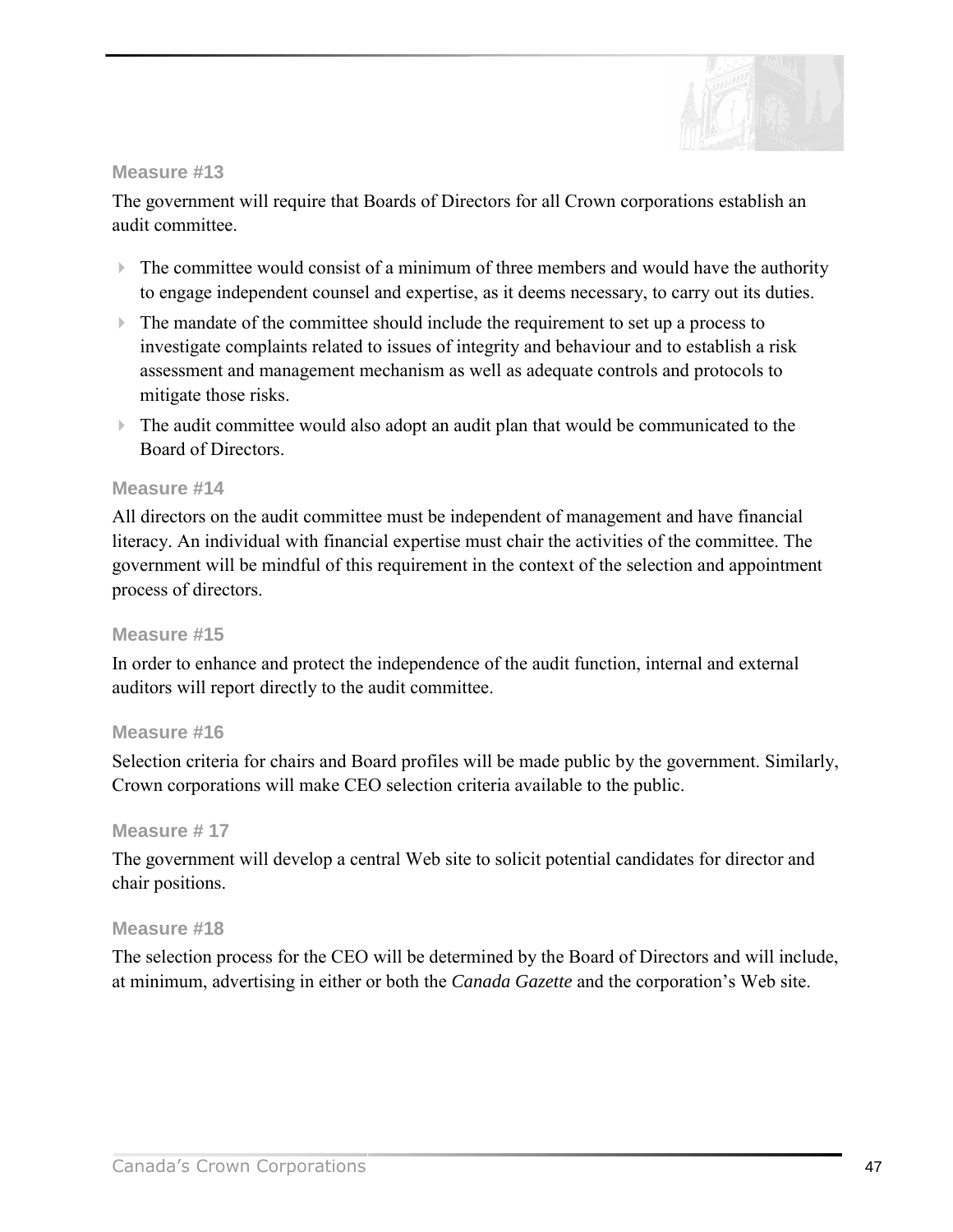The government will obtain references on all candidates for appointment as director or chair. In the case of CEOs, the Board's nominating committee will be required to do the same for any candidate it submits to the government for appointment. In addition, the government will continue to conduct background checks and ensure that candidates are not in a conflict of interest, prior to making any appointment.

#### **Measure #20**

The government will work closely with parliamentary committees to ensure a workable appointment review process that will not unduly delay necessary appointments.

### **Measure #21**

The government will amend the FAA and enabling statutes to provide for appointments for up to four years.

### **Measure #22**

To respond to the public interest in non-financial issues, the Treasury Board of Canada Secretariat will produce a guidance document for Crown corporations on annual report specifications, including the Management's Discussion and Analysis Section and issues pertaining to values and ethics.

### **Measure #23**

In order to make the financing of Crown corporations more transparent, the government will also ensure that the Main Estimates document clearly identifies the funds allocated to each Crown corporation that receives parliamentary appropriations.

#### **Measure #24**

In principle, the government supports the use of a certification regime adapted to the reality of public institutions. The Treasury Board of Canada Secretariat will examine, in consultation with Crown corporations, the development of a certification regime that would be applicable to all Crown corporations.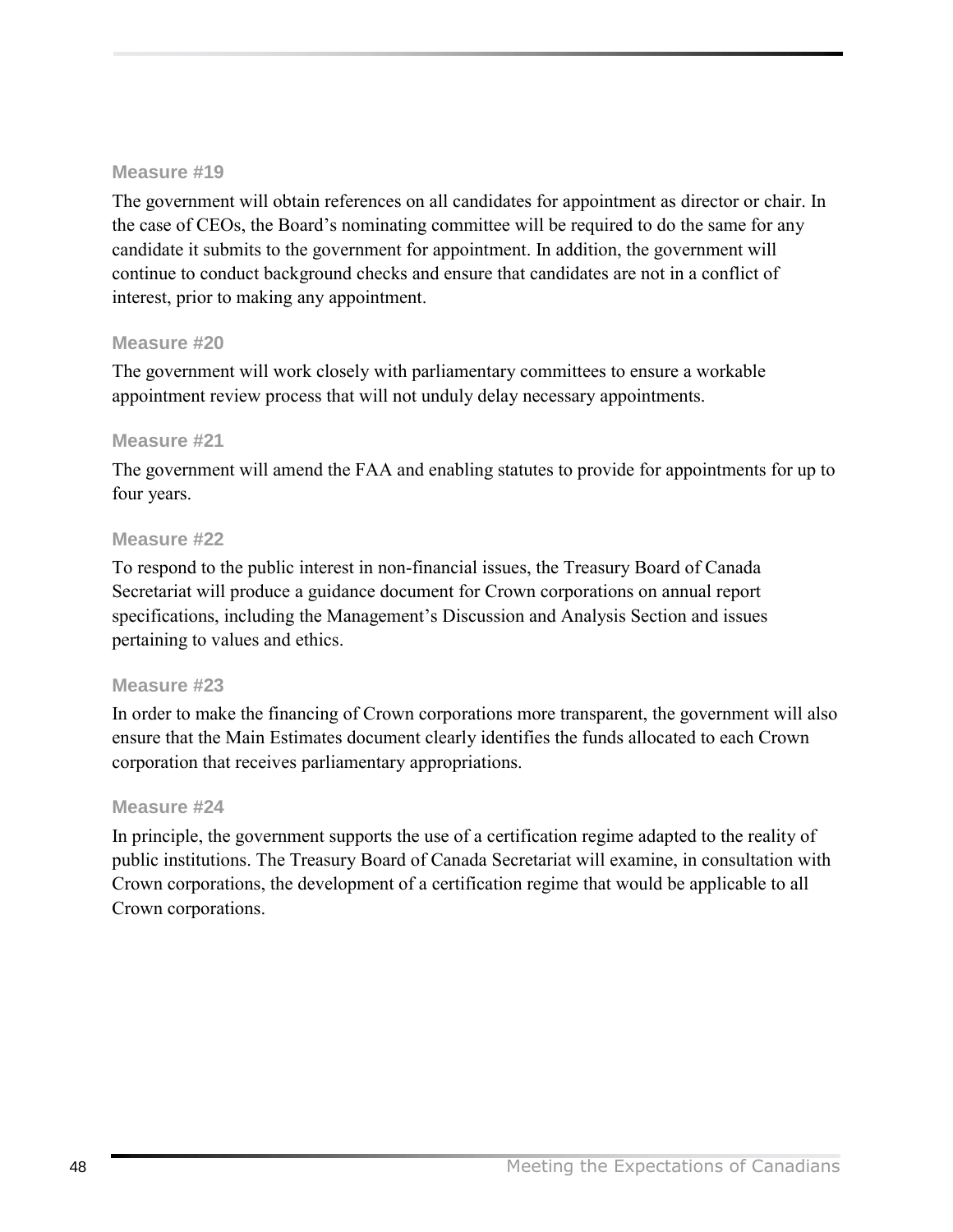

### The *Access to Information Act* should

- $\triangleright$  be extended to 10 of the existing 18 Crown corporations<sup>15</sup> currently outside the provisions of the Act by an Order in Council;
- $\triangleright$  not include seven Crown corporations<sup>16</sup> until the government has developed mechanisms to protect their commercially sensitive information;
- ! not include the Canada Pension Plan Investment Board at this time because of its federal-provincial structure. Its inclusion will require provincial consent;
- ! be amended to include protection for journalistic sources.

### **Measure #26**

The government will amend the relevant legislation in order to allow for the appointment of the Auditor General of Canada as the external auditor or joint auditor for all Crown corporations, inside or outside the purview of Part X, Divisions I through IV, of the FAA. In recognition of the specific needs of commercial Crown corporations, and in line with current practice with regard to several organizations, the government would encourage the Auditor General of Canada to work in partnership with private sector auditing firms.

### **Measure #27**

The government will implement the necessary legislative changes to provide the Office of the Auditor General of Canada with the authority to conduct special examinations in all Crown corporations.

### **Measure #28**

 $\overline{a}$ 

The government will establish a more flexible system for the timing of special examinations, reflective of the level of risk related to each corporation. The risk analysis would be based on the complexity of the organization, the field of operation, and the changes taking place in the business and policy environment that may impact on the corporation. The Office of the Auditor General of Canada would have the responsibility for determining the frequency of special examinations for each Crown corporation. At a minimum, all corporations would undergo a special examination every eight years.

<sup>15.</sup> These are: Canadian Development Investment Corporation, Canadian Race Relations Foundation, Cape Breton Development Corporation, Cape Breton Growth Fund Corporation, Enterprise Cape Breton, Marine Atlantic Inc., Old Port of Montreal, Parc Downsview Park, Queens Quay West Land Corporation, and Ridley Terminal Inc.

<sup>16.</sup> These are: Via Rail, National Arts Centre, Canadian Broadcasting Corporation, Export Development Canada, Canada Post Corporation, Atomic Energy of Canada Limited and the Public Sector Pension Investment Board.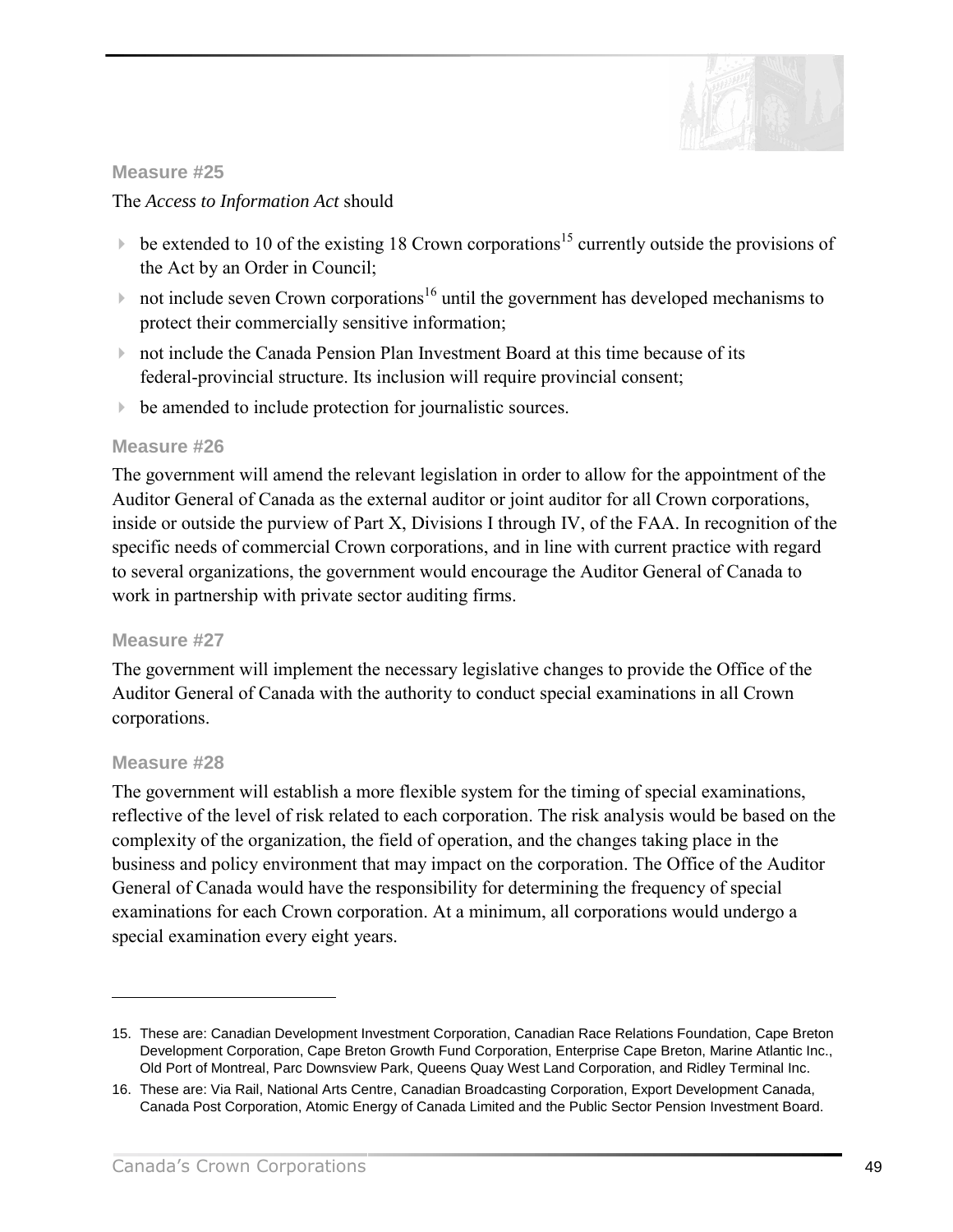The government will require that each special examination report prepared by the Auditor General be submitted to the Board of Directors, the responsible Minister, the Treasury Board, and Parliament, to maximize the value of these reports to Canadians. In accordance with the provisions of the FAA to protect commercial interests of a parent Crown corporation or a wholly-owned subsidiary of a parent Crown corporation, the government will work with the Office of the Auditor General of Canada to develop a protocol relating to the release of the special examination.

### **Measure #30**

The government will ask the Advisory Committee on Senior Level Retention and Compensation to review the compensation provided to chairs and directors of Crown corporations.

#### **Measure #31**

The government intends to develop regulations pursuant to the FAA to provide for an advance of costs to directors in much the same manner as in the *Canada Business Corporation Act*.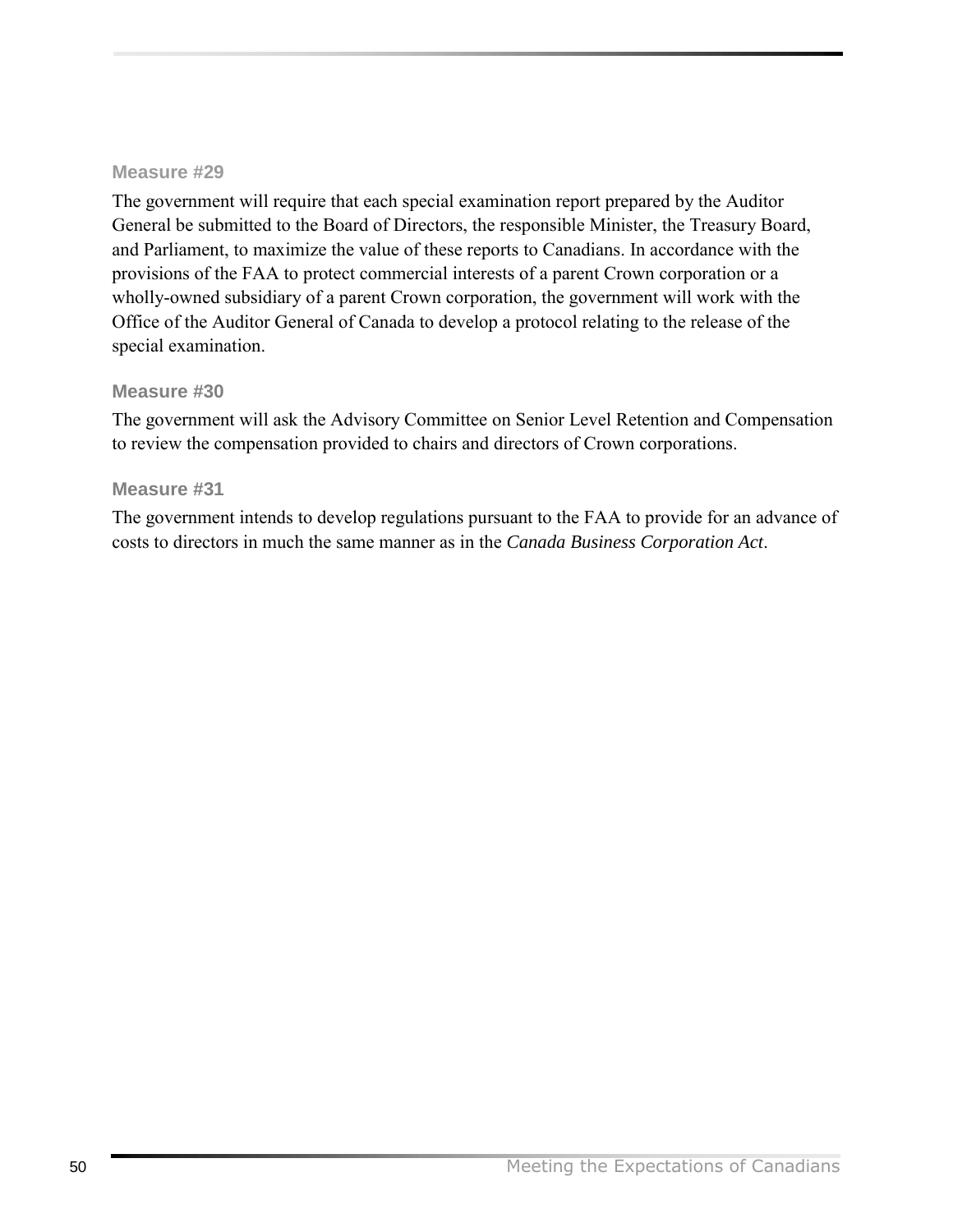

<span id="page-54-0"></span>

# Appendix A: Individuals Consulted

# 1. Bilateral Consultations with Crown Corporations' Chairs and CEOs

# **Participants**

Robert Van Adel, CEO Atomic Energy of Canada Limited

David Dodge, Governor and CEO Bank of Canada

Nalini Stewart, Acting Chair John Hobday, CEO Canada Council for the Arts

Marc Rochon, Chair Kathy Milson, CEO Canada Lands Corporation

Karen Kinsley, CEO Canada Housing and Mortgage Corporation

Dr. Gail Cook-Bennet, Chair John MacNaughton, CEO Canada Pension Plan Investment Board

Allan Curleigh, Chairperson Douglas Patriquin, former Chairperson Hugh O' Donnell, CEO Canadian Commercial Corporation

John Core, Chair and CEO Canadian Dairy Commission

Paul Gobeil, Chair Export Development Canada

John Ryan, President and CEO Farm Credit Canada

Michel Fournier, President and CEO The Federal Bridge Corporation Limited

Dr. David Leighton, Chair National Arts Centre Corporation

Dr. Victor Rabinovitch, CEO Museum of Civilization

Bill Blundell (former Chair) Public Sector Pension Investment Board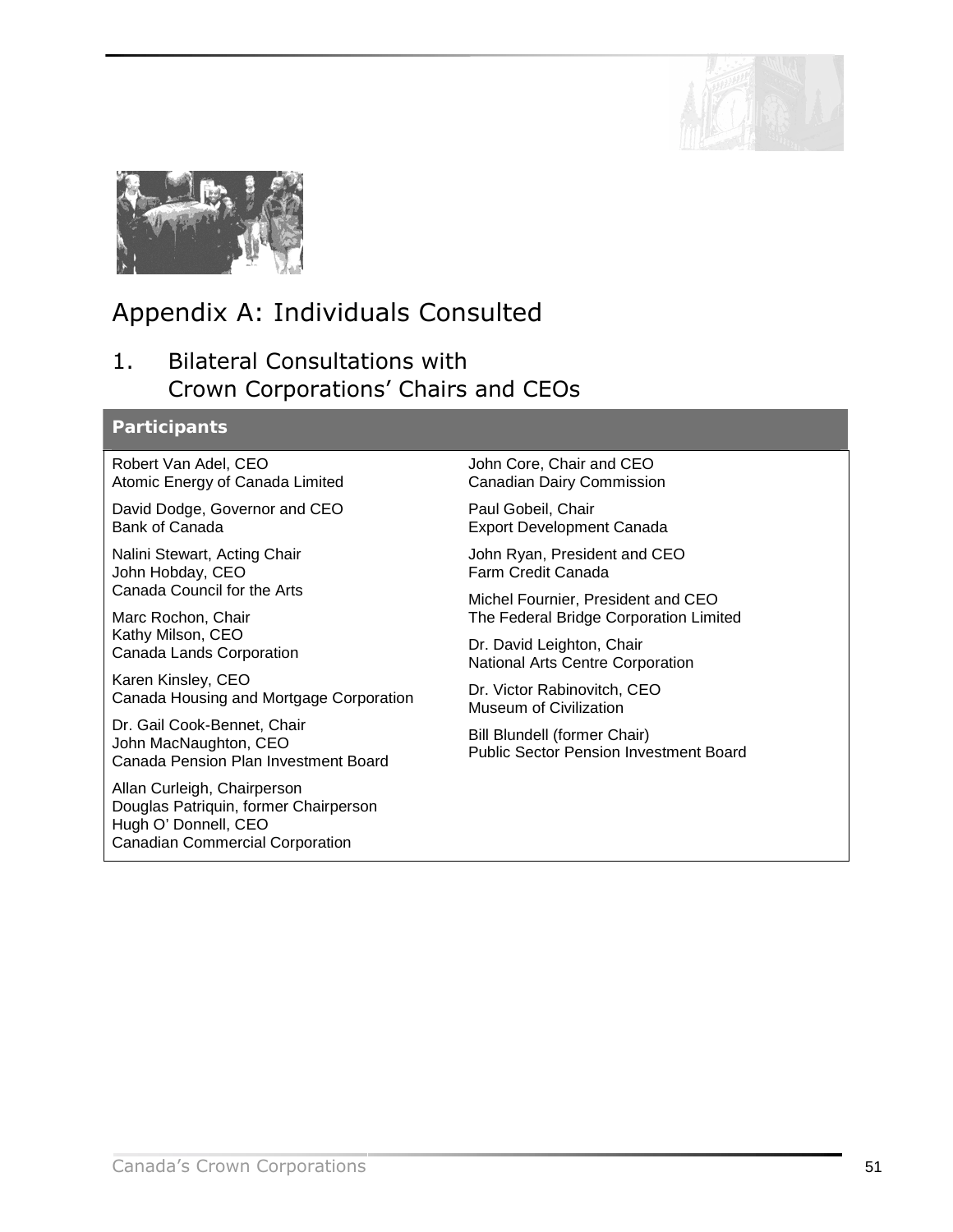# 2. Bilateral Consultations with Deputy Ministers, Summer 2004

### **Participants**

| <b>Leonard Edwards</b><br>Deputy Minister of Agriculture and<br>Agri-Food Canada | George Anderson<br>Deputy Minister of Natural Resources Canada                                                                   |
|----------------------------------------------------------------------------------|----------------------------------------------------------------------------------------------------------------------------------|
| Judith LaRocque<br>Deputy Minister of Canadian Heritage                          | I. David Marshall<br>Deputy Minister of Public Works and Government<br>Services Canada and Deputy Receiver General for<br>Canada |
| André Juneau                                                                     | Louis Ranger                                                                                                                     |
| Deputy Head of Infrastructure Canada                                             | Deputy Minister of Transport Canada                                                                                              |
| Peter Harder                                                                     | Kathy O'Hara                                                                                                                     |
| Deputy Minister of Foreign Affairs                                               | Deputy Secretary to the Cabinet, Privy Council Office                                                                            |
| Robert Fonberg                                                                   | Morris Rosenberg                                                                                                                 |
| Deputy Minister of International Trade                                           | Deputy Minister of Justice Canada                                                                                                |
| Alan Nymark                                                                      | <b>Monique Collette</b>                                                                                                          |
| Commissioner of Canada Revenue Agency                                            | President of Atlantic Canada Opportunities Agency                                                                                |

# 3. Bilateral Consultations in British Columbia, Summer 2004

### **Participants from the Crown Agencies Secretariat**

Dana Hayden Deputy Minister and CEO

Les MacLaren Executive Director Ron Townshend Executive Director

Christina Zacharuk Policy Advisor

Molly Harrington Executive Director

### **Participants from the Board Resourcing and Development Office (BRDO)**

Elizabeth Watson Deputy Minister and Managing Director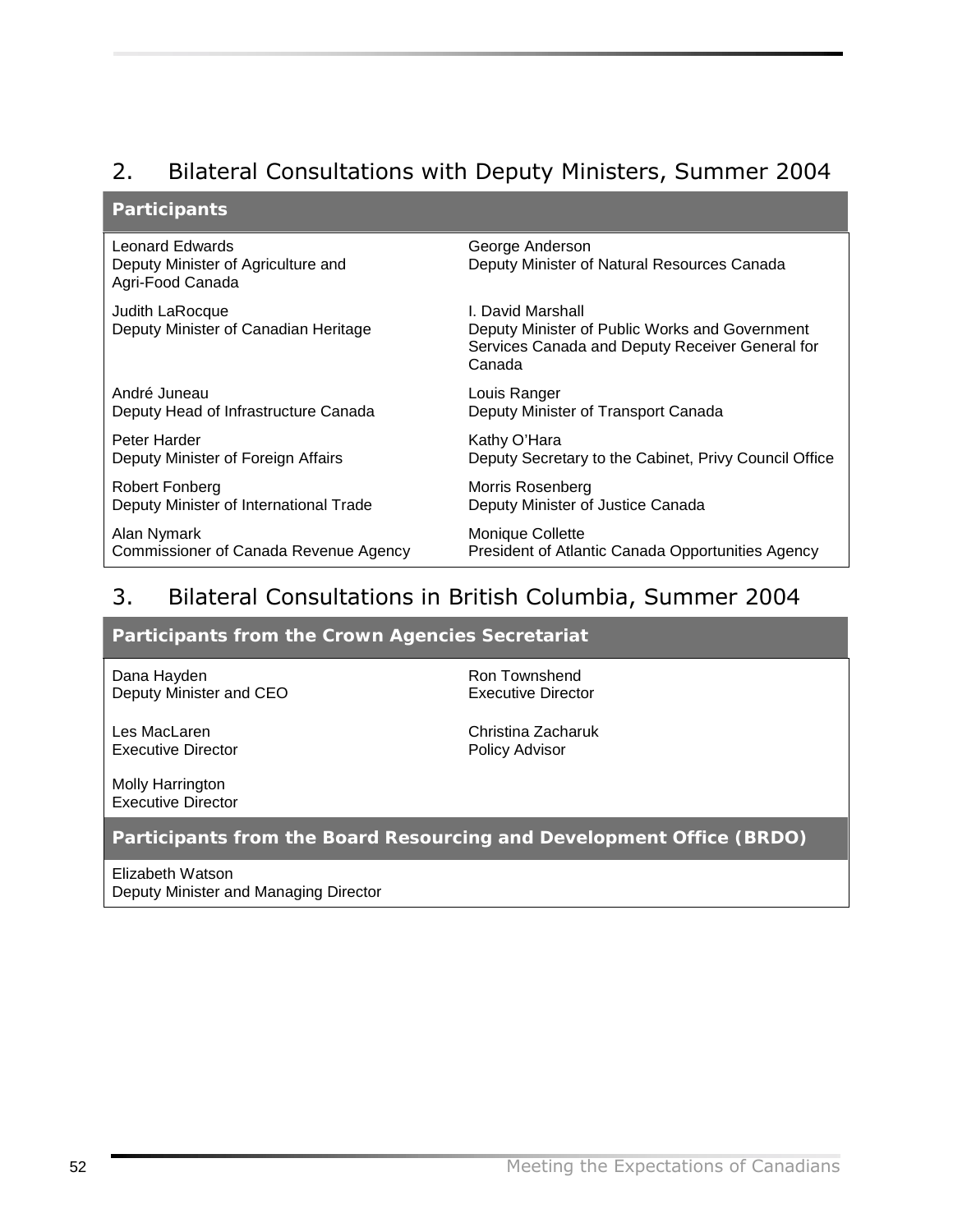

# 4. Informal Telephone Interviews, Summer 2004

#### **Participants**

#### Bob Quart

Board Vice-Chair of Insurance Corporation of British Columbia

Patrick O'Callaghan Managing Partner of Patrick O'Callaghan & Associates Ltd., Vancouver

Susan Paish QC, Board member and Chair of HR Committee for the Insurance Corporation of British Columbia Larry Bell Chair and former Chief Executive Officer of British Columbia Hydro

Wendy Dean Director Corporate Secretariat for Crown Corporations in Saskatchewan

# 5. Participants of Roundtables on Corporate Governance

#### **July 7, 2004**

Rick Beaton Chief Executive Officer Cape Breton Growth Fund Corporation

Marcel Beaudry Chairperson and Chief Executive Officer National Capital Commission

David Bell **Chairperson** Parc Downsview Park Inc.

Peter Clark Executive Director Standards Council of Canada

Alan Curleigh **Chairperson** Canadian Commercial Corporation

Joanne DiCosimo President and Chief Executive Officer Canadian Museum of Nature

Dan Elash President and Chief Executive Officer Blue Water Bridge Authority

Michel Fournier President and Chief Executive Officer The Federal Bridge Corporation Limited Anthony McGuinness Chief Executive Officer Atlantic Pilotage Authority

Ross Nicholls President and Chief Executive Officer Defence Construction (1951) Limited

Jean-Claude Michaud President and Chief Executive Officer Laurentian Pilotage Authority

Karen Mock Executive Director Canadian Race Relations Foundation

Kathy Milsom President and Chief Executive Officer Canada Lands Company Limited

Maureen O'Neil President International Development Research Centre

Tom Penny Vice President, Planning Canadian Tourism Commission

Victor Rabinovitch President and Chief Executive Officer Canadian Museum of Civilization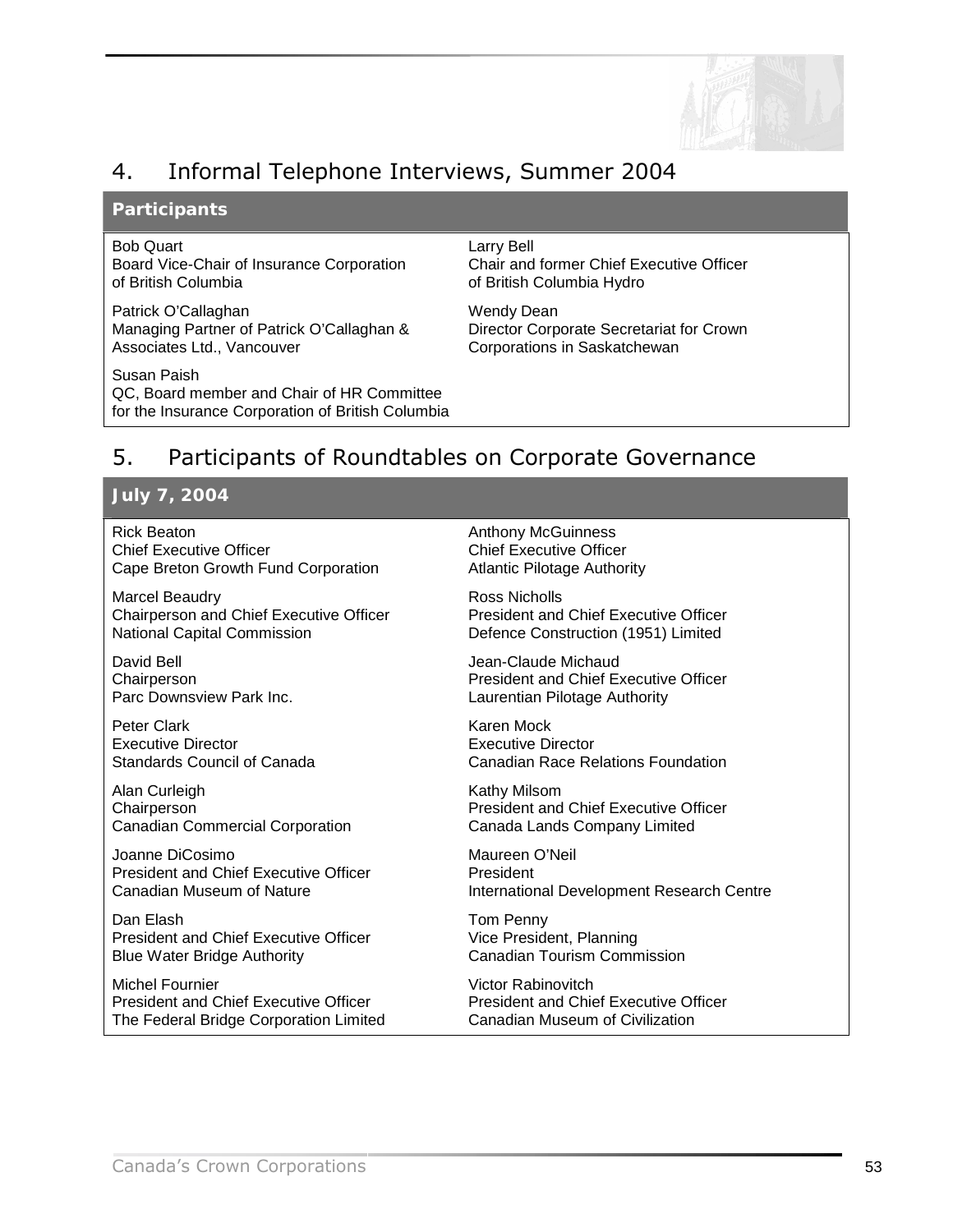### **July 7, 2004 (***cont'd***)**

Raymond Frenette **Chairperson** Atomic Energy of Canada Limited

Tony Genco Executive Vice President Parc Downsview Park Inc.

Ian Gillespie President and Chief Executive Officer Export Development Canada

Peter Herrndorf President and Chief Executive Officer National Arts Centre Corporation

Paul Jenkins Senior Deputy Governor Bank of Canada

Doug Keddy Chairperson Blue Water Bridge Authority

Louise Beaubien-Lepage Acting Chairperson Canadian Museum of Nature Marc Rochon **Chairperson** Canada Lands Company Limited

Jean-Pierre Sabourin President and Chief Executive Officer Canada Deposit Insurance Corporation

Anne Soucie **Chairperson** Atlantic Pilotage Authority

Christopher Terry President and Chief Executive Officer National Museum of Science and Technology

Pierre Théberge Director and Chief Executive Officer National Gallery of Canada

Emmanuel Triassi **Chairperson** Royal Canadian Mint

### **July 9, 2004**

Vivian Albo **Chairperson** Canada Post Corporation

Jim Bear **Chairperson** Freshwater Fish Marketing Corporation

André Bourdeau Acting President and Chief Executive Officer Business Development Bank of Canada

Dino Chiesa Acting Chairperson Canada Mortgage and Housing Corporation

Monique Collette Chair and Chief Executive Officer Enterprise Cape Breton Corporation Paul Gobeil Chairperson Export Development Canada

Gerard Power Vice President & Corporate Secretary Canada Post Corporation

John Hobday **Director** Canada Council for the Arts

Anne Joynt President and Chief Executive Officer Canada Post Corporation

Hugh Krentz **Chairperson** Standards Council of Canada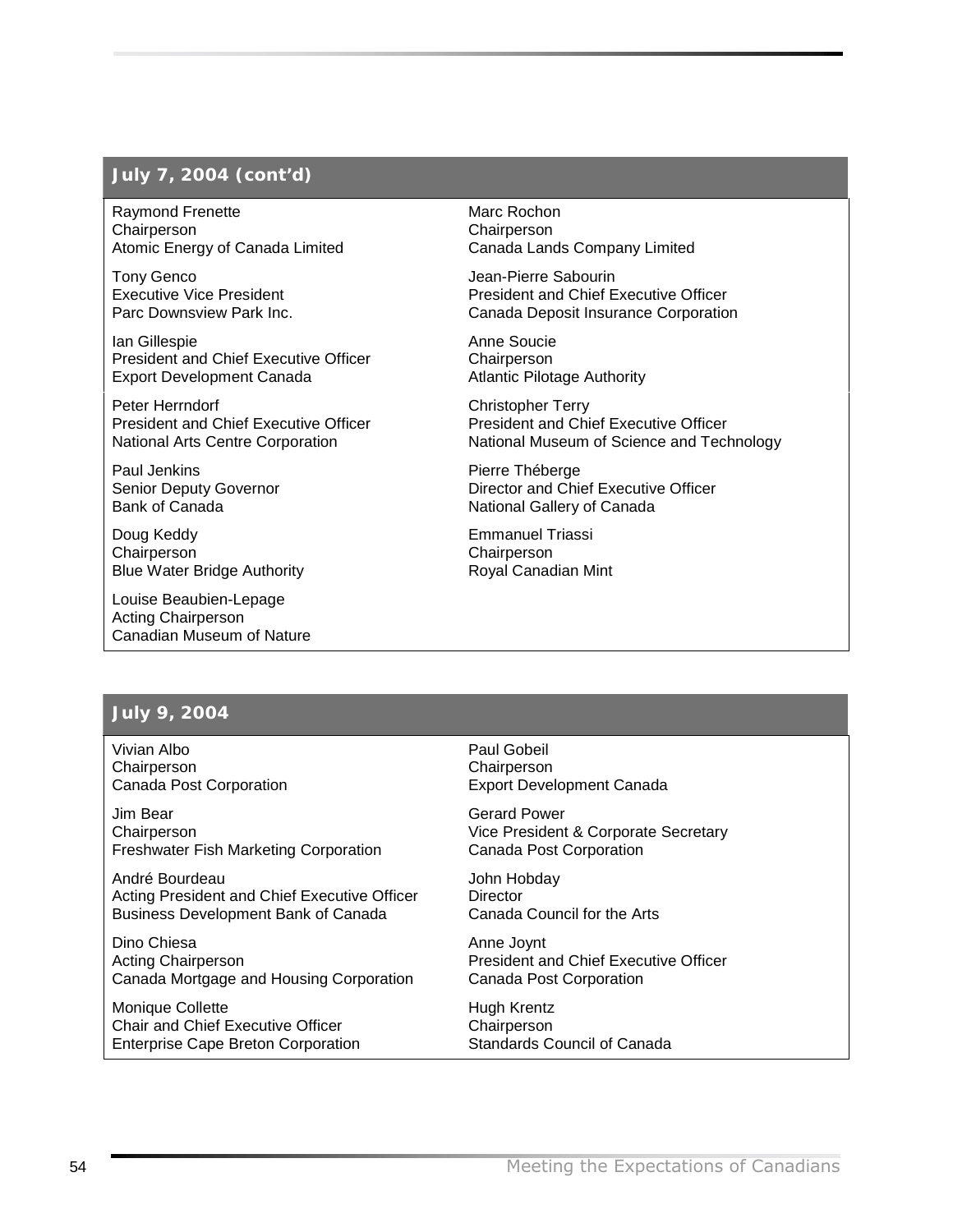

# **July 9, 2004 (***cont'd***)**

Paul Cantor **Chairperson** Public Sector Pension Investment Board

John Core Chair and CEO Canadian Dairy Commission

Paul Côté Acting President and Chief Executive Officer Via Rail Canada Inc.

Rosemary Davis **Chairperson** Farm Credit Canada

Jacques Duchesneau President and Chief Executive Officer Canadian Air Transport Security Authority

Brian Flemming **Chairperson** Canadian Air Transport Security Authority

Gordon J. Fyfe President and Chief Executive Officer Public Sector Pension Investment Board Karen Kinsley President Canada Mortgage and Housing Corporation

John A. MacNaughton President and Chief Executive Officer Canada Pension Plan Investment Board

Robert Rabinovitch President and Chief Executive Officer Canadian Broadcasting Corporation

John Ryan President and Chief Executive Officer Farm Credit Canada

Nalini Stewart Acting Chairperson Canada Council for the Arts

The Honourable Murray Elston President and CEO Canadian Nuclear Association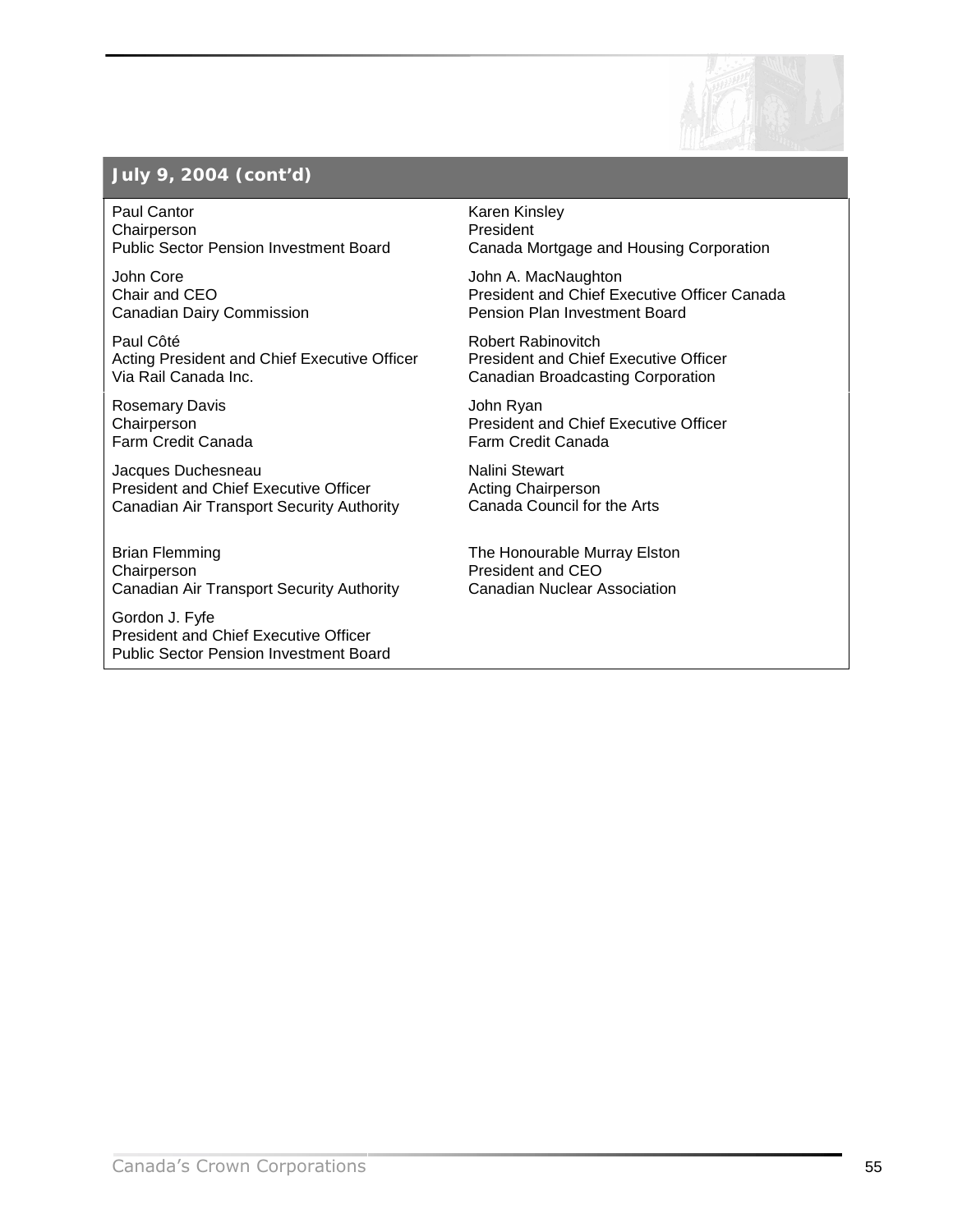# 6. Participants in Corporate Governance Leaders' Forum

### **July 8, 2004**

Trevor Apperley Director, Relationship Investing Ontario Teachers' Pension Plan Board

David Beatty Managing Director Canadian Coalition for Good Governance

Gil Bennett Chairman Canadian Tire Corporation Limited

David Brown Chair Ontario Securities Commission

Gail Cook-Bennett **Chairperson** Canada Pension Plan Investment Board

Purdy Crawford Counsel Osler, Hoskin & Harcourt LLP Robert Fabes Senior Vice-President Toronto Stock Exchange

Al Gunn Partner, Provincial Governments Deloitte & Touche LLP

Bill Langdon Vice-President, Intellectual Capital Society of Management Accountants of Canada

Andrew MacDougall President Spencer Stuart Canada

Bill MacKinnon Chairman and Chief Executive Officer KPMG LLP

Andy Poprawa President and Chief Executive Officer Deposit Insurance Corporation of Ontario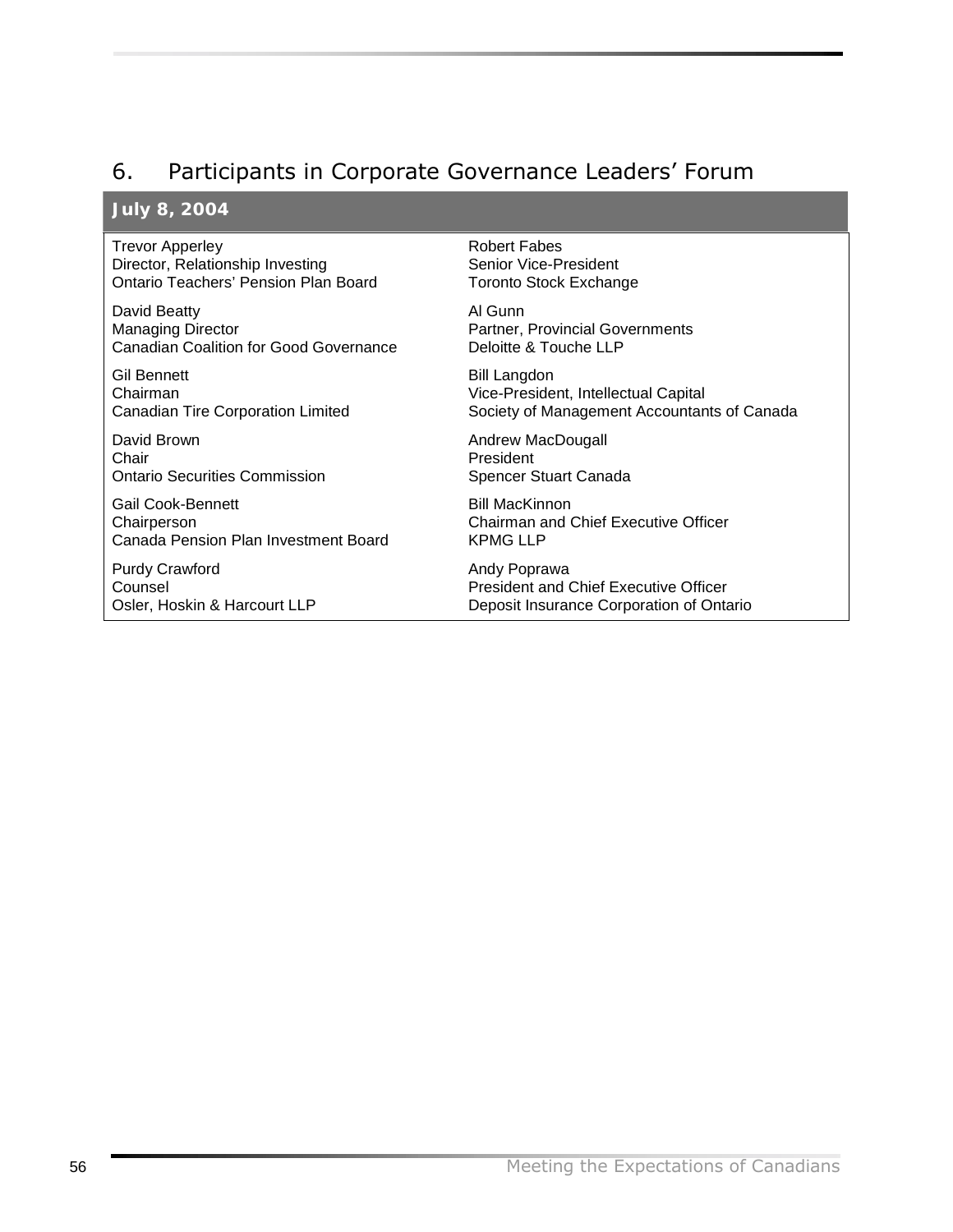

<span id="page-60-0"></span>

# Appendix B: Parent Crown Corporations and Incorporation Data

| <b>Parent Crown</b><br>Corporation                  | Year of<br>Incorporation | Legislative Incorporation                                                                                                                                                     |
|-----------------------------------------------------|--------------------------|-------------------------------------------------------------------------------------------------------------------------------------------------------------------------------|
| <b>Atlantic Pilotage Authority</b>                  | 1972                     | Pursuant to the Pilotage Act (R.S.C. 1985, c. P-14)                                                                                                                           |
| Atomic Energy of Canada<br>Limited                  | 1952                     | Part I of the Canada Corporations Act; continued July 8,<br>1977, under a certificate, amended July 5, 1982, under<br>the Canada Business Corporations Act                    |
| Bank of Canada                                      | 1934                     | The Bank of Canada Act (R.S.C. 1985, c. B-2); acts as<br>the fiscal agent of the Government of Canada                                                                         |
| <b>Blue Water Bridge</b><br>Authority               | 1964                     | The Blue Water Bridge Authority Act                                                                                                                                           |
| <b>Business Development</b><br>Bank of Canada       | 1974                     | The Federal Business Development Bank Act<br>(R.S.C. 1985, c. F-6) and continued by the Business<br>Development Bank of Canada Act (S.C. 1995, c. 28)                         |
| Canada Council for the<br>Arts                      | 1957                     | The Canada Council Act (R.S.C. 1995, c. C-2)                                                                                                                                  |
| Canada Deposit<br><b>Insurance Corporation</b>      | 1967                     | The Canada Deposit Insurance Corporation Act<br>(R.S.C. 1985, c. C-3; R.S.C. 1985, c. 18 (2nd Supp.)<br>S.C. 1992, c. 26                                                      |
| Canada Development<br><b>Investment Corporation</b> | 1982                     | The Canada Business Corporations Act. Articles of<br>incorporation, May 26, 1982                                                                                              |
| Canada Lands Company<br>Limited                     | 1956                     | By letters patent; reorganized under the Canada<br>Business Corporations Act, September 19, 1977;<br>Certificate of Continuance under the Canada Business<br>Corporations Act |
| Canada Mortgage and<br><b>Housing Corporation</b>   | 1946                     | The Central Mortgage and Housing Corporation Act;<br>amended March 16, 1979, to Canada Mortgage and<br>Housing Corporation Act (R.S.C. 1985, c. C-7)                          |
| Canada Pension Plan<br><b>Investment Board</b>      | 1998                     | The Canada Pension Plan Investment Board Act<br>(S.C. 1997, c. 40)                                                                                                            |
| Canada Post Corporation                             | 1981                     | The Canada Post Corporation Act (R.S.C. 1985,<br>$c. C-10$                                                                                                                    |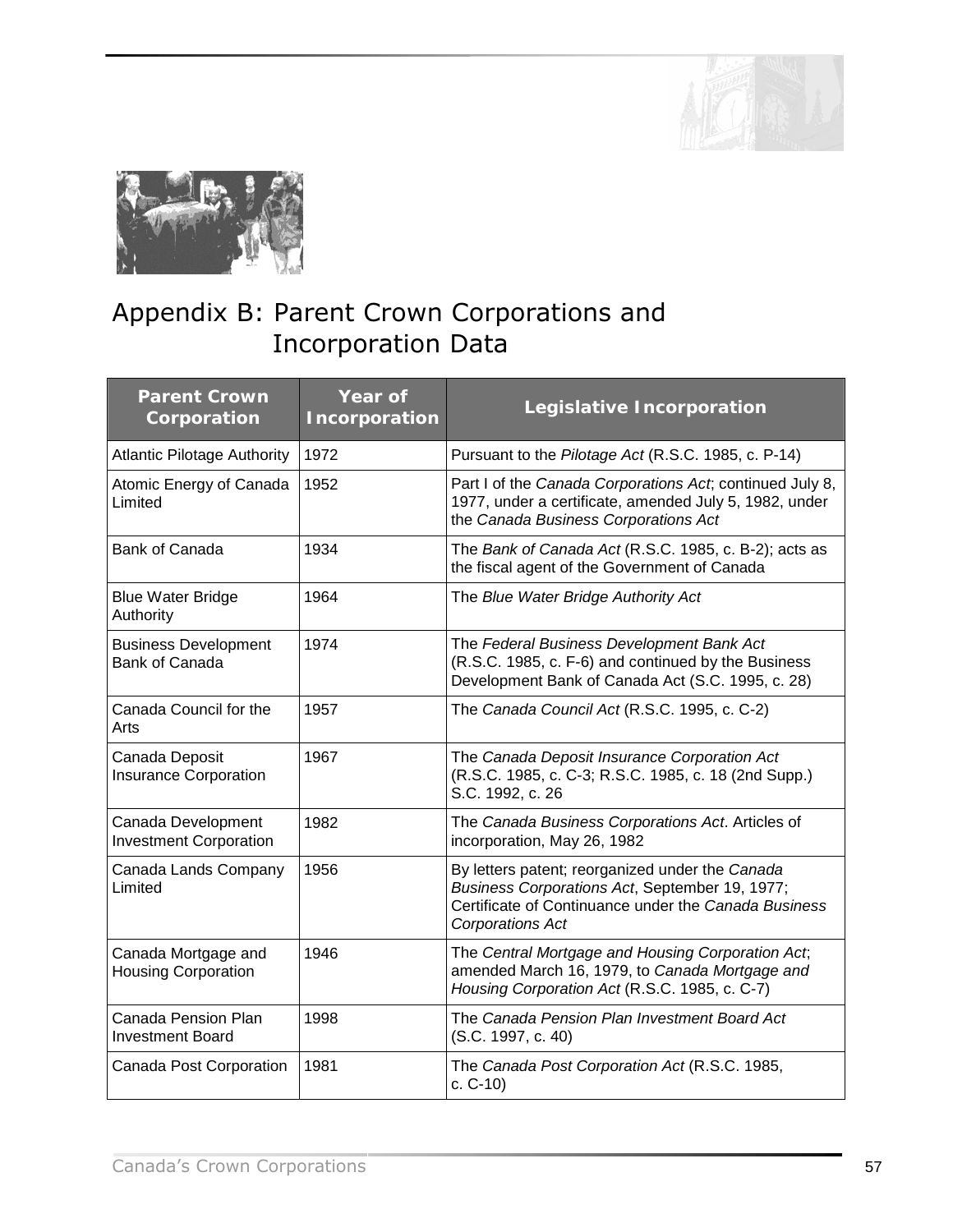| <b>Parent Crown</b><br>Corporation                  | Year of<br>Incorporation | Legislative Incorporation                                                                                                                                                                                          |
|-----------------------------------------------------|--------------------------|--------------------------------------------------------------------------------------------------------------------------------------------------------------------------------------------------------------------|
| Canadian Air Transport<br><b>Security Authority</b> | 2002                     | Pursuant to the Canadian Air Transport Security<br>Authority Act, as part of Bill C-49, the Budget<br>Implementation Act, 2001                                                                                     |
| Canadian Broadcasting<br>Corporation                | 1936                     | Established by The Canadian Broadcasting Act and<br>continued by the 1958, 1968 and 1991 Broadcasting<br>Acts (R.S.C. 1991, c. 11)                                                                                 |
| <b>Canadian Commercial</b><br>Corporation           | 1946                     | The Canadian Commercial Corporation Act<br>(R.S.C. 1985, c. C-14)                                                                                                                                                  |
| Canadian Dairy<br>Commission                        | 1966                     | The Canadian Dairy Commission Act (R.S.C. 1985,<br>c. C-15) (S.C. 1994, c. 26 and c. 38) (S.C. 1995, c. 23)                                                                                                        |
| Canadian Museum of<br>Civilization                  | 1990                     | The Museums Act (S.C. 1990, c.3)                                                                                                                                                                                   |
| Canadian Museum of<br>Nature                        | 1990                     | The Museums Act (S.C. 1990, c. 3)                                                                                                                                                                                  |
| <b>Canadian Race Relations</b><br>Foundation        | 1996                     | The Canadian Race Relations Foundation Act                                                                                                                                                                         |
| Canadian Tourism<br>Commission                      | 2001                     | The Canadian Tourism Commission Act (S.C. 2000,<br>$c. C-5$                                                                                                                                                        |
| Cape Breton<br>Development Corporation              | 1967                     | The Cape Breton Development Corporation Act,<br>(R.S.C. 1985, c. C-25)                                                                                                                                             |
| Cape Breton Growth Fund<br>Corporation              | 2000                     | Pursuant to the Canada Business Corporations Act, as<br>a wholly owned subsidiary of the Enterprise Cape<br>Breton Corporation and directed to report as if it were a<br>parent Crown corporation (P.C. 2000-1341) |
| <b>Defence Construction</b><br>(1951) Limited       | 1951                     | The Defence Production Act (R.S.C. 1985, c. D-1);<br>continued under the Canada Business Corporations Act,<br>November 21, 1978                                                                                    |
| <b>Enterprise Cape Breton</b><br>Corporation        | 1988                     | The Enterprise Cape Breton Corporation Act (Part II of<br>the Government Organization Act, Atlantic Canada,<br>1987 [S.C. 1988, c. 50])                                                                            |
| <b>Export Development</b><br>Canada                 | 1969                     | The Export Development Act (R.S.C. 1985, c. E-20);<br>(S.C. 1993, c. 26, in force June 10, 1993); (S.C. 2001,<br>c. 33, in force December 21, 2001                                                                 |
| Farm Credit Canada                                  | 1959                     | The Farm Credit Act, continued on April 2, 1993, under<br>the Farm Credit Corporation Act (S.C. 1993, c. 14); and<br>continued on June 14, 2001, under the Farm Credit<br>Canada Act (S.C. 2001, c. 22)            |
| <b>Federal Bridge</b><br>Corporation Limited, The   | 1998                     | The Canada Business Corporations Act                                                                                                                                                                               |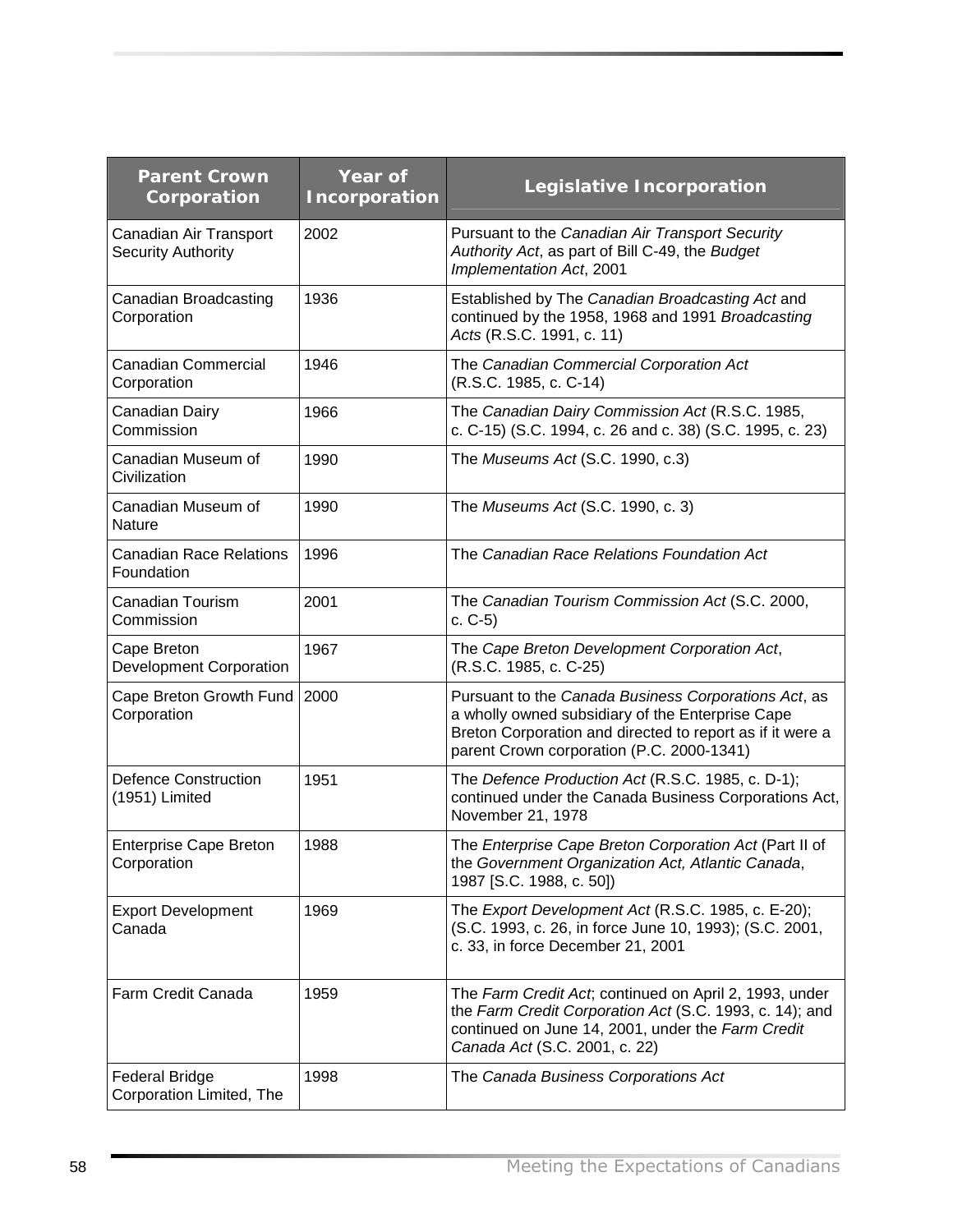

| <b>Parent Crown</b><br>Corporation                         | Year of<br>Incorporation | Legislative Incorporation                                                                                                                                                                                                                               |
|------------------------------------------------------------|--------------------------|---------------------------------------------------------------------------------------------------------------------------------------------------------------------------------------------------------------------------------------------------------|
| <b>Freshwater Fish</b><br><b>Marketing Corporation</b>     | 1969                     | The Freshwater Fish Marketing Act (R.S.C. 1985, c.<br>$F-13$                                                                                                                                                                                            |
| <b>Great Lakes Pilotage</b><br>Authority                   | 1972                     | The Pilotage Act (R.S.C. 1985, c. P-14); incorporated<br>under the Canada Corporations Act in May 1972 as a<br>subsidiary of The St. Lawrence Seaway Authority;<br>became a parent corporation on October 1, 1998<br>pursuant to the Canada Marine Act. |
| International Development   1970<br><b>Research Centre</b> |                          | The International Development Research Centre Act,<br>(R.S.C. 1985, c. I-19)                                                                                                                                                                            |
| Laurentian Pilotage<br>Authority                           | 1972                     | The Pilotage Act (R.S.C. 1985, c. P-14)                                                                                                                                                                                                                 |
| Marine Atlantic Inc.                                       | 1979                     | The Canada Business Corporations Act, status and<br>ownership changed as of December 31, 1986, pursuant<br>to the Marine Atlantic Inc. Acquisition Authorization Act<br>(S.C. 1986, c. 36)                                                              |
| <b>National Arts Centre</b><br>Corporation                 | 1966                     | The National Arts Centre Act (R.S.C. 1985, c. N-3)                                                                                                                                                                                                      |
| <b>National Capital</b><br>Commission                      | 1958                     | The National Capital Act (R.S.C. 1985, c. N-4; amended<br>in 1988 S.C. 1988, c. 54)                                                                                                                                                                     |
| National Gallery of<br>Canada                              | 1990                     | The Museums Act (S.C. 1990, c. 3)                                                                                                                                                                                                                       |
| National Museum of<br>Science and Technology               | 1990                     | The Museums Act (S.C. 1990, c. 3)                                                                                                                                                                                                                       |
| Old Port of Montreal<br>Corporation Inc.                   | 1981                     | The Canada Business Corporations Act; a wholly owned<br>subsidiary of the Canada Lands Company Limited;<br>directed by Order in Council (P.C. 1987-86) to report as<br>if it were a parent Crown corporation.                                           |
| Pacific Pilotage Authority                                 | 1972                     | Pursuant to the Pilotage Act (R.S.C. 1985, c. P-14)                                                                                                                                                                                                     |
| Parc Downsview Park Inc.   1998                            |                          | Pursuant to the Canada Business Corporations Act as a<br>wholly-owned subsidiary of Canada Lands Company<br>Limited and directed to report as if it were a parent<br>Crown corporation (P.C. 2003-1304)                                                 |
| <b>Public Sector Pension</b><br><b>Investment Board</b>    | 1999                     | Pursuant to the Public Sector Pension Investment Board<br>Act (S.C. 1999, c. 34)                                                                                                                                                                        |
| Queens Quay West Land<br>Corporation                       | 1936                     | Terminal Warehouses Ltd. under the Ontario<br>Companies Act, July 14, 1978 as Harbourfront<br>Corporation under the Business Corporations Act of<br>Ontario; continued under the Canada Business<br>Corporations Act                                    |